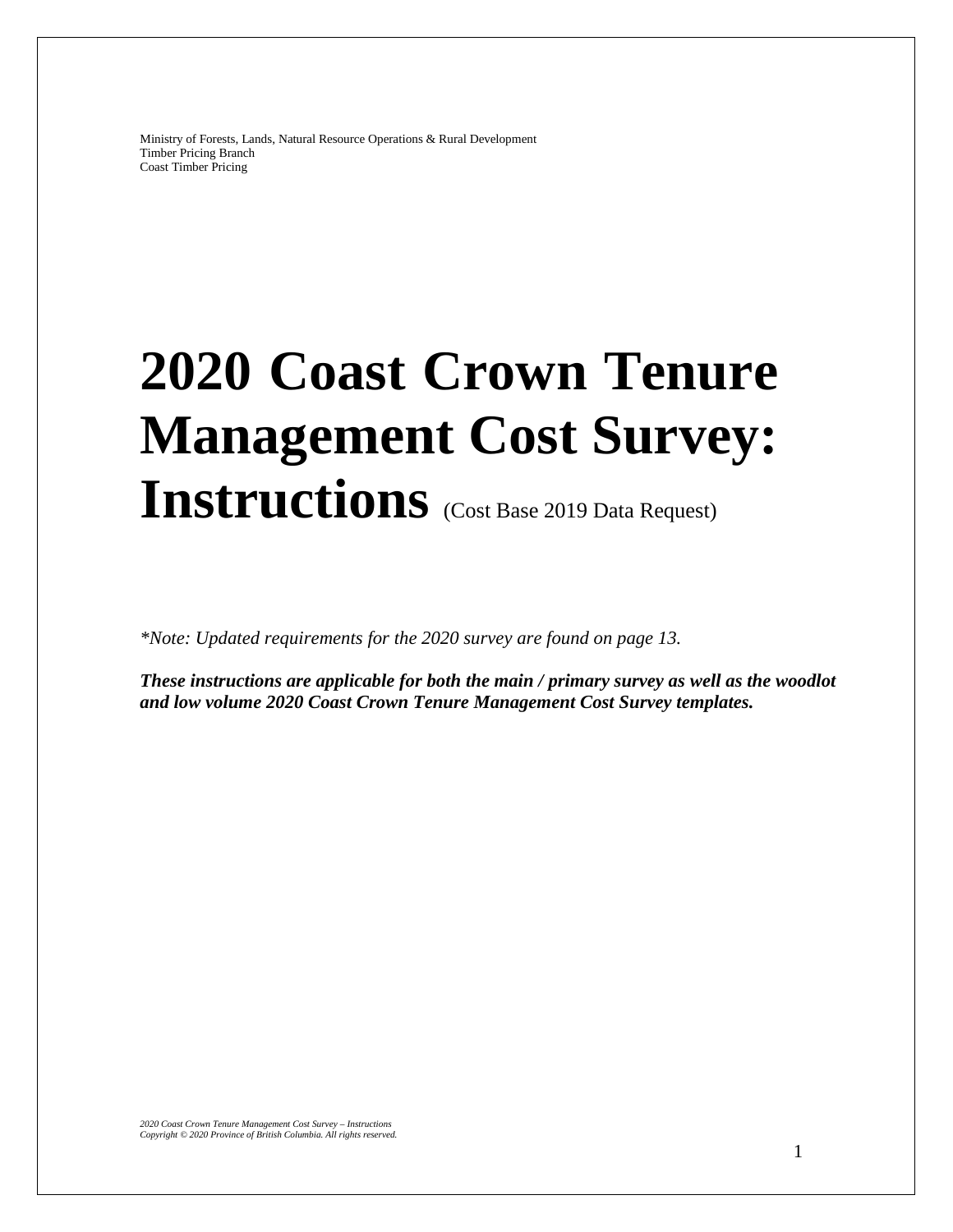*2020 Coast Crown Tenure Management Cost Survey – Instructions*

# **Table of Contents**

| <b>Section 1:</b>    | List Of Acronyms                                                                           |
|----------------------|--------------------------------------------------------------------------------------------|
| <b>Section 2:</b>    | Authoritative Guides For Policy, Definitions & Interpretations                             |
| <b>Section 3:</b>    | Scope & Requirements                                                                       |
| <b>Section 4:</b>    | Specification of Survey Format and General Instructions                                    |
| <b>Section 5:</b>    | <b>Instructions For Individual Schedules</b>                                               |
| <b>Section 6:</b>    | <b>Survey Certification</b>                                                                |
| <b>Appendix I:</b>   | General & Administrative (G&A): Corporate, Regional /<br>Divisional and Operational Items. |
| <b>Appendix II:</b>  | EBM Area Map & Coast TSB map Link                                                          |
| <b>Appendix III:</b> | Ministry Site Visit & Review Requirements For Survey                                       |
| <b>Appendix IV:</b>  | <b>Survey Preparation Support Resources</b>                                                |
| <b>Appendix V:</b>   | <b>Generating HBS Reports</b>                                                              |
| <b>Appendix VI:</b>  | <b>Other Information</b>                                                                   |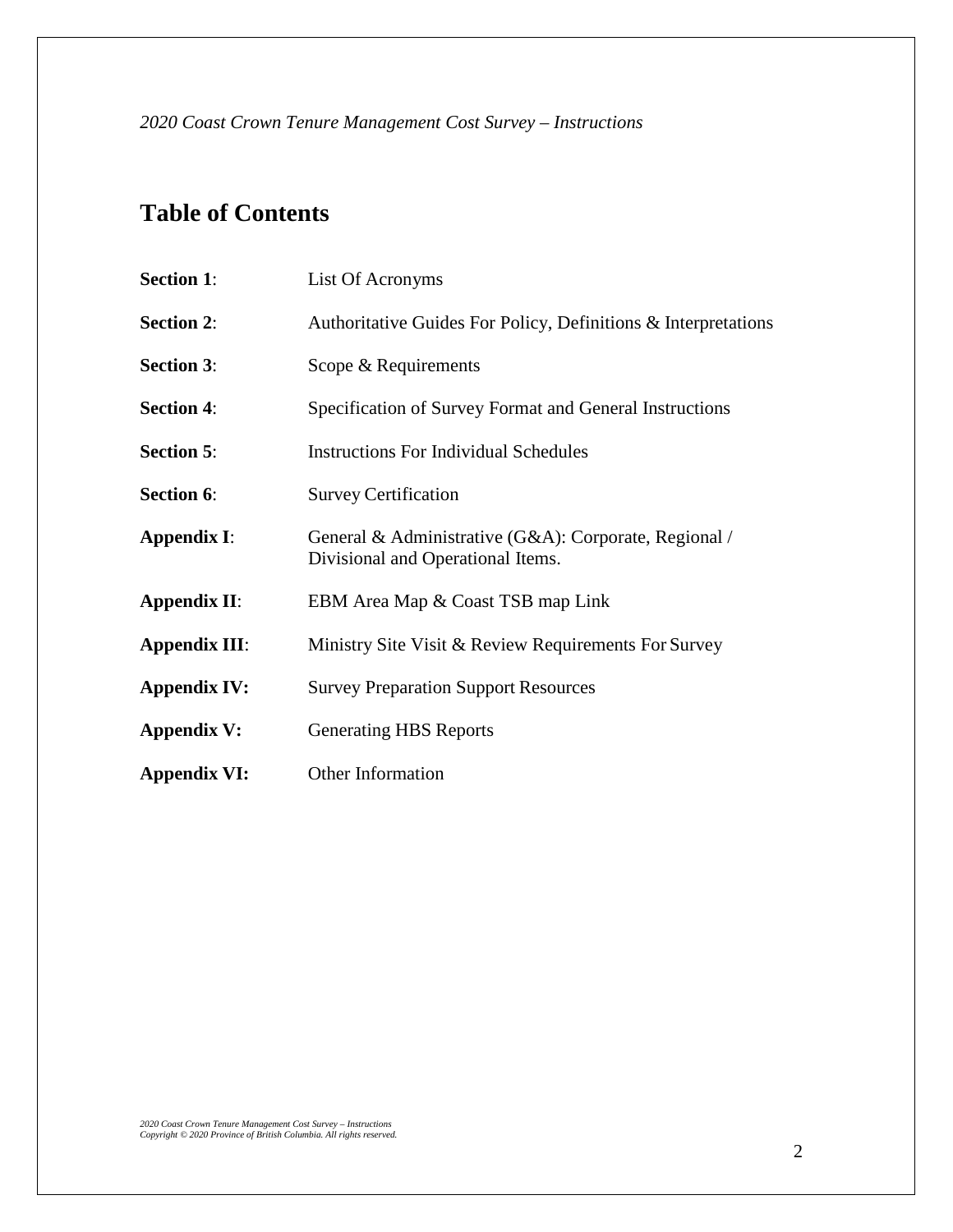# **Section 1 – List Of Acronyms**

| <b>CAM</b>               | <b>Coast Appraisal Manual</b>                                   |
|--------------------------|-----------------------------------------------------------------|
| <b>CFA</b>               | <b>Community Forest Agreements</b>                              |
| <b>CCTMCS</b>            | <b>Coast Crown Tenure Management Cost Survey</b>                |
| <b>EBM</b>               | <b>Ecosystem Based Management</b>                               |
| FA.                      | <i>Forest Act</i> (British Columbia)                            |
| <b>FRPA</b>              | Forest & Range Practices Act (British Columbia)                 |
| <b>GAAP</b>              | Generally Accepted Accounting Principles (Canadian)             |
| <b>HBS</b>               | <b>Harvest Billing System</b>                                   |
| <b>FLNRORD</b>           | Ministry of Forests, Lands, Natural Resource Operations & Rural |
|                          | Development                                                     |
| <b>Spec.Ops</b>          | <b>Specified Operations</b>                                     |
| <b>TOA</b>               | Tenure Obligation Adjustments                                   |
| LV                       | Low Volume                                                      |
| WL                       | Wood Lot                                                        |
| <b>Forest Districts:</b> |                                                                 |
| <b>DCR</b>               | Campbell River Natural Resource District                        |
| <b>DCK</b>               | <b>Chilliwack Natural Resource District</b>                     |
| <b>DKM</b>               | <b>Coast Mountain Natural Resource District</b>                 |
| <b>DNI</b>               | North Island - Central Coast Natural Resource District          |
| <b>DHG</b>               | Haida Gwaii Natural Resource District                           |
| <b>DSI</b>               | <b>South Island Natural Resource District</b>                   |
| <b>DSQ</b>               | Sea to Sky Natural Resource District                            |
| <b>DSC</b>               | <b>Sunshine Coast Natural Resource District</b>                 |

Professional Designations:

| <b>CPA</b> | <b>Canadian Chartered Professional Accountant</b> |
|------------|---------------------------------------------------|
| <b>RFP</b> | <b>Registered Forest Professional</b>             |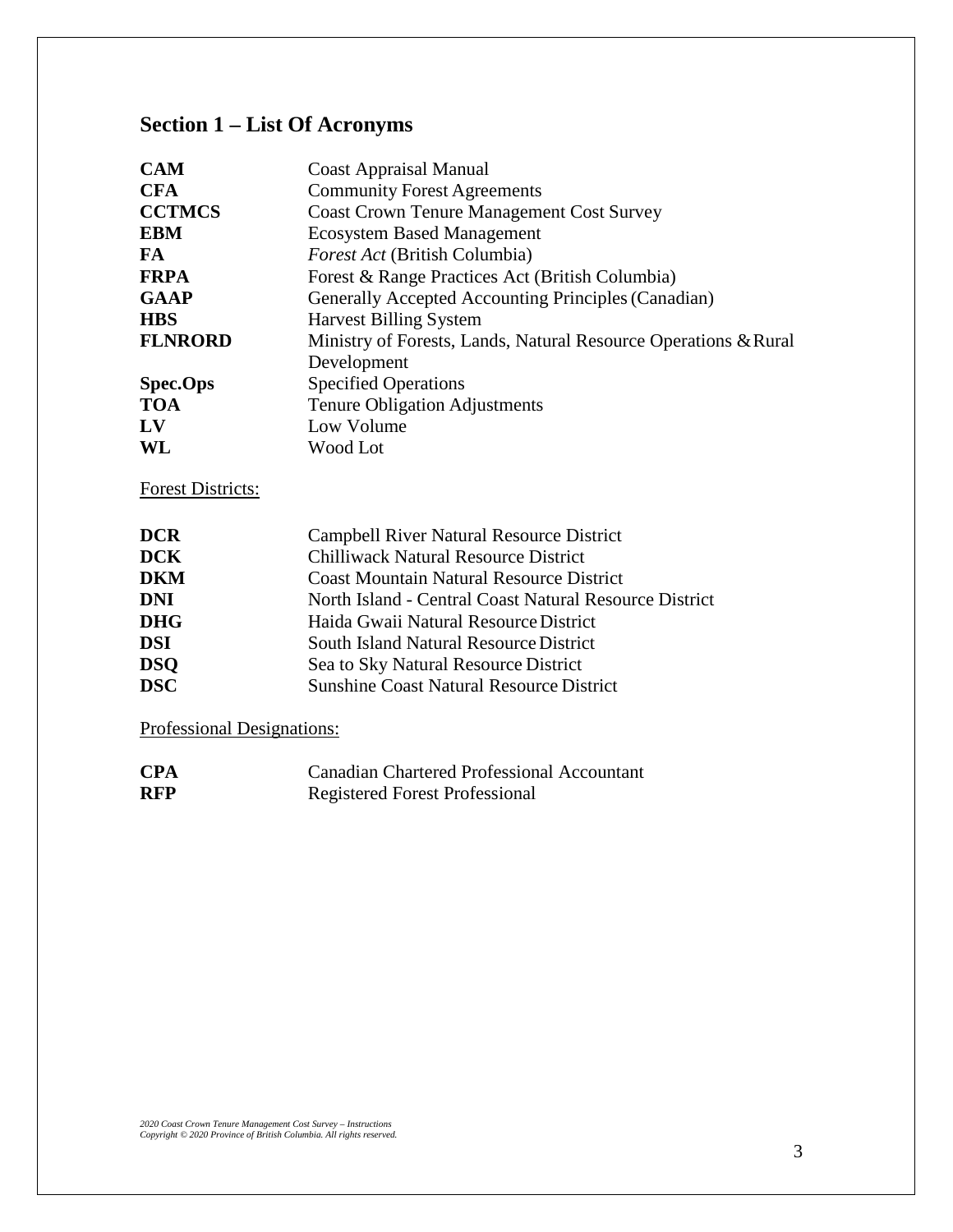# **Section 2 – Authoritative Guides For Policy, Definitions & Interpretations**

Refer to the resources noted below, on-line at:

[https://www2.gov.bc.ca/gov/content/industry/forestry/competitive-forest-industry/timber-pricing/coast-timber](https://www2.gov.bc.ca/gov/content/industry/forestry/competitive-forest-industry/timber-pricing/coast-timber-pricing)[pricing](https://www2.gov.bc.ca/gov/content/industry/forestry/competitive-forest-industry/timber-pricing/coast-timber-pricing)

1) Coast Appraisal Manual, Ministry of Forests, Lands, Natural Resource Operations & Rural Development, effective for the survey cost base year. See link for the manual and associated maps:

2) Coast Market Pricing System - Coast Market Pricing System Tenure Obligation Adjustments information paper

3) Ecosystem Based Management and Clayoquot Sound: Please refer to the Coast Appraisal Manual

4) 2020 Coast Crown Tenure Management Cost Survey Instructions (these instructions are relevant for the main / primary survey as well as for the Low Volume and Woodlot surveys)

found at: https://www2.gov.bc.ca/gov/content/industry/forestry/competitive-forestindustry/timber-pricing/coast-timber-pricing/coast-crown-tenure-mgmt-cost-survey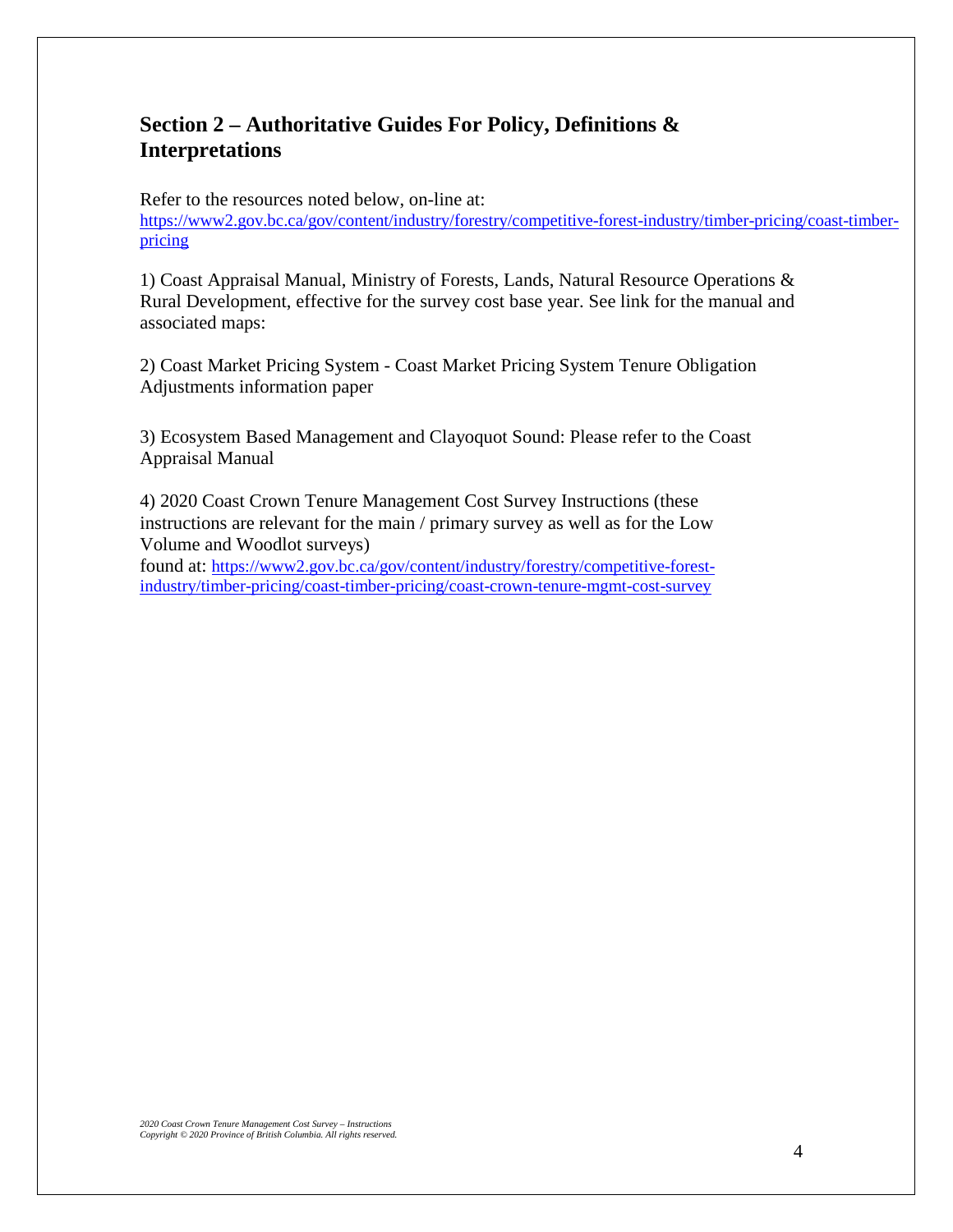# **Section 3 - Scope and Requirements**

The 2020 Coast Crown Tenure Management Cost Survey (CCTMCS) data is collected under the authority of the Province of British Columbia *Forest Act* Section 136. The data is collected for the establishment of stumpage values as well as to provide an economic and cost data source, for analysis within the ministry's branches as well as for the defense of softwood lumber, countervailing duties and other litigation.

The cost data to be reported is for the 2019 calendar year and is comprised of the actual costs based on the company financial statements, prepared in accordance with generally accepted accounting principles and practice standards; tax and financial auditing standards issued in British Columbia (BC) and Canada (CPA: Canadian GAAP). Applicable Canadian Federal and BC Provincial forestry, environmental and other relevant legislation, for the conduct of coastal logging and coastal Crown tenure forest management operations must be adhered to in reaching the reported costs and volumes for this survey.

Production volume to be reported is based on the ministry's harvest billing record (HBS), billed volumes. The applicable total relevant survey volume to be reported for the survey is the comprehensive Provincial Coast Crown volume controlled by the company with a breakdown of the comprehensive managed volume in to detail volumes associated with the different management units, partnerships, joint ventures and so forth. The costs are the associated costs of that applicable survey volume with accounting accruals. Detail must be provided where average costing is not applied across the comprehensive harvest volume. The reporting period is the calendar year ended 2019 or the closest twelve month fit, thereof, when the year end is not December 31, 2019.

The survey template to be completed so as to report the 2019 cost and volume data is termed the 2020 (refers to the year of delivery) Coast Crown Tenure Management Cost Survey (CCTMCS) Template. In the past, Schedule A was termed the Logging Cost Survey which calculated the Total Delivered Log Cost only. The CCTMCS collects both the logging costs as well the specific Crown tenure management, Tenure Obligation Adjustments (TOA) costs for the various ministry stakeholder teams. Please note that for 2019, the former Schedule A.1 and A.2 have been merged in to a single schedule for reporting client and contractor, single and multi-phase contractor costs. Break downs in to phase activity is required. **The Woodlot and Low Volume Surveys are also administered by these same comprehensive instructions.** 

This accompanying instruction booklet provides the required manner in which to complete the survey by the required time. The cost and volume definitions associated with the survey template are available in Section 4, 5 and Appendix I, II, IV of these survey instructions in conjunction with Section 2: Authoritative Guide For Definitions and Interpretations.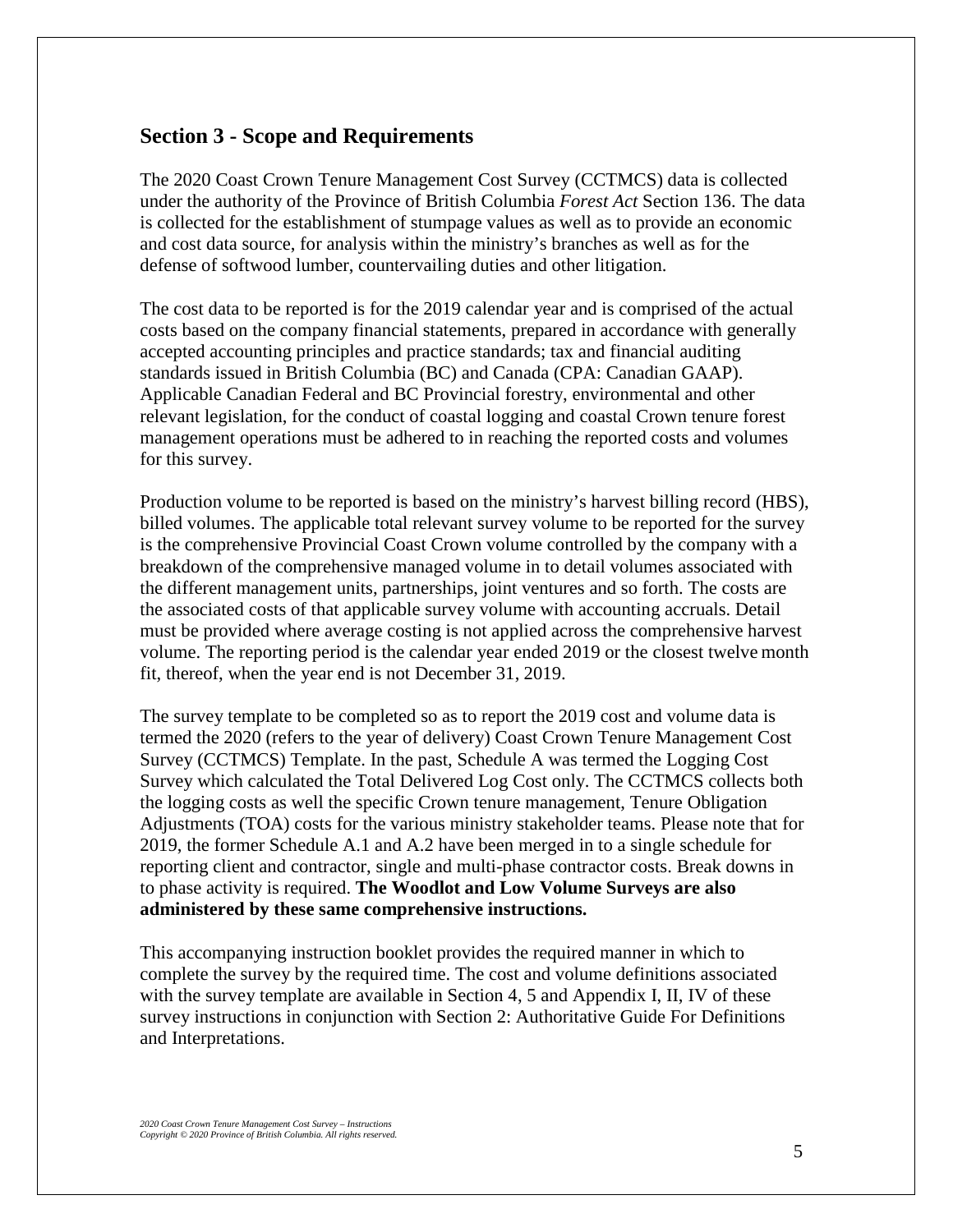The survey is comprised of the following Schedules and Sub-Schedules:

- 1. Schedule A: Summary Schedule, Total Delivered Log Cost
- 2. Schedule B: Tenure Obligation Adjustments & Specified Operations.

The requirement to complete the survey, as instructed, in full, and submit the same to the ministry, by the designated date, is mandatory.

# The submission deadline is **June 30, 2020 by 4 pm** *(Pacific Standard Time*).

The completed submission, marked confidential, is to be sent to the Ministry of Forests, Lands, Natural Resource Operations and Rural Development by email to the survey mailbox at [FORCLCS@Victoria1.gov.bc.ca](mailto:FORCLCS@Victoria1.gov.bc.ca)

# **Note: No exemptions, from completing the survey, are granted.**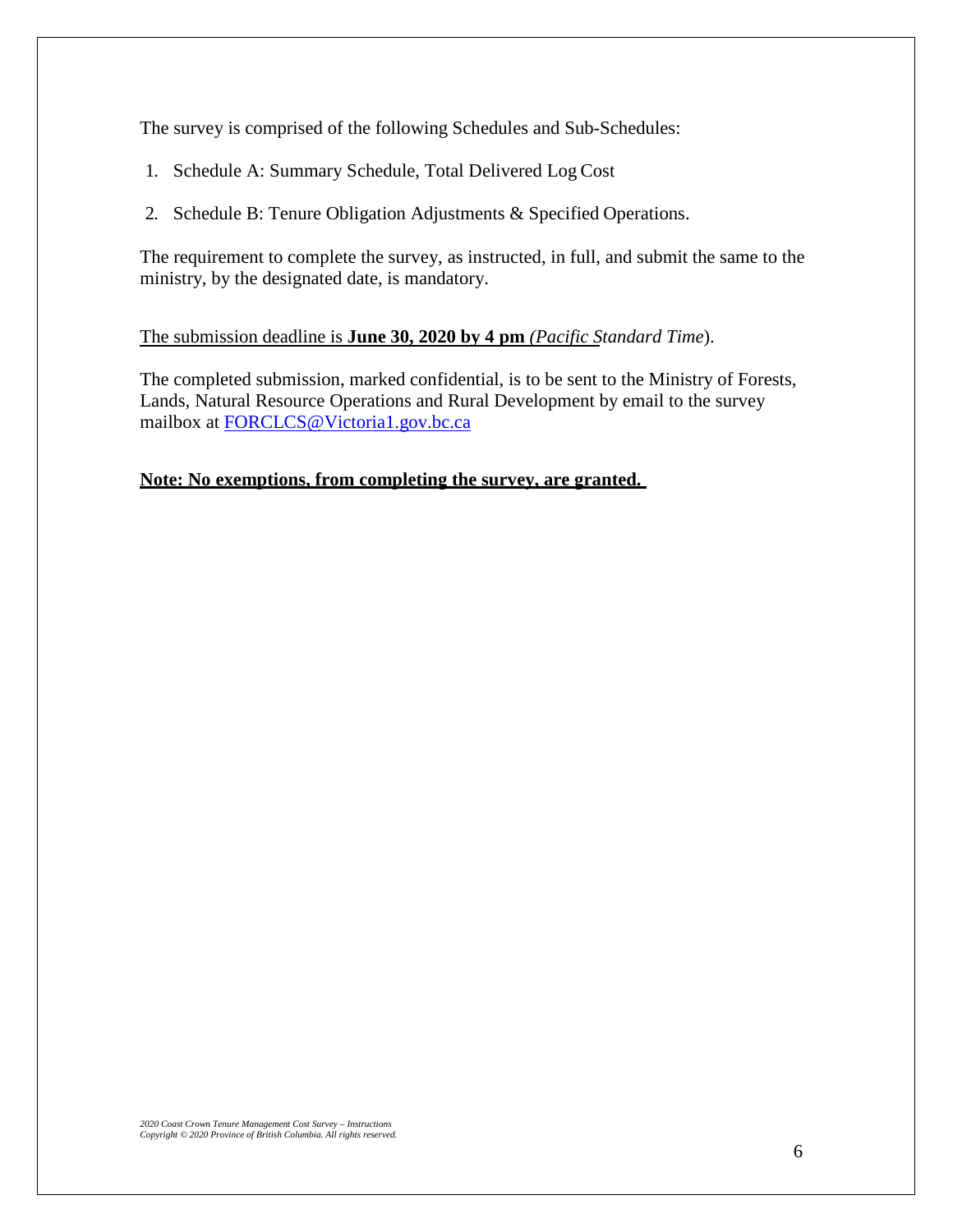*The survey is conducted in full electronic format i.e. "paper-less" office environment. The old survey street submission address and courier address noted below are to be used, only in extenuating circumstances, as a submission procedure for a paperbased submission.* 

*Mail to: Attn: Senior Timber Pricing Accountant(Coast) Timber Pricing Branch Ministry of Forests, Lands and Natural Resource Operations & Rural Development PO Box 9511 Stn. Prov. Govt Victoria, BC V8W 9C2*

*Courier to: Attn: Senior Timber Pricing Accountant(Coast) Timber Pricing Branch Ministry of Forests, Lands and Natural Resource Operations & Rural Development 3rdt Floor, 545 Superior Street Victoria, BC V8V 1T7*

If you have questions regarding the main / primary or woodlot and low volume surveys, please contact:

**Senior Timber Pricing Accountant (Coast)** Amali De Silva – Mitchell **Email: [FORCLCS@Victoria1.gov.bc.ca](mailto:FORCLCS@Victoria1.gov.bc.ca)**

For Roads, Bridges, Barging and Towing Schedules contact:

**Timber Pricing Forester (Coast)**  Kelly Schellenberg **Email: [FORCLCS@Victoria1.gov.bc.ca](mailto:FORCLCS@Victoria1.gov.bc.ca)**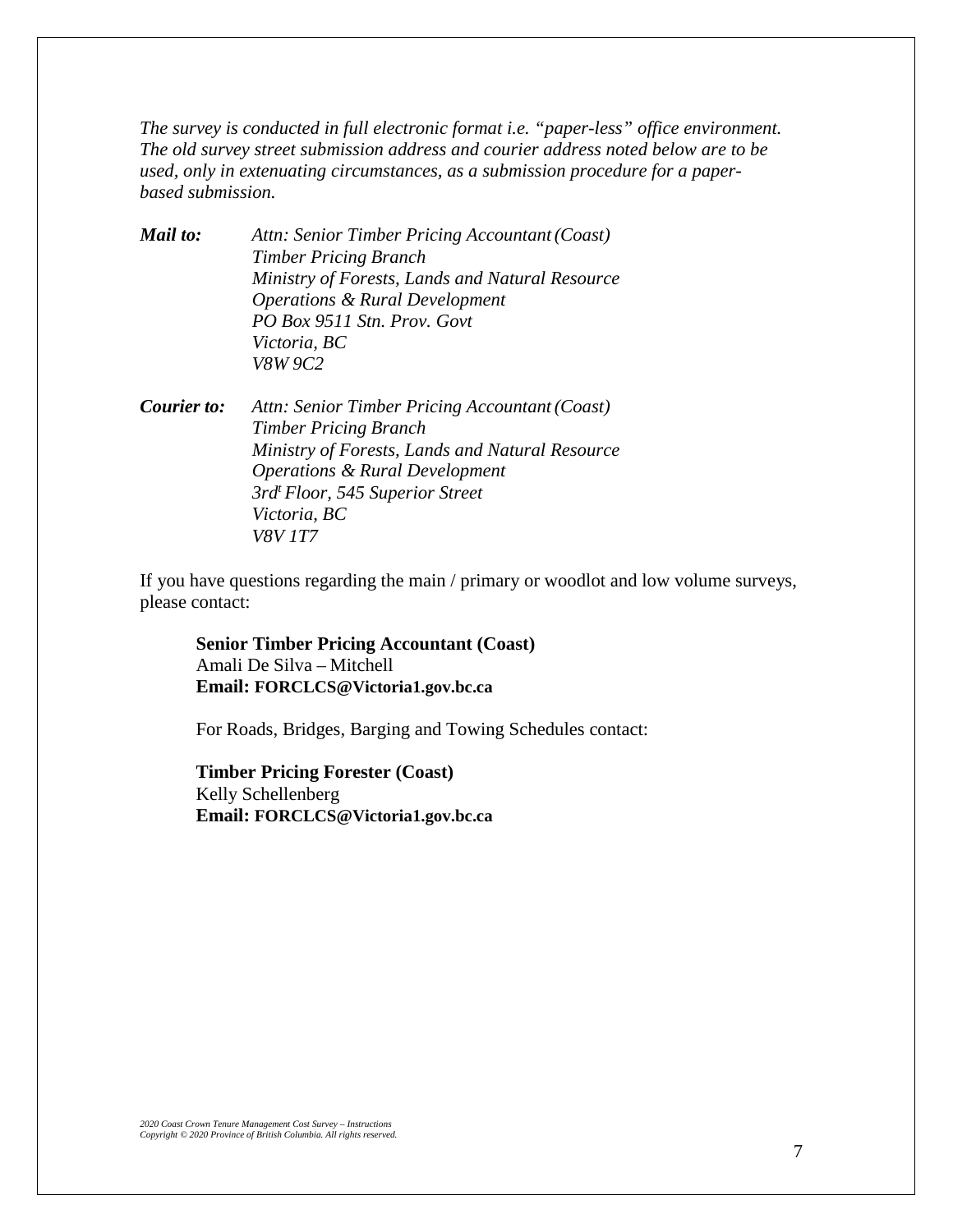# **Verification and Audit**

The information provided to the Ministry of Forests, Lands, Natural ResourceOperations & Rural Development, Timber Pricing Branch is used to calculate coast appraisal cost estimates for the stumpage appraisal system. In order to ensure the integrity and accuracy of information used in the appraisal system, the information provided by participating companies may be subject to verification and audit. Site visits to clients are expected to take place immediately following the submission deadline on a mutually agreed date. Expected client response time to ministry queries by email/fax or telephone call is two weeks, from the date of request, unless specified. General preparation and requirements for the site visit are found under Appendix III.

# **Record Keeping**

It is recommended that a hardcopy of the completed survey be printed and retained as a record. In order to facilitate the verification and audit process, please ensure that all working papers used to complete the survey are retained. Data submitted must be consistent with the supporting financial information provided for audit and verification and must concur with any other data submissions, of the same data to other parties. Financial information should be retained in accordance with general business practice and statutory requirements.

# **Confidentiality & Authorization**

All information provided to the Ministry of Forest, Lands, Natural Resource Operations & Rural Development, Timber Pricing Branch, is considered confidential and is protected from unauthorized disclosure in both the *Forest Act*, and the *Freedom of Information and Protection of Privacy Act*. See Section 6 for further information.

# **Copyright**

The material refers to the 2020 Coast Crown Tenure Management Cost Survey package of documents provided in digital Excel Workbook, Word document, PDF and paper formats.

This material is owned by the Government of British Columbia and protected by copyright law. It may not be reproduced or redistributed without the prior written permission of the Province of British Columbia.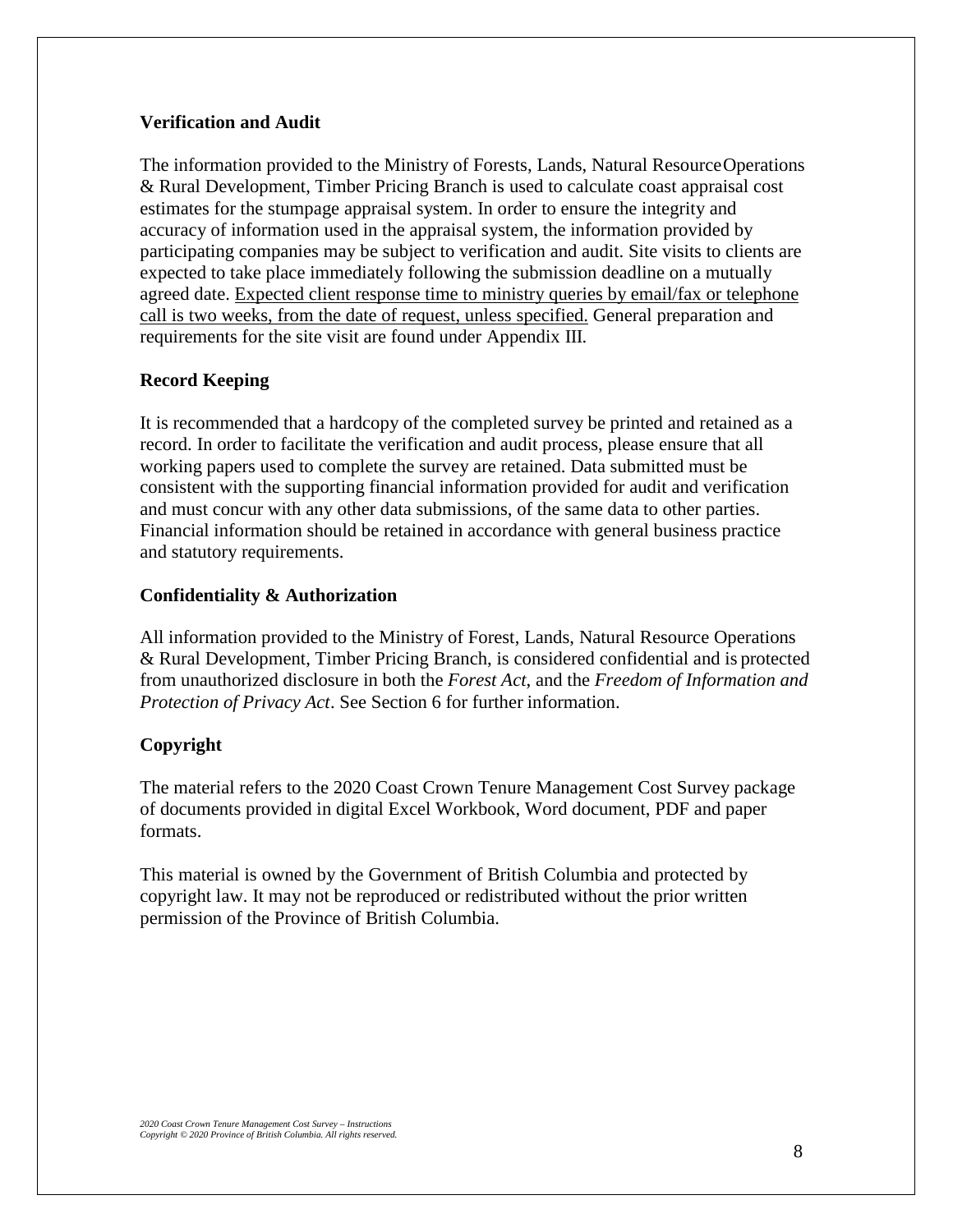# **Section 4 - Specification of Survey Format and General Instructions**

Overall general specification of the main 2020 Coast Crown Tenure Management Cost Survey Excel Workbook is noted below. Data capture is for cost base 2019.

# **Schedule A: Summary Schedule – Total Delivered Log Cost (TDLC)**

*Excel Workbook Tab(s):*

- Schedule A.1 Direct Logging Licensee and Single-Phase Contractors
- Schedule A.2 Direct Logging Multi Phase Contractors (merged with A.1)
- Schedule A.3 Indirect Logging Costs
- Schedule A.4 Stumpage, Rents and Fees

### **Schedule B: Tenure Obligation Adjustments and Specified Operations**

*Excel Workbook Tab(s):*

### **Tenure Obligation Adjustments:**

- Schedule B.1: Road Management
- Schedule B.2: Engineering and Forestry
- Schedule B.3: Corporate General and Administration
- Schedule B.4: Silviculture Spending
- Schedule B.5: Road Survey
- Schedule B.6: Bridge Survey

#### **Specified Operations:**

- Schedule B.7: Inland Water Transportation
- Schedule B.8: Tree Crown Modification
- Schedule B.9: De-stumping
- Schedule B.10: Helicopter Single Standing Stem Selection
- Schedule B.11: Skyline
- Schedule B.12: Barging or Towing

#### **Requirement:**

Eco-system-based management (EBM) and Clayoquot Operations are specified operations. Please complete these designated sub-categories / columns within each of the Schedules of the work book. The Coast Appraisal Manual defines EBM and Clayoquot operations for the purpose of defining eligible costs and volume allocations within the survey. Refer to the following sections within CAM.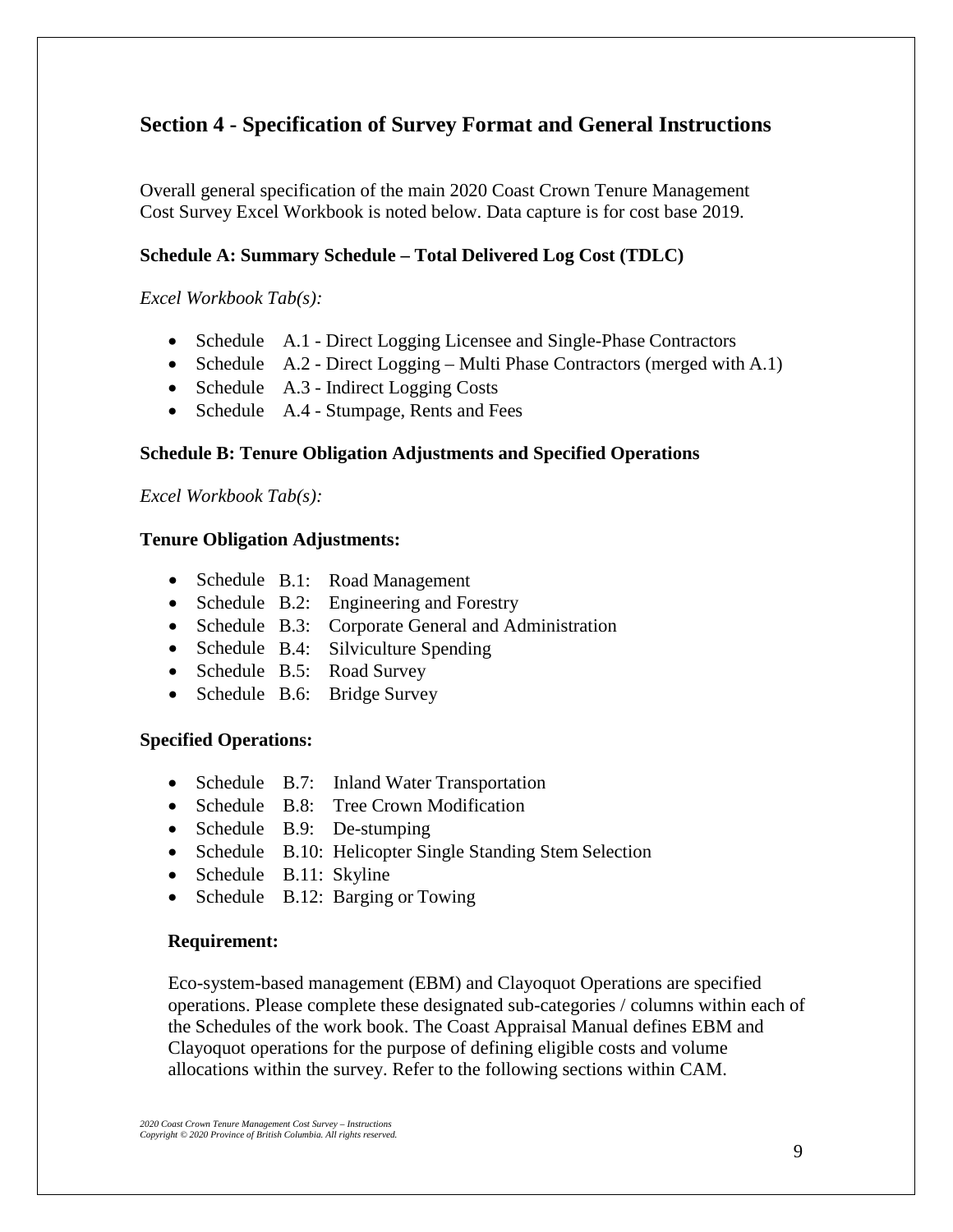# **4.4.3 Clayoquot Sound Operating Costs**

"The Clayoquot Sound operational adjustment may be considered in the appraisal of a cutting authority that lies within that part of the Coast Area when the licensee has an approved forest stewardship plan which confirms with the land use objectives made applicable under the order by the Ministry of Agriculture and Lands pursuant to Section 93.4(1) of the Land Act entitled:

a. Order Establishing Land Use Objectives for Clayoquot Sound dated May 28, 2008.

### **4.4.5 Ecosystem Based Management Operating Costs**

"1. Except as provided in subsection (2) of this section, the ecosystem based management adjustment may be considered in the appraisal of a cutting authority area that lies within that part of the Coast Area when the licensee has an approved forest stewardship plan which conforms with the objectives listed under the Land Use Order to which land use objectives have been made applicable by orders made by the Minister, pursuant to Section 93.4 of the *Land Act* entitled:

a) Great Bear Rainforest Order dated January 21, 2016; and

b) Haida Gwaii Land Use Objectives Order dated December 16, 2010, and as further Amendment pursuant to the *Haida Gwaii Reconciliation Act* and the *Haida Stewardship Law*, on April 2, 2014 and September 21, 2017.

2. The ecosystem based management adjustment shall not be considered in the appraisal or reappraisal of a cutting authority area that is authorized for harvest under:

- a) woodlot licence referred to in section 1(2); or
- b) a community forest agreement or non-replaceable forest licenses that are referred to in Section 1(3) of the Great Bear Rainforest Order.

Please refer to the appropriate section within the Coast Appraisal Manual for further information and detail regarding the Eco-system Based Management and Clayoquot Sound Operating Cost geo-graphic areas.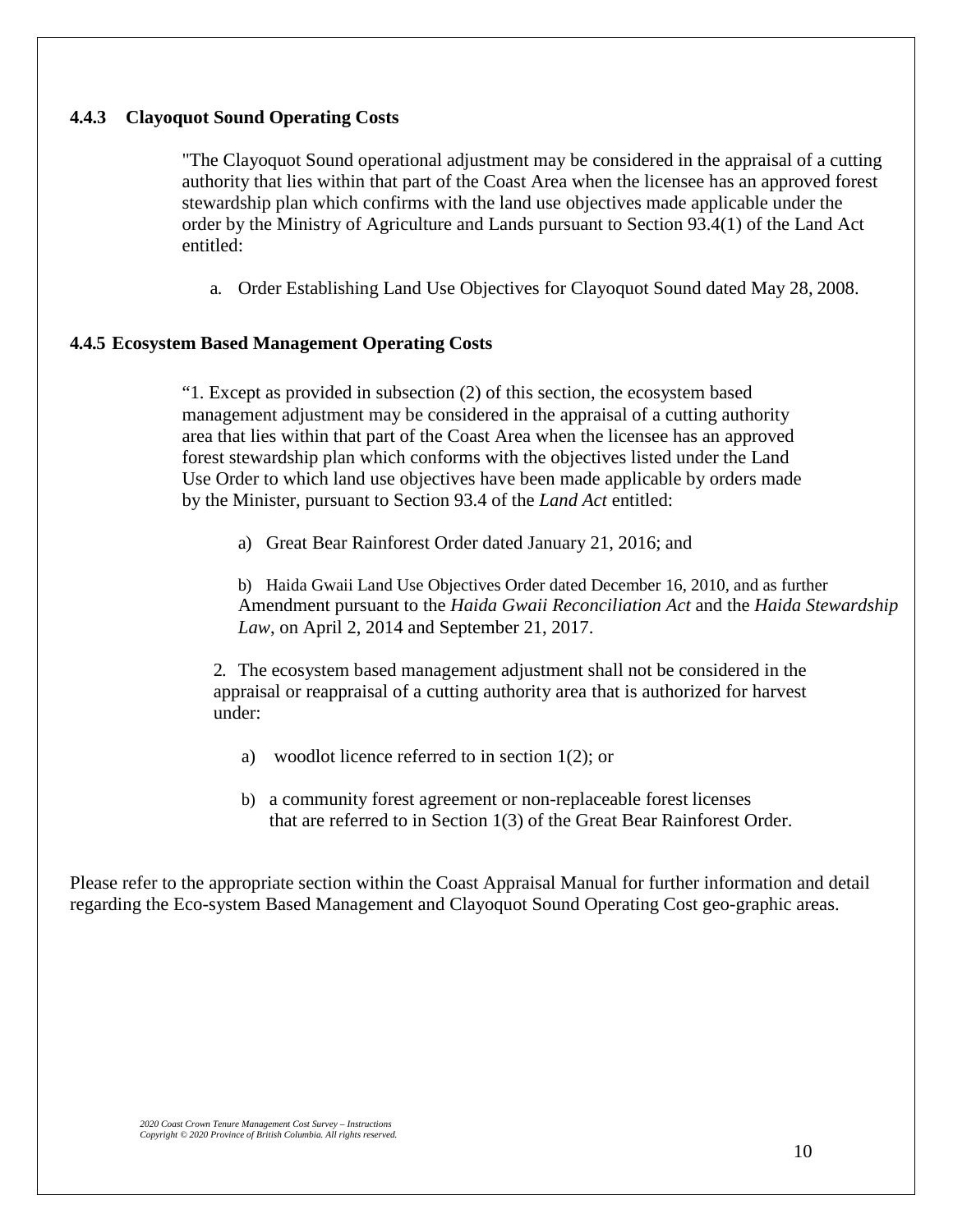# **General Instructions**

Please read and comply with the most recent publication of the following ministry documents, for all Schedules of the survey:

- Information Paper: Tenure Obligation Adjustments
- Coast Appraisal Manual
- These survey instructions and associated templates

The up-to-date template for the 2020 Coast Crown Tenure Management Cost Survey must be used for data submission compliance.

**Schedule A** identifies the costs related to logging and forest management so as to provide the total delivered log cost. Schedule A. 2 is merged with Schedule A.1 for 2019 data. Transfer the multi-phase contractor costs to Schedule A.1 and split the multi-phase costs using a reasonable cost estimation methodology in to the distinctive single-phase costs. Note the cost estimation methodology utilized, as a note to the Excel spreadsheet cell or on to the back cover of the survey itself. Schedule A must be reconciled to company financial statements to enable validation that a complete company cost profile as been reported.

**Schedule B.1 to B.4** provide for costs related to Crown tenure forest management only. The costs on these schedules are brought forward in to Schedule A . This procedure eliminates any double counting amongst the schedules. The remaining Schedule B(s) pertain to Specified Operations data, and are Schedules that are stand-alone, with the exception of Schedule B.8 Tree Crown Modification where the summary line of this Schedule is moved forward in to Schedule B.2 Forestry and Engineering.

All schedules are split in to either EBM / Clayoquot and Non-EBM areas within applicable districts. Confirm the costs and volumes with the company accountants, foresters and relevant persons. Ensure the relevant regional, district and EBM boundaries have been accounted for. EBM costs are compiled from costs attributable to and directly associated with EBM camps.

In accordance with Canadian GAAP, the costs reported are those directly associated with the volume reported. When comprehensive dollar costs are unavailable from a partner in a joint venture for example, then report the dollars within the company's corporate control and that associated volume. It is mandatory to complete the reconciliation on Schedule A.4 which identifies and reports the full billed HBS volume for the reporting entity.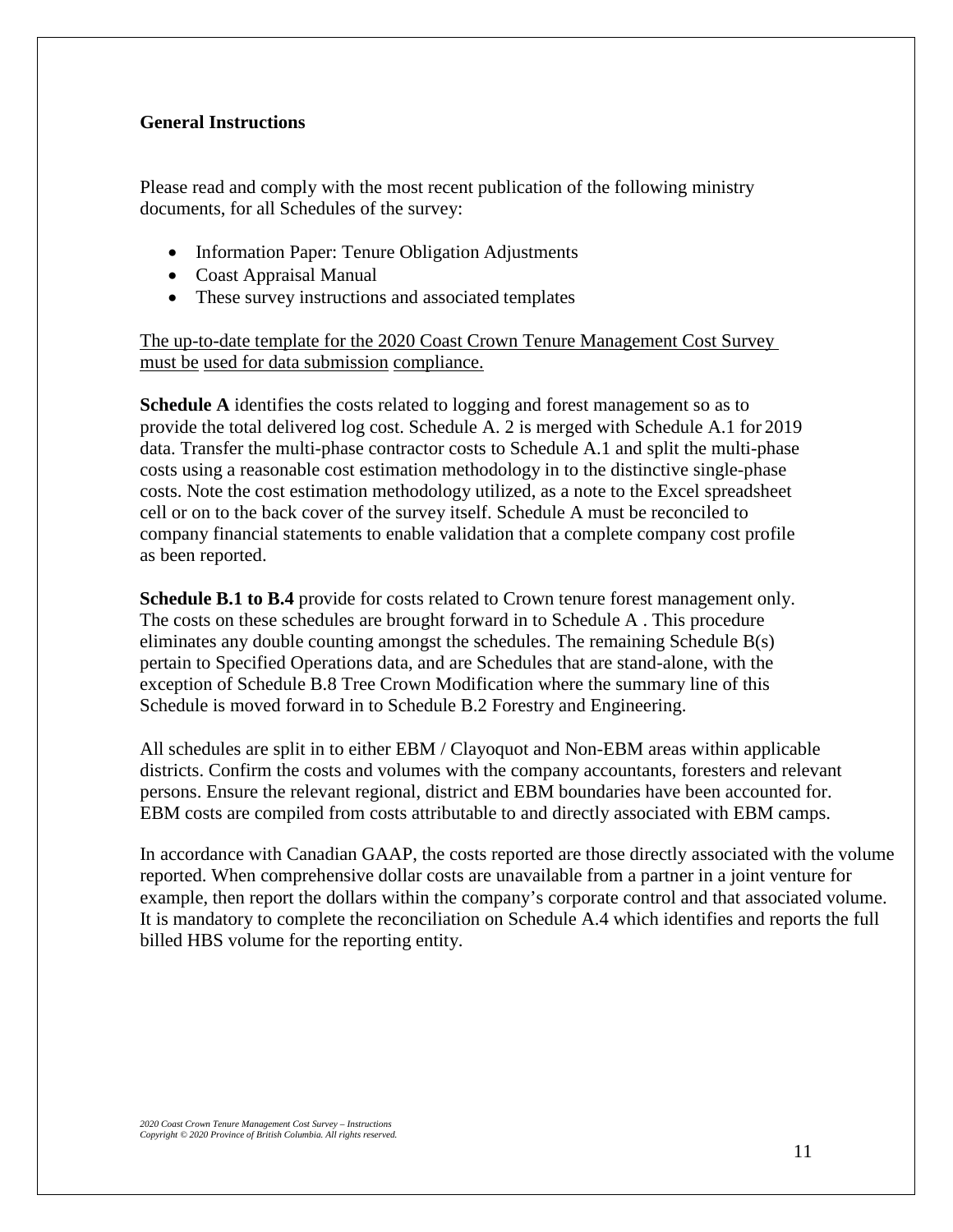Complete the boxes within the spread sheets of the workbook 2020 Coast Crown Tenure Management Cost Survey Template in accordance with the instructions provided in this booklet. Eliminate any double counting.

To complete the survey, the reconciliation section found on Schedule A.4 must be completed, which assists with ensuring the completeness of the data set for the survey. Total Delivered Log Cost is reconciled to the total balance on the company's "expenditures portion / section" of an income and expenditure financial statement with respect to the reported period's expenditures for planning and harvesting of logs, with adjustments from the balance sheet and other relevant company financial statements for items such as silviculture liability so as to reach Total Delivered Log Cost (TDLC). Capital expenditure values are requested as a note within Schedule A. There will be "reconciling items" from TDLC to reach the company financial "expenses" statement and these are to be noted in the space provided on Schedule A.4.

Some cells have been noted as requiring further clarification under "specify". Make notes to the back cover of the survey or as a comment to the spread sheet cell.

The template is a fully functional Microsoft Office Excel Office 365 version. Some cells have been linked, and some formulas provided for the ease of the user. However, please re-check all the data points to ensure that the formulas and links are working and make any adjustments as needed. Ensure that the data set is complete and accurate prior to submission. Do not forget to "save" from time to time. Passwords can be set as required.

The survey template prints to paper. Please keep a paper copy for your records. It is recommended that the supporting information be provided with the submission.

It is recognized that clients may customize the survey template for their own internal operational purposes from time to time. However, the requirement still remains for the client to populate the required data in the required format, requested for the survey submission, using the survey template provided. The client is responsible for the data that has been submitted to the ministry. Please ensure that the survey is certified and refer to Section 6 of these instructions for guidance.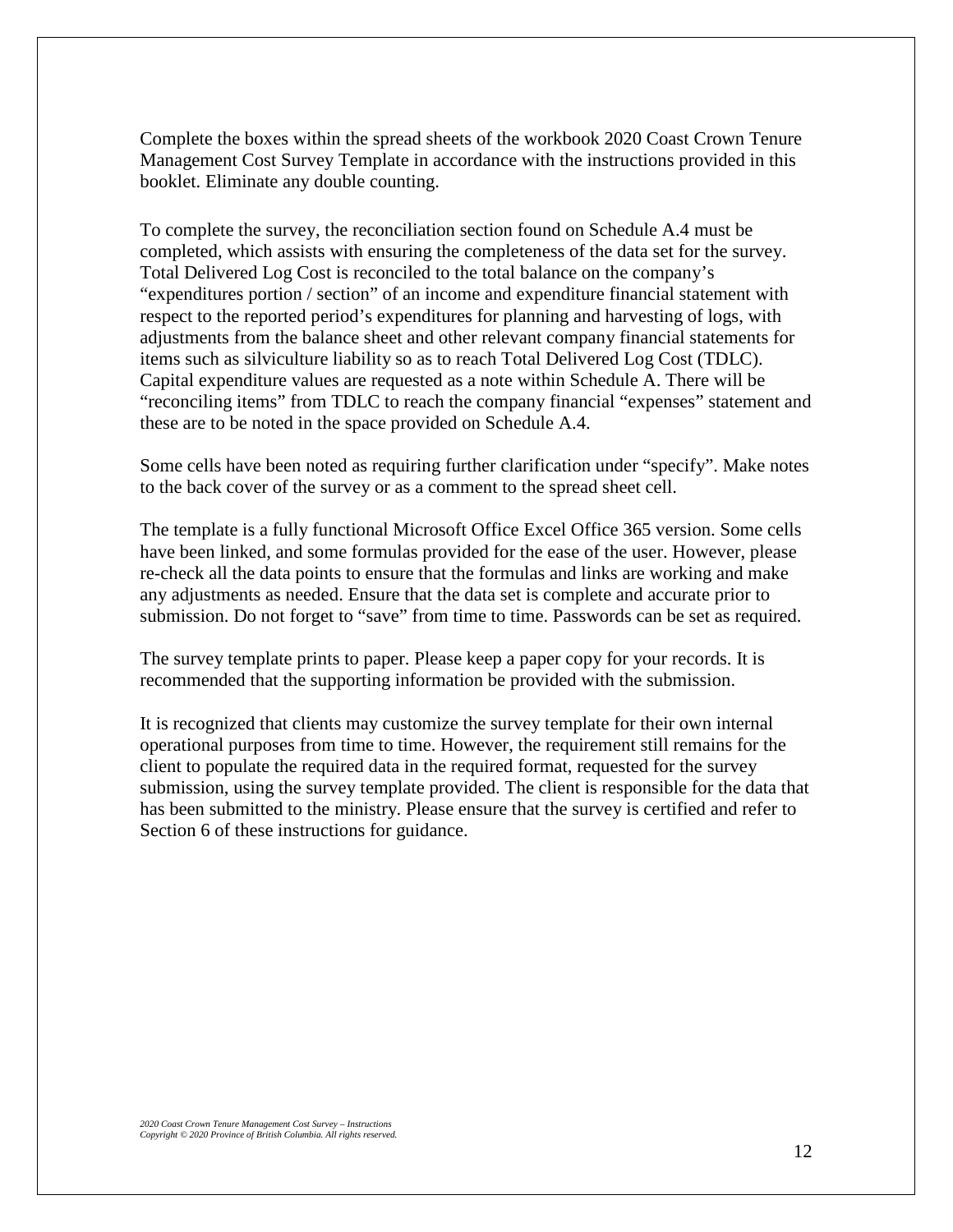#### **IMPORTANT NOTICE FOR THE 2020 SURVEY**

- o **These survey instructions are the comprehensive instructions that outline the definitions, manners and times for compliance, for both of the Coastal Crown Tenure Management Cost Surveys for 2020. i.e.** 
	- **1) Main / Primary Survey**
	- **2) Low Volume & Woodlot Surveys.**
- o **Clients with HBS volumes of less than 120,000 m3 may use the Low Volume & Woodlot Survey Template;** format located at: https://www2.gov.bc.ca/gov/content/industry/forestry/competitive-forestindustry/timber-pricing/coast-timber-pricing/coast-crown-tenure-mgmt-costsurvey
- o **All Woodlot data reporters must use the Low Volume & Woodlot Survey Template** format located at: https://www2.gov.bc.ca/gov/content/industry/forestry/competitive-forestindustry/timber-pricing/coast-timber-pricing/coast-crown-tenure-mgmt-costsurvey
- o **Detailed Matters:** All applicable line / row cost items, district and EBM / Clayoquot based values must be reported, including the associated volumes. Any individual phase cost estimations and allocations made, must be identified with a note to the relevant Excel spread sheet cell or to the back cover of the template / workbook. Eliminate double counting within any schedule and eliminate double counting across schedules. Select Schedule B roll-up in to Schedule A.
- o Refer to Section 6 within these instructions for terms of the data management.
- o Completion of this survey is required and administered under the authority of Section 136 of the Forest Act.
- o **No exemptions are granted from completing the survey.**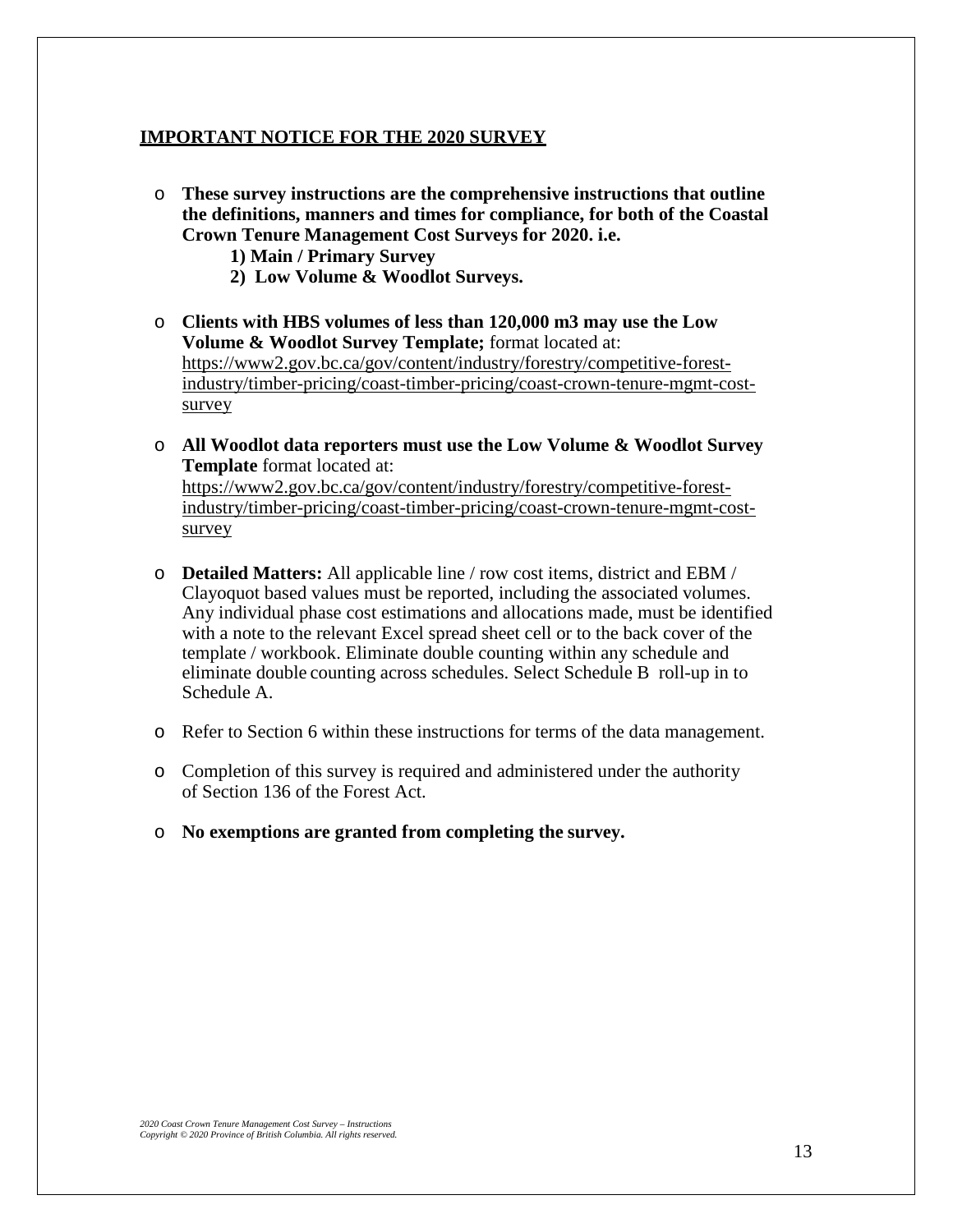# **Common Definitions Found Across Schedules A(s) and B(s)**

# **Districts**

Costs and volumes are to be allocated by Forest District for each cost category. Mixed districts with respect to EBM are split in to EBM and non-EBM costs and volumes so as to enable roll-up in to EBM and non-EBM costs and volume groupings.

**Forest Districts:** British Columbia Ministry of Forests, Lands, Natural Resource Operations and Rural Development forest districts.

- DCR split between EBM and non-EBM areas
- DCK non-EBM area
- DKM EBM area
- DNI split between EBM and non-EBM areas
- DHG EBM area
- DSI split between Clayoquot and non-EBM area
- DSQ non-EBM area
- DSC non-EBM area

#### **ƐNon-EBM**

Sum of costs for Non-EBM costs and volumes per cost category from roll-up of district-based values or sum of Non-EBM camps.

#### **ƐEBM**

Sum of costs for EBM costs and volumes per cost category from roll-up of district-based values or sum of Non-EBM camps.

#### **Total \$**

Sum of Non-EBM and EBM costs.

# **Volumes:**

#### **Total Corporate Production Volume (m3):**

The total volume of logs harvested on all lands i.e. private, Provincial, Federal. and Municipal lands on the coast and in the interior as well as outside the province of British Columbia (where applicable). Volume amounts are to be reported throughout the survey in cubic metres (m3) based on the ministry's Harvest Billing System billed records, before any adjustments for inventory / "scale and loss" factors and excluding waste.

#### **Total Coast (Provincial) Crown Production Volume and HBS Volume (m3):**

The total volume of logs harvested by company crews, single-phase and multiphase contractors on coastal Provincial Crown land, which is the relevant volume base for the survey. Exclude all volume related to logs harvested on private, Federal, municipal land, from joint arrangements, woodlots, CFAs or the interior.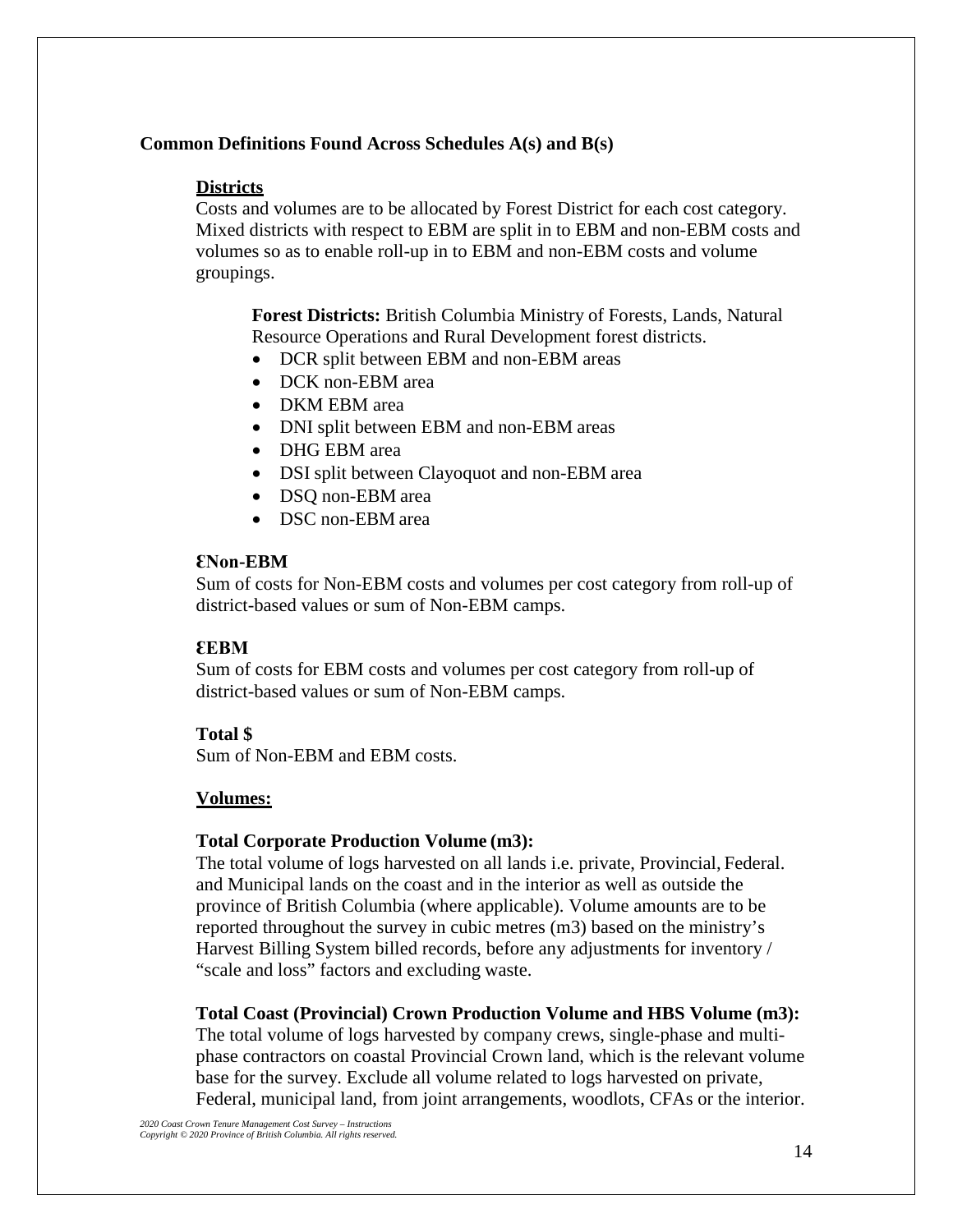Volume amounts are to be reported throughout the survey in cubic metres (m3). Production volume refers to the company's own record of billed volume and HBS volume refers to the volume based on the ministry's Harvest Billing System billed records, before any adjustments for inventory / "scale and loss" factors and excluding waste.

#### **Relevant Production Volume (m3):**

The total volume of logs harvested by company crews, single-phase and multiphase contractors on coastal Provincial Crown land for a particular phase or Schedule. Exclude all volume related to logs harvested on private land, from joint arrangements, woodlots, CFAs or in the interior Volume amounts are to be reported throughout the survey in cubic metres (m3) based on the ministry's Harvest Billing System billed records, before any adjustments for inventory / "scale and loss" factors and excluding waste.

#### **Phase Volume (m3):**

The total actual Relevant Volume across all Coastal districts associated with a particular phase or cost category / line item prior to inventory adjustment. The total on any particular Schedule will be the volume associated with the sum of the volume of any parallel phases / the comprehensive total volume associated with that particular Schedule.

#### **Heli-water Drop Volume (m3):**

Volume associated with harvesting carried out by helicopter to a water drop location. This is a sub-set of Relevant Production Volume which is the total volume of logs harvested by company crews, single-phase and multi-phase contractors on Crown land. Exclude all volume related to logs harvested on private land, from joint arrangements, woodlots, CFAs or in the interior. Volume amounts are to be reported throughout the survey in cubic metres (m3) based on the ministry's Harvest Billing System billed records, before any adjustments for inventory / "scale and loss" factors and excluding waste.

# **Note:**

**Managed volume** refers to the volume under management by the coastal forestry section of the reporting entity which includes partnerships, joint ventures etc.

**Controlled volume** refers to the volume under the direct operating control of the coastal forestry section of the reporting entity.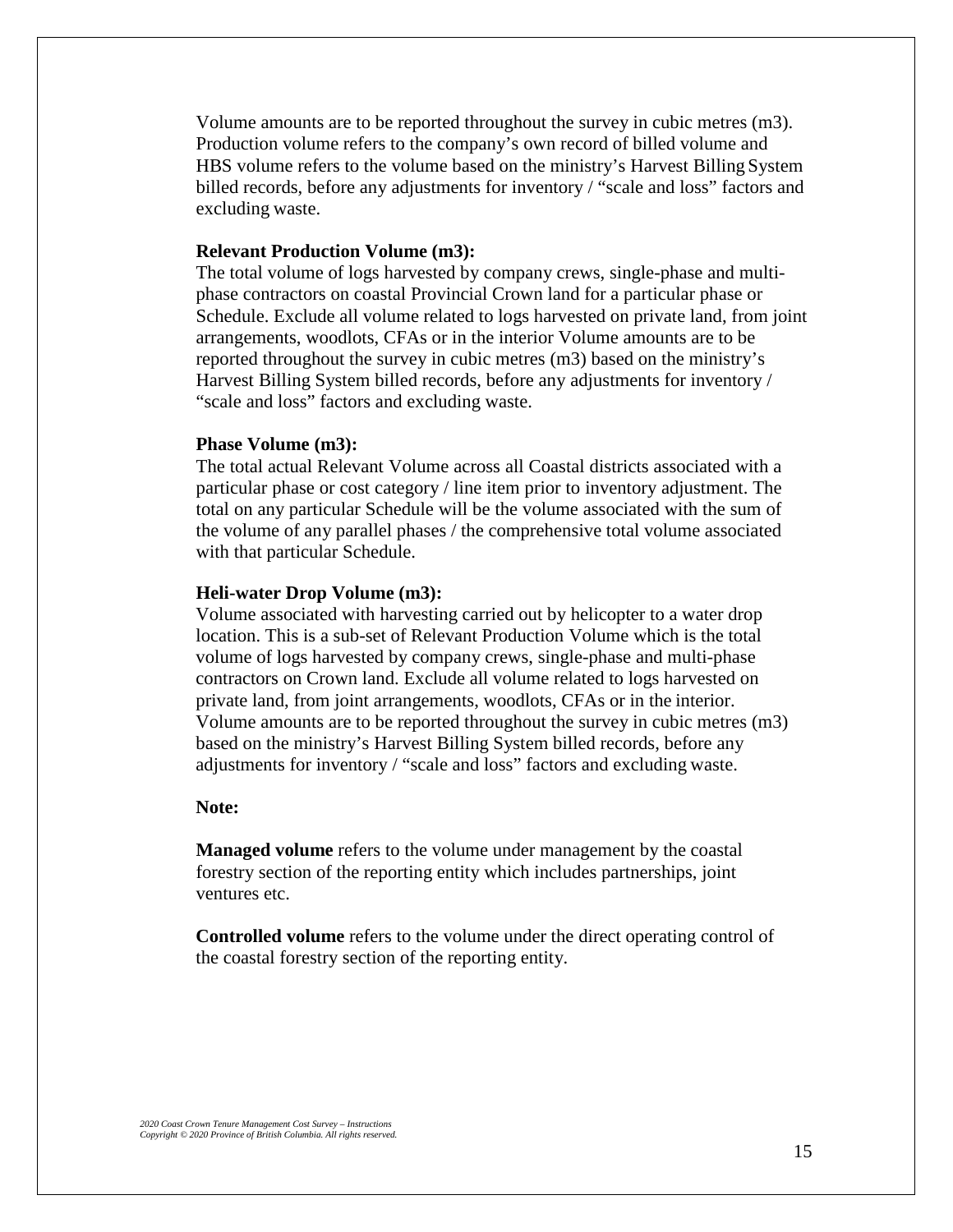# **Section 5 Instructions For Individual Schedules**

# **Cover**

|                                                    | Ministry of Forests, Lands, Natural Resource Operations & Rural Development, Timber Pricing Branch<br>2020 Coast Crown Tenure Management Cost Survey Template (Main/Primary Survey) |                               |                     |                                  |                                       |                                      |
|----------------------------------------------------|-------------------------------------------------------------------------------------------------------------------------------------------------------------------------------------|-------------------------------|---------------------|----------------------------------|---------------------------------------|--------------------------------------|
|                                                    | Survey Of Cost and Volume Data For Fiscal Year Ending December 31, 2019 or best fit (Cost Base 2019)                                                                                |                               |                     |                                  |                                       |                                      |
| Licensee:                                          | Please Complete With Company Name                                                                                                                                                   |                               |                     | Licensee contact:                |                                       | Please Complete                      |
| <b>Reporting Period</b><br>(Month/Year)            | From:<br>To:                                                                                                                                                                        |                               |                     |                                  |                                       | Please Complete<br>Please Complete W |
| Licenses:                                          | Please Complete: List Of License(s) Reported<br>Please note Partners / Joint Ventures reported                                                                                      |                               |                     |                                  |                                       |                                      |
| Certification:<br>(See Section 6<br>of the         | Please Complete Name<br>CPA or Senior Financial Officer (of submitter) on behalf of the company.                                                                                    |                               | and                 |                                  | Signature                             |                                      |
| instructions)<br><b>Sch A.1822</b><br><b>Cover</b> | Please Complete Name<br><b>REP</b><br>Sch A.3<br>Sch.                                                                                                                               | Sch B. 1(TOA)<br>Sch B.2(TOA) | and<br>Sch B.3(TOA) | Sch B.4(<br>$^{(+)}$<br>$\cdots$ | Signature<br>$\overline{\phantom{0}}$ | ь                                    |

Type the information requested in the boxes provided.

# **\*Licensee**

Licensee company name

#### **\*Licensee contact**

Name of the company representative submitting the survey on the company's behalf. Include the email address of the representative in the space below.

#### **\*Reporting period**

This is the 12-month fiscal period that the cost data is being submitted for. The cost data requested is for the calendar year or the closest fit there of when the fiscal year does not end on December 31, 2019.

#### **\*Licenses**

List the company's coastal Provincial Crown forestry licenses.

# **\*Certification**

The survey once completed and prior to submission must be certified, that it is complete and accurate, reflecting the true costs of the licensee, by a Canadian Chartered Professional Accountant (CPA), Senior Financial Officer or CPA for the company and a registered professional forester, Canadian RPF. See Section 6 for further information.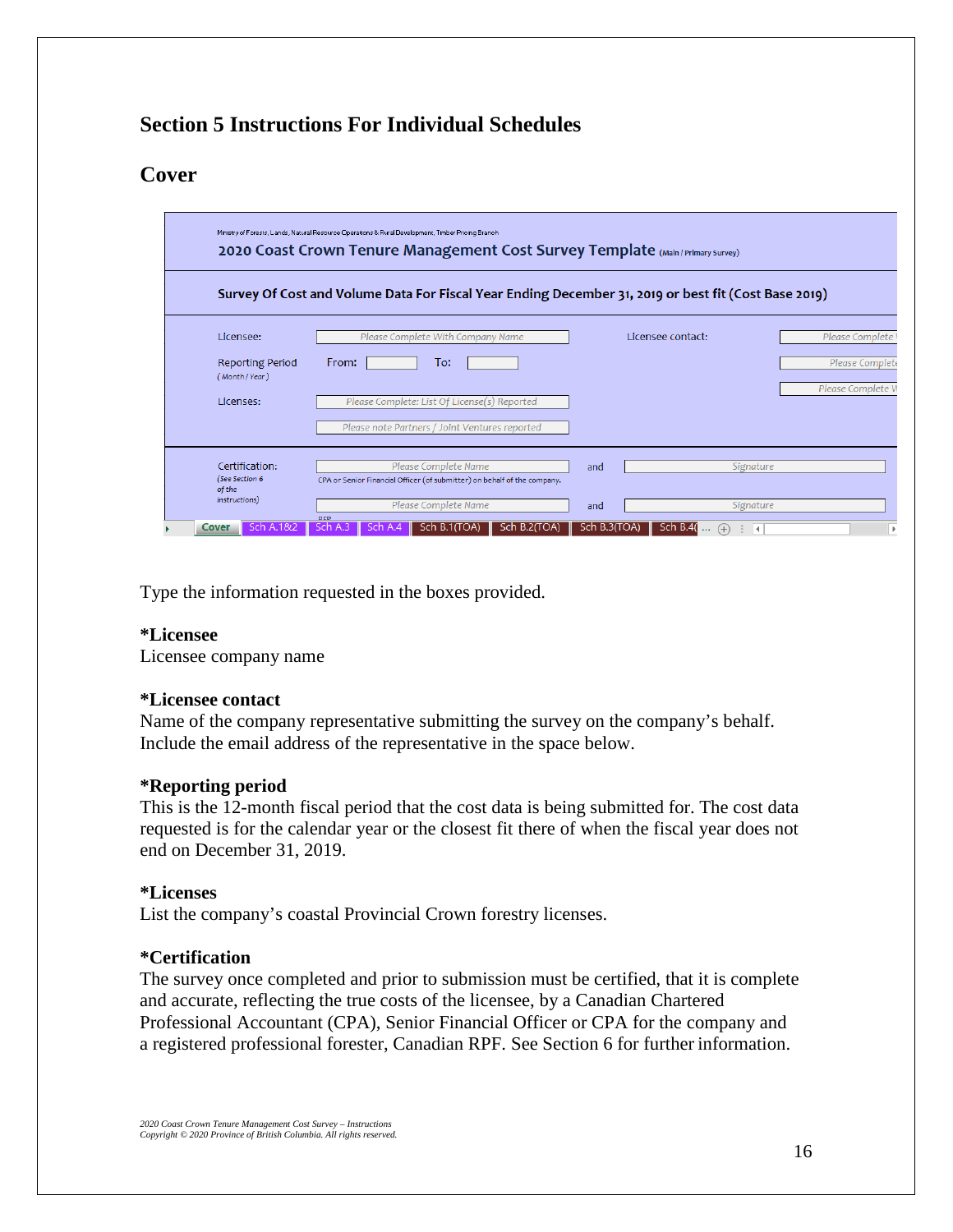# **Schedule A: Summary Schedule - Total Delivered Log Cost**

# **Schedule A.1 – Direct Logging Licensee and Single-Phase Contractors**

| Ministry of Forests, Lands & Natural Resource Operations & Rural Development, Timber Pricing Branch             |                   |                |            |                |                   |                      |                |                   |           |            |
|-----------------------------------------------------------------------------------------------------------------|-------------------|----------------|------------|----------------|-------------------|----------------------|----------------|-------------------|-----------|------------|
| Schedule A.1/2 (Merged Schedules)                                                                               |                   |                |            |                |                   |                      |                |                   |           |            |
| Direct Logging Costs (DLC): Single (Schedule A.1) & Multi Phase (Schedule A.2) Contractors or Client Crew Teams |                   |                |            |                |                   |                      |                |                   |           |            |
|                                                                                                                 |                   |                |            |                |                   |                      |                |                   |           |            |
| (Please identify estimated breakdowns with a note to the cell)                                                  |                   |                |            |                |                   |                      |                |                   |           |            |
|                                                                                                                 |                   |                |            |                |                   | <b>District Cost</b> |                |                   |           |            |
| <b>Districts</b>                                                                                                | <b>DCR-NonEBM</b> | <b>DCR-EBM</b> | <b>DCK</b> | <b>DNC-EBM</b> | <b>DNI-NonEBM</b> | <b>DNI-EBM</b>       | <b>DHG-EBM</b> | <b>DSI-NonEBM</b> | DSI-Clay^ | <b>DSO</b> |
| Falling and bucking                                                                                             |                   |                |            |                |                   |                      |                |                   |           |            |
| Yarding (non-heli; single phase)                                                                                |                   |                |            |                |                   |                      |                |                   |           |            |
| Loading (single phase)                                                                                          |                   |                |            |                |                   |                      |                |                   |           |            |
| Yarding and loading (multi-phase)                                                                               |                   |                |            |                |                   |                      |                |                   |           |            |
| Helicopter yarding (regular)                                                                                    |                   |                |            |                |                   |                      |                |                   |           |            |
| <b>Heli-Select</b>                                                                                              |                   |                |            |                |                   |                      |                |                   |           |            |
| Skyline: single phase from Sch B.11                                                                             |                   |                |            |                |                   |                      |                |                   |           |            |
| Heli. single standing stem selection:from Sch B.10                                                              |                   |                |            |                |                   |                      |                |                   |           |            |
| Heli water drop                                                                                                 |                   |                |            |                |                   |                      |                |                   |           |            |
| Hauling (truck)                                                                                                 |                   |                |            |                |                   |                      |                |                   |           |            |
| Dump, sort, boom (multi-phase) summary:                                                                         |                   |                |            |                |                   |                      |                |                   |           |            |
| Inland water transportation: from Sch B.7                                                                       |                   |                |            |                |                   |                      |                |                   |           |            |
| Re-haul, dewater, re-load                                                                                       |                   |                |            |                |                   |                      |                |                   |           |            |

Please refer to Appendix 1 prior to completing this schedule.

# **Definitions**

#### **Falling and Bucking**

The total cost of falling, bucking, de-limbing and processing, snag falling and danger tree falling, including right-of-way. Includes both hand falling and falling by mechanical means for all harvesting systems. Include falling and bucking by licensee or single-phase contractor for volumes associated with single-phase helicopter yarding operations.

#### **Yarding**

The total cost to move logs from stump to landing. Include landing construction, back spar trail construction, equipment moving, rigging from setting to setting, and all creek cleaning associated with the yarding process (including post-harvest creek cleaning). Exclude: helicopter costs as they are reported elsewhere. Cost of moving yarding equipment between camps are to be reported under Operations General and Administration.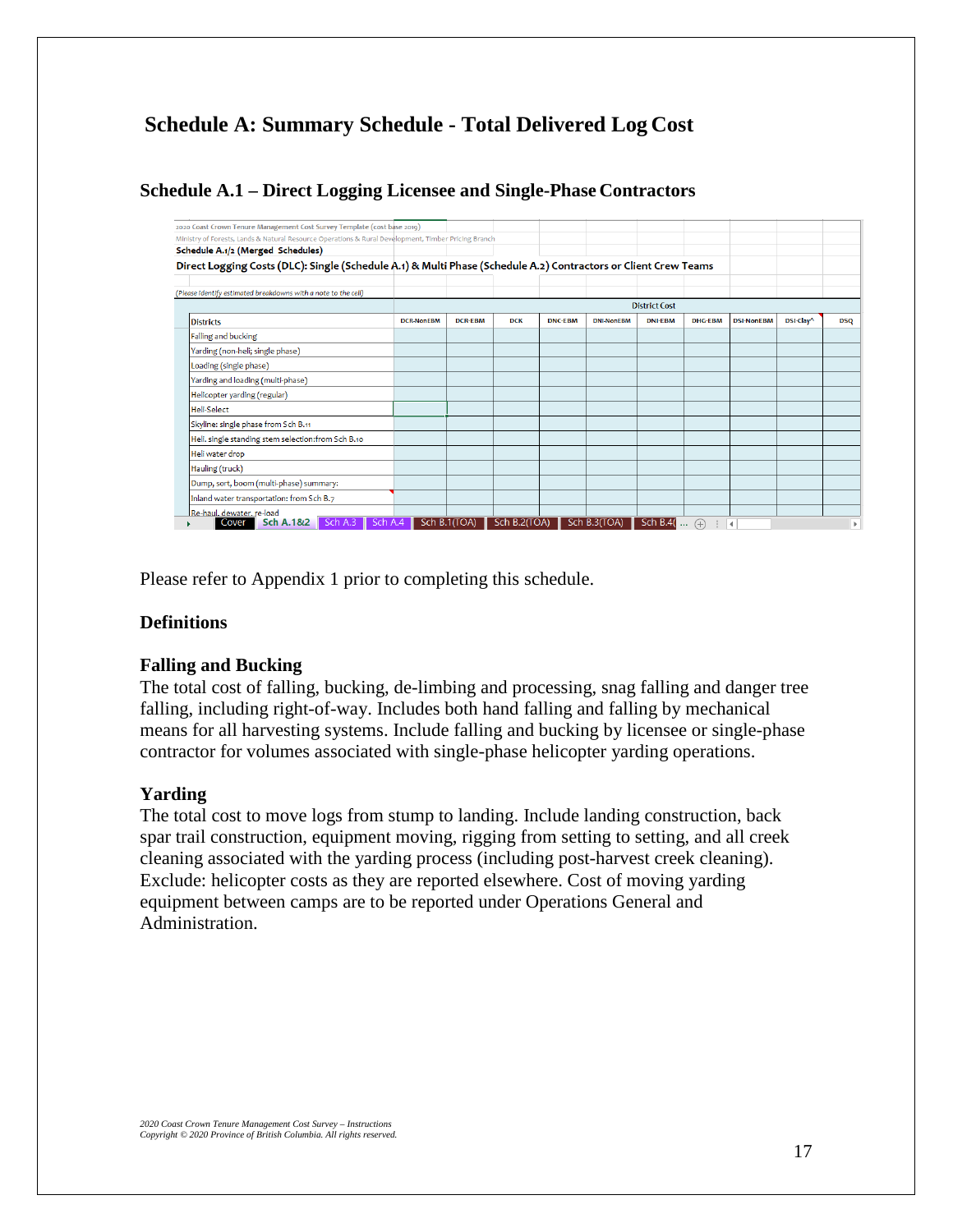# **Loading**

The total cost to transfer logs from landing(s), windrow pile(s), or right-of-way to a conveyance, usually a truck trailer, in preparation for hauling to a second concentration point. Includes equipment moves, bucking at landing, "on block" ditch cleaning and debris piling done by log loading equipment during the initial harvest. Exclude reloading at transfer point or dry land sort storage area for subsequent move by other means of transportation, which should be reported under Dump, Sort, Boom and Rehaul.

# **Helicopter Yarding**

The total cost to use helicopters to yard felled trees from the hillside. Include helicopter yarding costs related to single-phase contracts. Exclude all falling and bucking, choker chasing, bag booming, towing of bag boomed logs to local tie-up or sorting area, crew transportation (by air, water, or land), and camp mobilization/demobilization costs from this phase and report under the relevant logging phase.

#### **Skyline: single phase from Sch B.11**

Please insert the costs calculated under Schedule B.11 for single phase skyline.

### **Heli. single standing stem selection (HSSSS): from Sch B.10**

Please insert the costs calculated under Schedule B.10 for single phase HSSSS.

### **Heli-water drop costs**

A method of helicopter yarding where suspended logs are taken from a cut block and dropped directly into water.

# **Hauling (truck)**

Include all costs to transport logs by truck from the woods landing to a dryland sort, booming ground, or other destination. Does not include re-load or re-haul functions, which should be included in Dump, Sort, Boom and Rehaul. Exclude low bedding function when used to move harvesting equipment between settings; these transportation costs should be reported in the relevant logging phase.

#### Relevant Volume For The Phase

Report the total actual volume of logs hauled by truck for the year being surveyed.

#### **Dump, Sort, Boom (single and multi-phase)**

Include all costs related to dumping, sorting, and preparation of logs for transportation to market. Includes offloading, dewatering, grading, banding, bundling, debris handling and removal, booming, barge tending, re-load and re-haul, central sorts and forwarding logs in reach of barge cranes. Includes the debris handling and removal costs of: cleaning the sort yard of woody debris, removal of the debris, transport of debris to approved dumping site, disposition (bury/burn/hog) of debris, transport of hogged debris to final disposal site. Debris handling costs are to be reported net of any moneyrecovered.

Includes re-load and re-haul costs of loading and hauling logs from a dryland sort not at tidewater to a dumping facility located at tidewater, or vice versa where appropriate.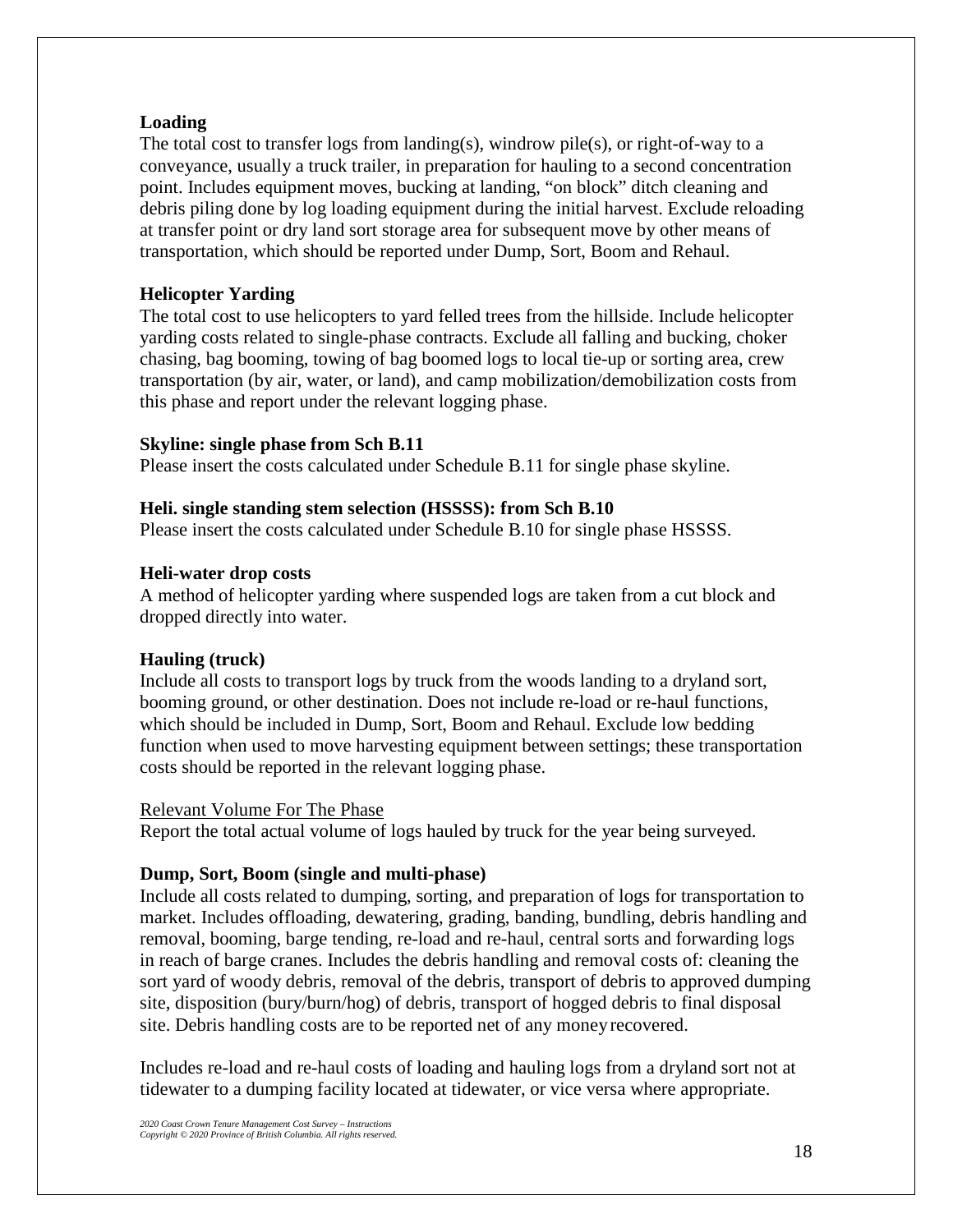Central sort charges may be incurred for:

- $\triangleright$  booming of sorted barged logs, dewatering,
- $\triangleright$  dryland sort processing, re-dumping, re-booming of camp run log booms
- $\triangleright$  de-boom, re-sort, re-boom of mixed sort booms

Includes lease expenses associated with equipment used in the dump-sort-boom process and new dry land sorts.

# Exclude:

Movement of logs from point of dump to local tie-up ground, as these costs are reported separately.

Depreciation on equipment used in the dump-sort-boom process, new dry land sorts and capital improvements to existing dry land sorts, as these costs are reported separately. Scaling costs, as they are reported separately.

### Relevant Volume

Report the total volume of all logs processed through the dry land sort through the booming process. If costs for logs from private land cannot be excluded, then include all volume associated with logs harvested from private land and purchased wood and in this case the volume pertains only to the phase and not the Schedule.

# **Inland water transportation: from Sch B.7**

Please insert the values from Schedule B.7

# **Re-haul, de-water, re-load**

Costs associated with additional re-haul, de-water and re-load which are not included in hauling or dump, sort and boom.

# **Towing to Local Tie-ups**

The total cost to move logs by towing by water to the local tie-up grounds, excluding towing and barging between tie-up grounds. Towing costs begin to accrue when tugs connect tow ropes to market destined log booms at the central sort works (where applicable) en-route to the local tie-up grounds.

# **Storage: logs only, prior to transfer to mill, sale etc.**

Residual costs associated with the storage of logs only, not lumber, prior to sale or transfer to mill inventory, or other party not accounted for under any other phase.

#### Relevant Volume

If costs for logs from private land cannot be excluded, then include all volume associated with logs harvested from private land and purchased wood and in this case the volume pertains only to the phase and not the Schedule.

# **Barging and Towing to Final Destination**

The total cost to move logs by barging and towing from the local tie-up grounds to market destinations, including towing and barging between tie-up grounds. Barging costs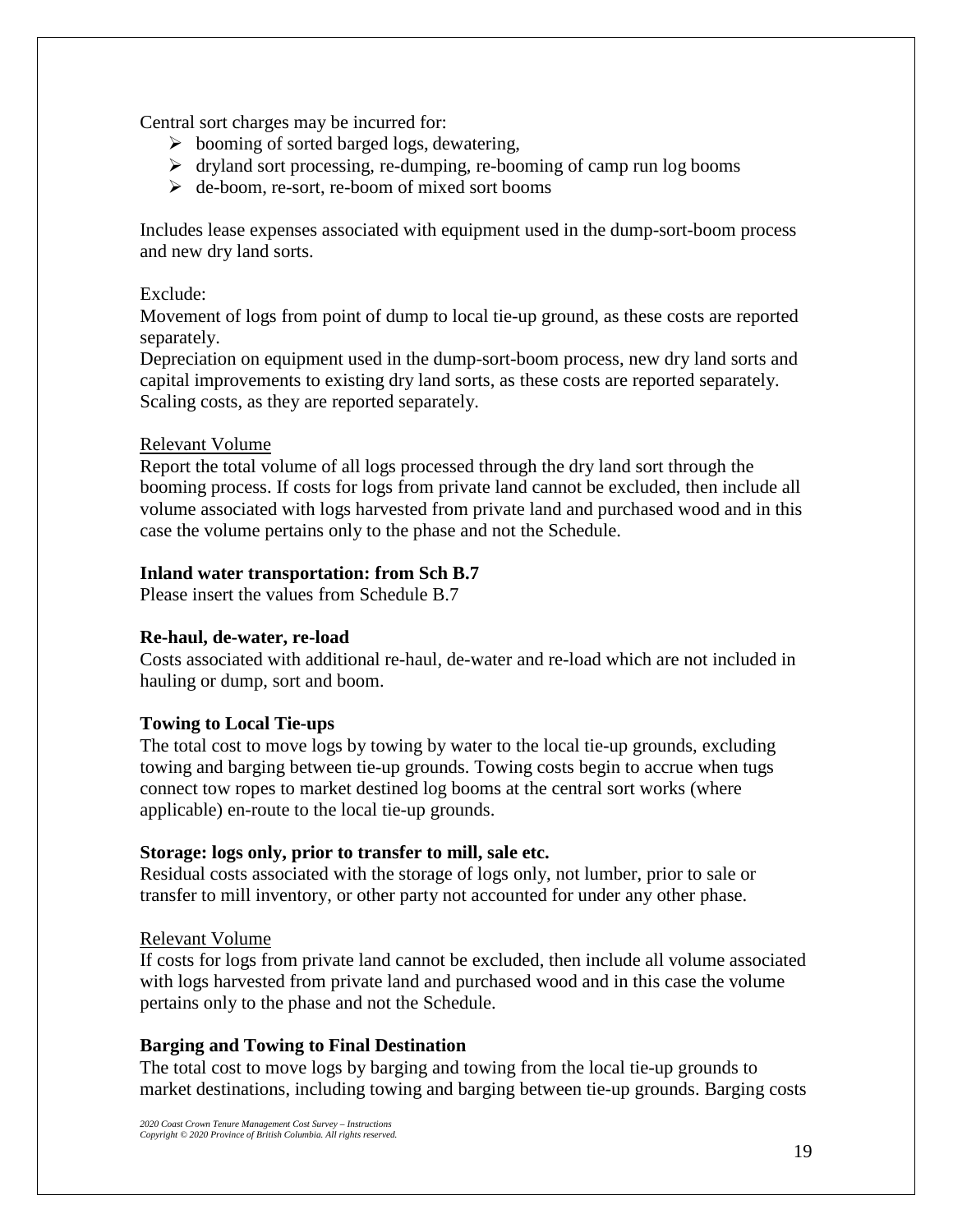begin to accrue after logs are forwarded in reach of barge cranes, and once log loading has begun. Costs continue to accrue after tow lines are attached to barges after loading, or when self-propelled barges are finished loading and begin underway to final destination from local tie-up.

#### **Scaling**

The total cost to scale the total production volume. Include both weight scaling and log scaling costs.

# **Other (specify; cost recoveries are a negative number)**

Any other costs associated with direct logging and single-phase contractors that are not allocated. Please add recoveries as a negative number.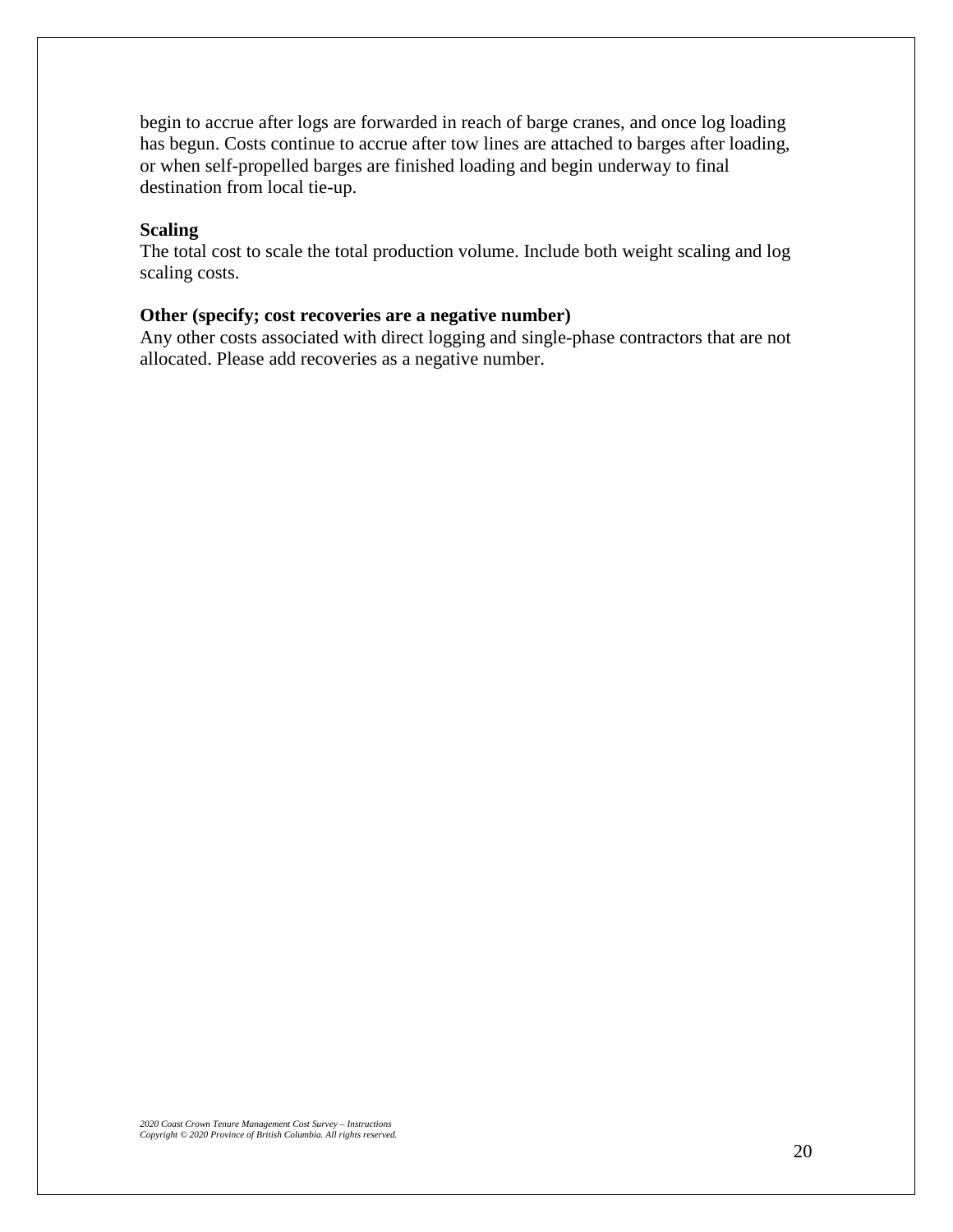# **Schedule A.2 - Direct Logging: Multi Phase Contractors (Merged with Schedule A.1)**

Merge the data for this Schedule with Schedule A.1 using the broad definitions found below. Please refer to Appendix 1 prior to completing this schedule. Note any methodology used for individual phase cost allocations / estimations as notes to the spread sheet cell and to the back-cover page.

# **Multi-phase Contractors**

Multi-phase contractors operate completely independently of licensee operations, in the phases covered by the contract. Please refer to logging definitions under Schedule A.1 as they pertain to Schedule A.2 as well.

# **Definitions**

# **Direct Logging – Multi-Phase Conventional Logging**

Report the total cost of all multi-phase (one or more phases) logging contracts, excluding helicopter multi-phase contracts that are reported separately. Exclude all licensee costs incurred to support the multi-phase logging contracts, as these costs are reported separately in Direct Logging – Licensee and Single-phase Contractors, Engineering and Forestry or Operations General and Administration, as appropriate. Definitions for each phase of the multi-phase contract are found under single phase contractors Sch A.1.

If actual costs of each component of the multi-phase contract are available, then list each item on a separate line at: **"Note phase:"**. If estimates of costs are being made, then list the phases and make a note to the relevant cell providing the percentage cost estimate for each phase.

# Relevant Volume

Report the total actual volume of logs produced by multi-phase contractors (excluding volume from helicopter multi-phase contracts that is reported separately) for the year being surveyed.

# **Helicopter Logging**

The total cost of multi-phase helicopter contracts, excluding single-phase helicopter yarding and Helicopter Single Standing Stem Selection costs that are reported separately.

Includes costs related to 'land drop,' 'water drop,' or 'barge drop' operations. A water drop occurs when the helicopter carries the logs from the hillside to the water. A land drop occurs when the logs are carried from the hillside by helicopter to land, re-handled on land, and hauled by logging truck. A barge drop occurs when the logs are carried from the hillside by helicopter to a floating barge, re-handled on the barge, dumped into the water, and towed to a secondary location.

Costs for these activities may be borne by the licensee or the contractor. Exclude all licensee costs as these costs are reported separately.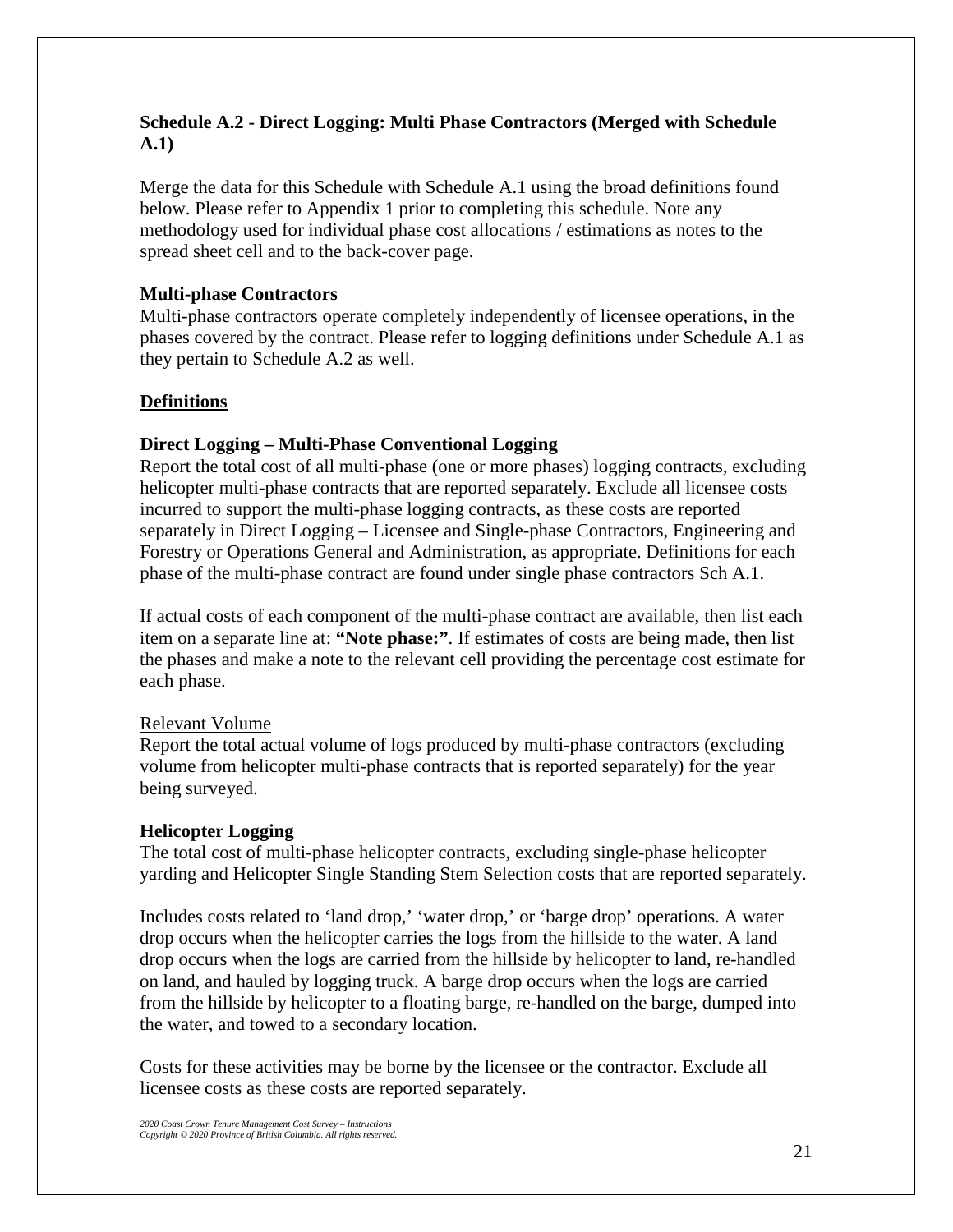Water drop operation costs include falling and bucking, helicopter yarding, choker chasing, bag booming, towing of bag boomed logs to local tie-up or sorting area, crew transportation (by air, water, or land), and camp mobilization/demobilization.

Barge drop operation costs include falling and bucking, helicopter yarding, choker chasing, rental/lease costs of the barge, bag booming, towing of bag boomed logs to local tie-up or sorting area, crew transportation (by air, water, or land), and camp mobilization/demobilization (including barge movement).

Land drop operation costs include falling and bucking, helicopter yarding, logging truck loading, landing construction, crew transportation (by air, water, or land), and camp mobilization/demobilization.

Licensee costs incurred to support helicopter logging operations (i.e. landing construction, tree falling, loading, etc.) are reported separately in Direct Logging – Licensee and Single-phase Contractors, Engineering and Forestry or Operations General and Administration, as appropriate.

If actual costs at each sub-phase of the multi-phase contract are available list them under a separate line: **"Note phase:"**. If estimates of costs are being made, then list the phases and make a note to the relevant cell providing the percentage cost estimate for each phase.

#### Relevant Volume

Report the total actual volume of logs produced by multi-phase contractors (excluding volume from helicopter multi-phase contracts that is reported separately) for the year being surveyed

#### **Heli Single Standing Stem Selection (HSSSS)**

Refer to definitions found under Schedule B.10 for single phase HSSSS.

#### **Other Bundled Phases**

Please provide a phase activity breakdown if costs are noted under this category.

For all other definitions please refer to definitions under Schedule A.1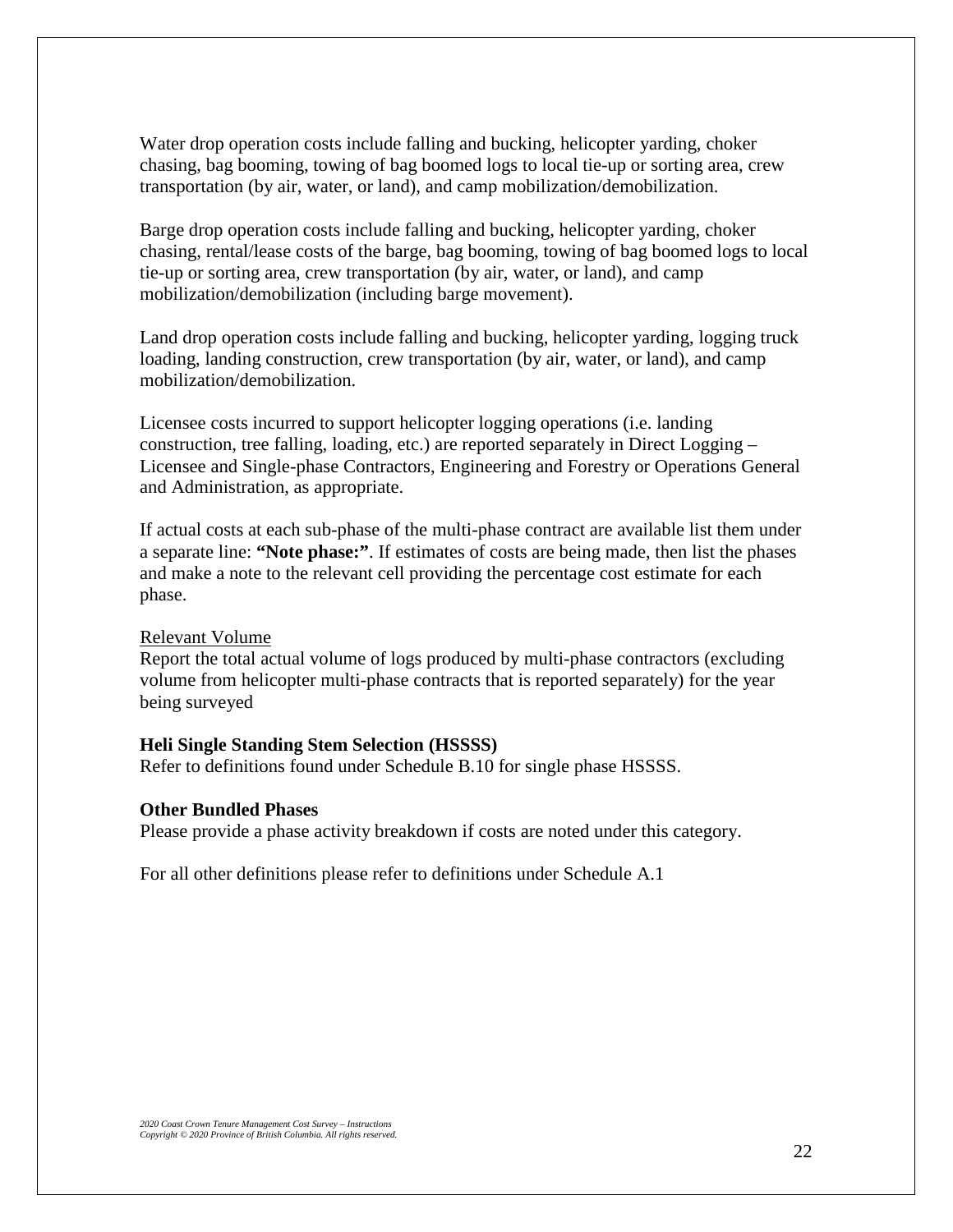# **Schedule A.3 – Indirect Logging Costs**

| 2020 Coast Crown Tenure Management Cost Survey Template (cost base 2019)                            |           |                   |                |            |                |                   |                      |                |
|-----------------------------------------------------------------------------------------------------|-----------|-------------------|----------------|------------|----------------|-------------------|----------------------|----------------|
| Ministry of Forests, Lands & Natural Resource Operations & Rural Development, Timber Pricing Branch |           |                   |                |            |                |                   |                      |                |
| Schedule A.3                                                                                        |           |                   |                |            |                |                   |                      |                |
| Indirect Logging Costs (ILC)                                                                        |           |                   |                |            |                |                   |                      |                |
|                                                                                                     |           |                   |                |            |                |                   |                      |                |
| (Please identify estimated breakdowns with a note to the cell)                                      |           |                   |                |            |                |                   |                      |                |
|                                                                                                     |           |                   |                |            |                |                   | <b>District Cost</b> |                |
| <b>Districts</b>                                                                                    | % OnBlock | <b>DCR-NonEBM</b> | <b>DCR-EBM</b> | <b>DCK</b> | <b>DNC-EBM</b> | <b>DNI-NonEBM</b> | <b>DNI-EBM</b>       | <b>DHG-EBM</b> |
| Road construction spending / cost - Primary roads                                                   |           |                   |                |            |                |                   |                      |                |
| Road construction spending / cost - Secondary roads                                                 |           |                   |                |            |                |                   |                      |                |
| Road construction spending / cost - Onblock (spur/spar) road                                        |           |                   |                |            |                |                   |                      |                |
| Log dump and sort construction spending / cost                                                      |           |                   |                |            |                |                   |                      |                |
| Road construction amortization - Primary roads                                                      |           |                   |                |            |                |                   |                      |                |
| Road construction amortization - Secondary roads                                                    |           |                   |                |            |                |                   |                      |                |
| Road construction amortization - Onblock (spur/spar) roads                                          |           |                   |                |            |                |                   |                      |                |
| Log dump construction: amortization                                                                 |           |                   |                |            |                |                   |                      |                |
| Rail road construction: amortization                                                                |           |                   |                |            |                |                   |                      |                |
| Rail road construction: maintenance / reconstruction spending / cost                                |           |                   |                |            |                |                   |                      |                |
| Bridge construction spending / cost - on primary road from Sch B.6                                  |           |                   |                |            |                |                   |                      |                |
| Bridge construction spending - on secondary road from Sch B.6                                       |           |                   |                |            |                |                   |                      |                |
| Bridge construction spending - on on-block road from Sch B.6                                        |           |                   |                |            |                |                   |                      |                |

Please refer to Appendix 1 prior to completing this schedule.

# **Definitions**

# **Road, log dump, bridge, buildings and equipment construction**

- Primary, mainline roads
- Secondary, branch roads
- On-block, spur and spar roads
- Log dump
- Bridge on mainline roads
- Bridge on branch roads
- Bridge on on-block, spur and spar roads
- Buildings
- Equipment

Full costs associated with construction for that category to finished grade, for the survey year including accruals. Do not include amortization costs. Construction of landings is a Yarding activity, not a Road Construction activity. Include costs of log dumps. Include any cost adjustments for road and log dump amortization for previously built items. Exclude the costs of right of way falling, crew transportation, or overhead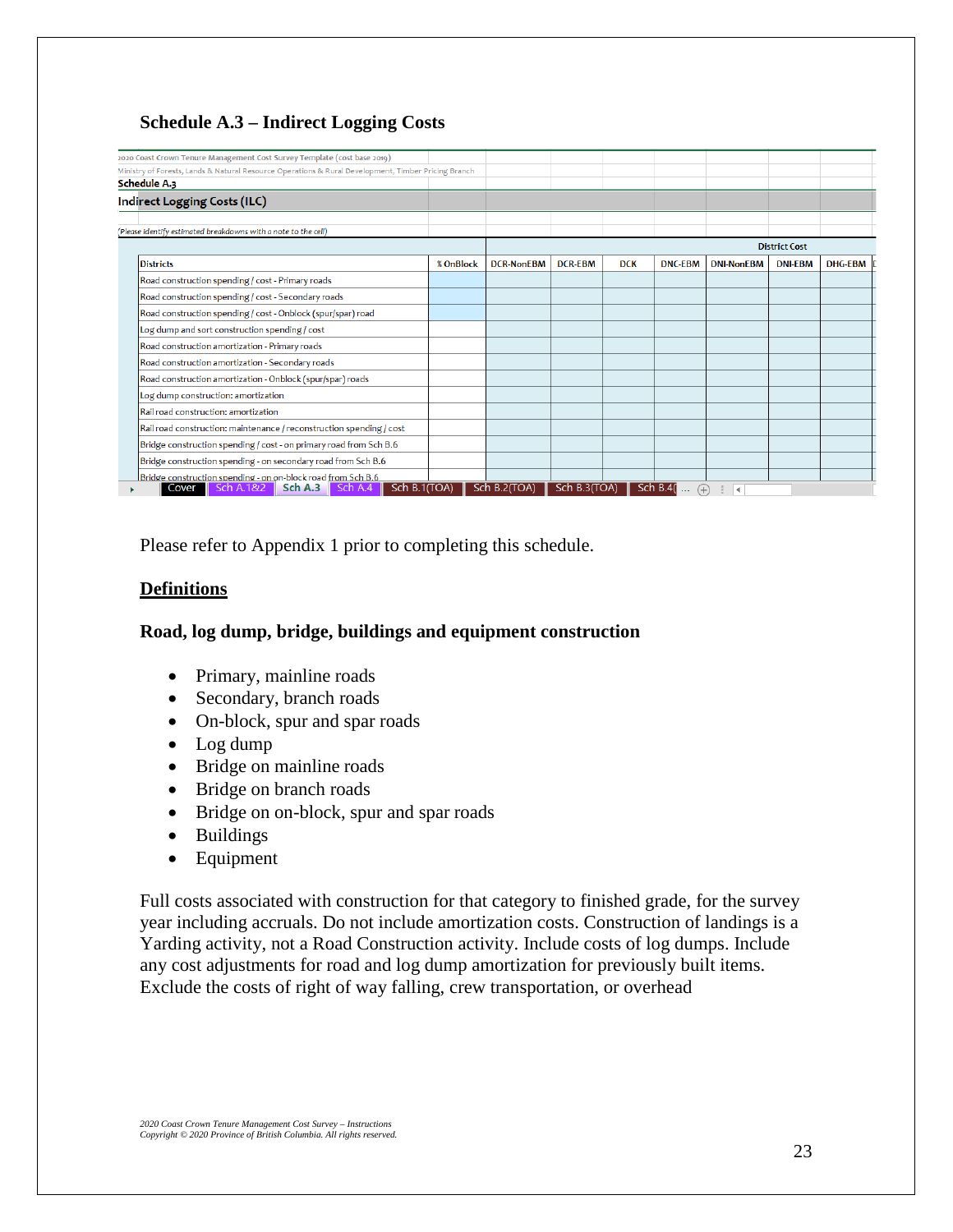costs of indirect supervision/coordination and engineering. Bridge costs refer to new bridge and new approach works costs only.

# **Road, log dump, bridge, rail road, buildings and equipment construction: Amortization, depreciation or depletion**

Amortization, depreciation or depletion resulting from the total cost of initial construction and betterments.

# **Reconstruction and replacement**

Costs associated with the replacement, repair or betterment of an existing structure that are not included in maintenance.

# **Rail road construction: amortization & maintenance**

Amortization resulting from the total cost of initial construction of the rail road to provide access to future/planned logging sites/openings. Includes all activities required to develop a finished standard. Construction of landings is a Yarding activity, not a Road Construction activity. Exclude the costs of right of way falling, crew transportation, or overhead costs of indirect supervision/coordination and engineering. Maintenance to retain the operation of the rail road is to be included.

# **Road Management**

This item is calculated for under Schedule B.1. Insert the total in this spreadsheet cell. The Relevant Phase volume is the applicable volume for Road Management

# **Engineering and Forestry**

This item is calculated for under Schedule B.2. Insert the total in this spreadsheet cell. The Relevant Phase volume is the applicable volume for Engineering and Forestry

# **Basic Silviculture Spending, Accrual and Planned Costs**

This item is calculated for under Schedule B.4. Insert the total in this spreadsheet cell. The Relevant Phase volume is the applicable volume for the Basic Silviculture Accrual.

# **Incremental Silviculture Spending, Accrual and Planned Costs**

This item is calculated for under Schedule B.4. Insert the total in this spreadsheet cell. The Relevant Phase volume is the applicable volume for Incremental Silviculture.

# **Crew transportation and labour not included within other phases, non-camp**

All freight costs that are not allocated directly to operating phases or attributed to situations where freight in/out of the camp must be by water or air transportation. All costs of contracted aircraft (fixed and rotary wing) services that are not allocated directly to operating phases and not used for crew change transportation. Vehicles: All costs of owning, leasing, operating, and maintaining the operation's landbased vehicles (busses, crummies, ambulances, pickups, camp service, etc.). Including all costs of owning, leasing, operating, and maintaining the operation's water-based vehicles (crew boats).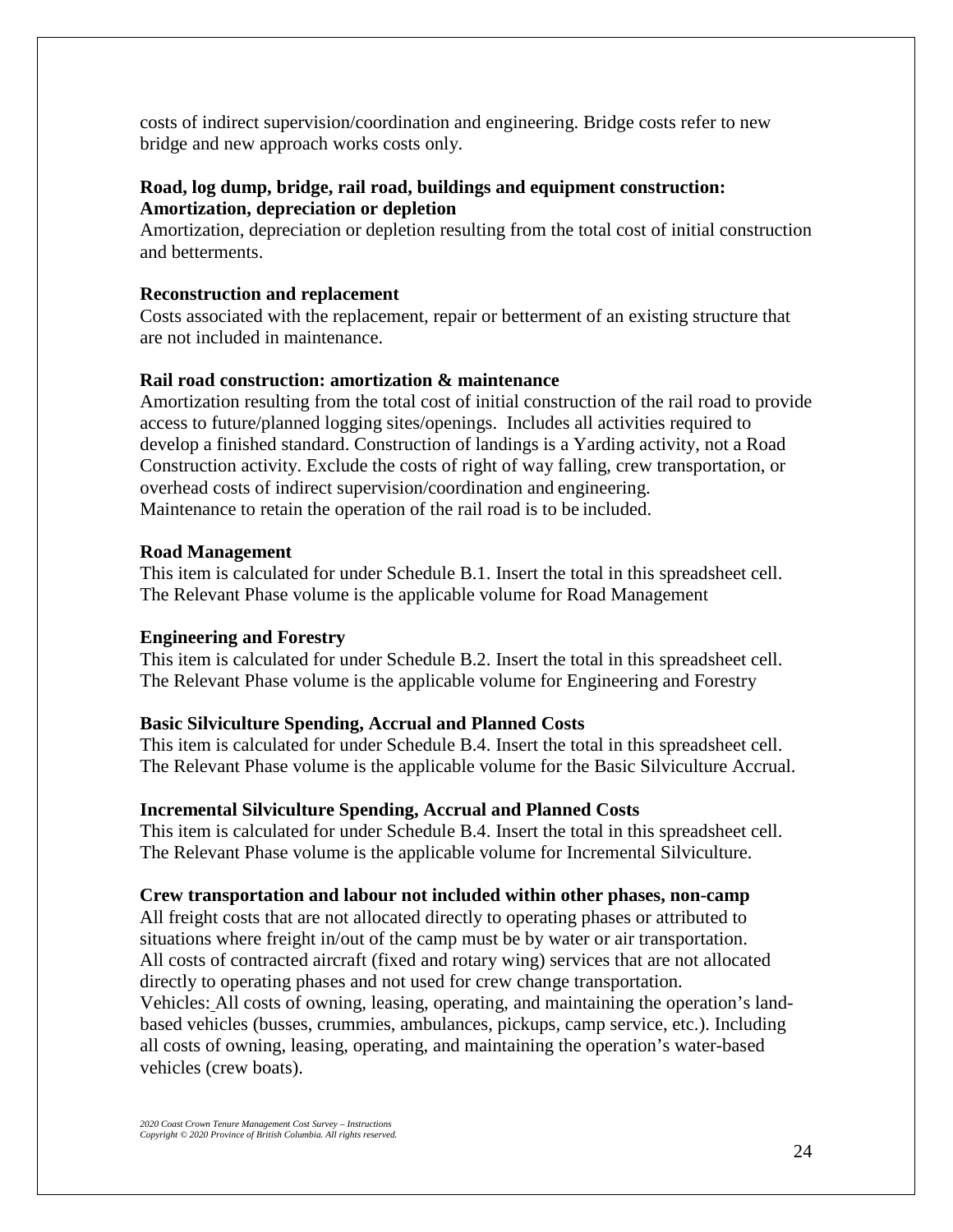Compensation and Benefits: Include all salaries, wages, and benefits of salaried employees, excluding the forestry, engineering and protection staff. Payroll loading factors must be documented and be consistently applied throughout the survey.

# **Camp operations and overhead**

General labour and supplies, contracted services, lease, and maintenance of camp facilities (net of any cost recoveries).

All training expenses those are not included in the labour component of the operating phases. Facilities: Include direct costs of camp facilities such as operation of cookhouse/ bunkhouse, net of any cost recoveries, and operation of other camp buildings and camp infrastructures (light plant, fuel farm, utilities, etc.).

Compensation and Benefits: Include all salaries, wages, and benefits of salaried employees, excluding the forestry, engineering and protection staff. Payroll loading factors must be documented and be consistently applied throughout the survey.

# **Operations General and Administration not included under camp operations**

Include general and administrative expenses that are directly attributable to the logging operation at all levels of the company that are not allocated under *crew transportation and labour or camp operations and overhead.*

Compensation and Benefits: Include all salaries, wages, and benefits of salaried employees, excluding the forestry, engineering and protection staff. Payroll loading factors must be documented and be consistently applied throughout the survey. Refer to Appendix I.

# **Other Indirect Costs – Logging (please specify)**

Other costs associated with the logging operations that have not already been included elsewhere. Include such costs as severance payments and early retirement costs. Exclude expenses that are completely chargeable to departments other than logging e.g. advertising and promotion; research and development (other than for Crown tenure forest management) and so forth but which are present in the regional / divisional operating statements for the company.

Costs that are to be excluded from Indirect Logging Costs are the same as those costs that are in-eligible for tenure obligation adjustments as they do not relate directly to logging or forest management. Refer to Appendix I for a full list of eligible and non-eligibleitems for Crown tenure forest management.

Retain an itemized list of costs included under this category.

# **Other Costs (please specify)**

Other costs associated with Crown tenure forest management operations that have not already been included elsewhere under the cost survey Schedule A logging costs or Schedules B (road management, Engineering and Forestry, general and administrative expenses, silviculture and specified operations) are also to be placed under this category. These would be costs for example that the BC Timber Sales bidder incurs.

Exclude expenses that are completely chargeable to departments other than Crown forest tenure management e.g. advertising and promotion; research and development (other than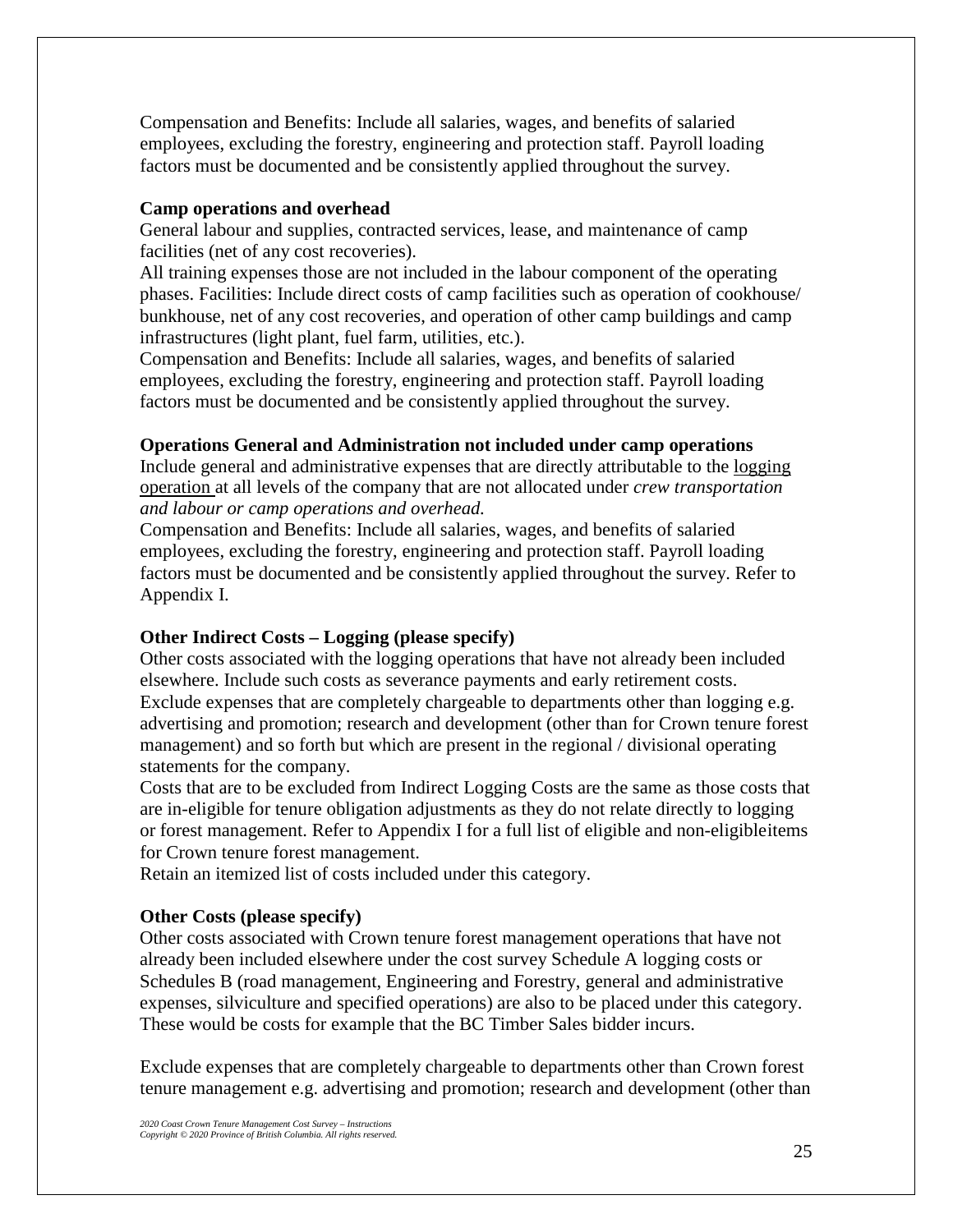for Crown tenure forest management) and so forth but which are present in the regional / divisional operating statements for the company.

Costs that are to be excluded are the same as those costs that are in-eligible for Crown tenure obligation adjustments as they do not relate directly to Crown tenure forest management. Refer to Appendix I for a full list of eligible and non-eligible items for Crown tenure forest management.

Retain an itemized list of costs included under this category.

#### **Waste Assessment Costs**

These are a cost that a BC Timber Sales bidder incurs and hence an ineligible cost under the forestry and engineering tenure obligation adjustment. Include costs for carrying out waste assessments (in-house or contractor fees), that in prior years were recorded under schedule B.2 Engineering and Forestry.

#### **Sort and Log Dump Operations Costs**

Costs not included under single or multi-phase contractors and pertaining to client own or rented / leased operations. Includes wages, safety, log inventory management, environmental monitoring, fish habitat (Federal), administration, repairs and maintenance, logistics operations costs (radio etc.) that are not log trading and supply costs associated under Schedule B.3. or associated with any other Schedule A cost.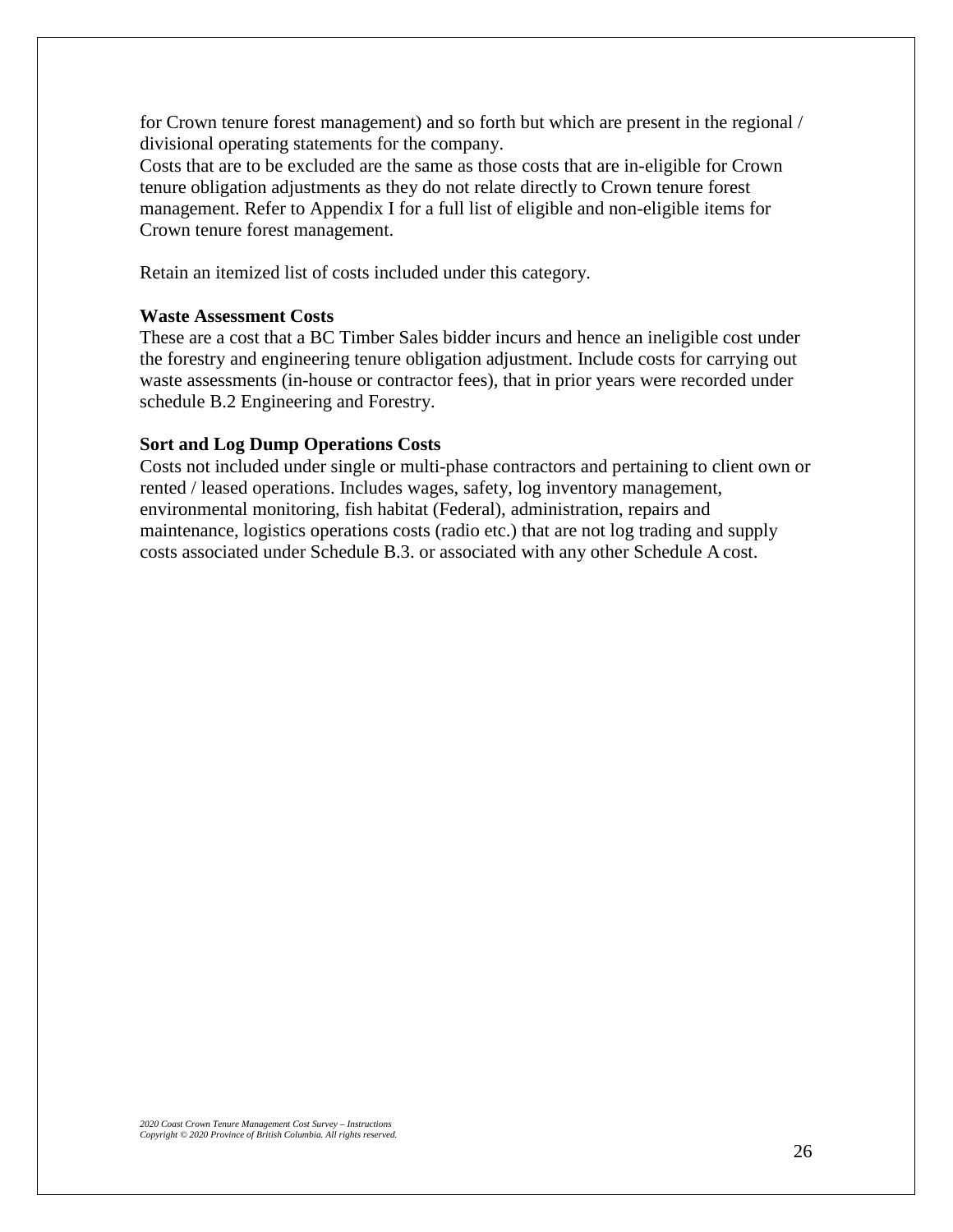# **Schedule A.4 – Stumpage, Rents and Fees**

| 2020 Coast Crown Tenure Management Cost Survey Template (cost base 2019)                                                   |                                                                |                      |              |                |                   |                |                      |                   |           |  |  |
|----------------------------------------------------------------------------------------------------------------------------|----------------------------------------------------------------|----------------------|--------------|----------------|-------------------|----------------|----------------------|-------------------|-----------|--|--|
| Ministry of Forests, Lands & Natural Resource Operations & Rural Development, Timber Pricing Branch                        |                                                                |                      |              |                |                   |                |                      |                   |           |  |  |
| <b>Schedule A.4</b>                                                                                                        |                                                                |                      |              |                |                   |                |                      |                   |           |  |  |
| Stumpage, Rents & Fees (SRF); Total Delivered Log Cost (TDLC)                                                              |                                                                |                      |              |                |                   |                |                      |                   |           |  |  |
|                                                                                                                            | (Please identify estimated breakdowns with a note to the cell) |                      |              |                |                   |                |                      |                   |           |  |  |
|                                                                                                                            |                                                                | <b>District Cost</b> |              |                |                   |                |                      |                   |           |  |  |
| District                                                                                                                   | <b>DCR-NonEBM</b>                                              | <b>DCR-EBM</b>       | <b>DCK</b>   | <b>DNC-EBM</b> | <b>DNI-NonEBM</b> | <b>DNI-EBM</b> | <b>DHG-EBM</b>       | <b>DSI-NonEBM</b> | DSI-Clay^ |  |  |
| Total Coast (Provincial) Crown Corporate Managed Production<br>Volume (HBS Volume m3 that includes Private, Federal etc.): |                                                                |                      |              |                |                   |                |                      |                   |           |  |  |
| Total Coast (Provincial) Crown Corporate Managed Production<br>Waste Volume (HBS Volume m3):                               |                                                                |                      |              |                |                   |                |                      |                   |           |  |  |
| Total All Phase Relevant Coast (Crown Tenure) Corporate<br>Controlled Production Volume (HBS Volume m3)                    |                                                                |                      |              |                |                   |                |                      |                   |           |  |  |
| Crown (Provincial): (1) stumpage                                                                                           |                                                                |                      |              |                |                   |                |                      |                   |           |  |  |
| (2) annual rent                                                                                                            |                                                                |                      |              |                |                   |                |                      |                   |           |  |  |
| (3) fees, rents, licenses and charges                                                                                      |                                                                |                      |              |                |                   |                |                      |                   |           |  |  |
| Federal, municipal and other rents, fees and charges                                                                       |                                                                |                      |              |                |                   |                |                      |                   |           |  |  |
| Road access fees                                                                                                           |                                                                |                      |              |                |                   |                |                      |                   |           |  |  |
| Sub-total Stumpage, Rents and Fees                                                                                         |                                                                |                      |              |                |                   |                |                      |                   |           |  |  |
| Total Divisional Log Cost (Sch A1+A2+A3+A4)                                                                                |                                                                |                      |              |                |                   |                |                      |                   |           |  |  |
| Corporate General and Gdministrative: from Sch B.3                                                                         |                                                                |                      |              |                |                   |                |                      |                   |           |  |  |
| Sch A.4<br>Sch A.3<br>Sch A.1&2<br>Cover                                                                                   | Sch B.1(TOA)                                                   |                      | Sch B.2(TOA) | Sch B.3(TOA)   |                   | Sch B.40       | Œ<br>$\overline{14}$ |                   |           |  |  |

Please refer to Appendix 1 prior to completing this schedule.

### **Definitions**

# **Total Coast (Provincial) Crown Managed Production**

Volume

# **Provincial Crown:**

#### **Stumpage**

The total amount paid to the Government of British Columbia for Crown timber, including residue and waste payments.

#### **Annual Rents**

Include all rents paid under Section 111 of the *Forest Act*.

#### **Fees, licenses and charges**

Fees, Taxes on Stumpage Bearing Timber Allowable costs include:

*Park and Other Permit Fees:* Fees paid for park use permits, special permits, crossing permits, water licence permits and permit fees of a similar nature.

*Foreshore Leases:* Annual cost of foreshore leases.

*Land Leases:* Include all payments made to private individuals and First Nations for the annual cost of land leases and payments made for upland consents.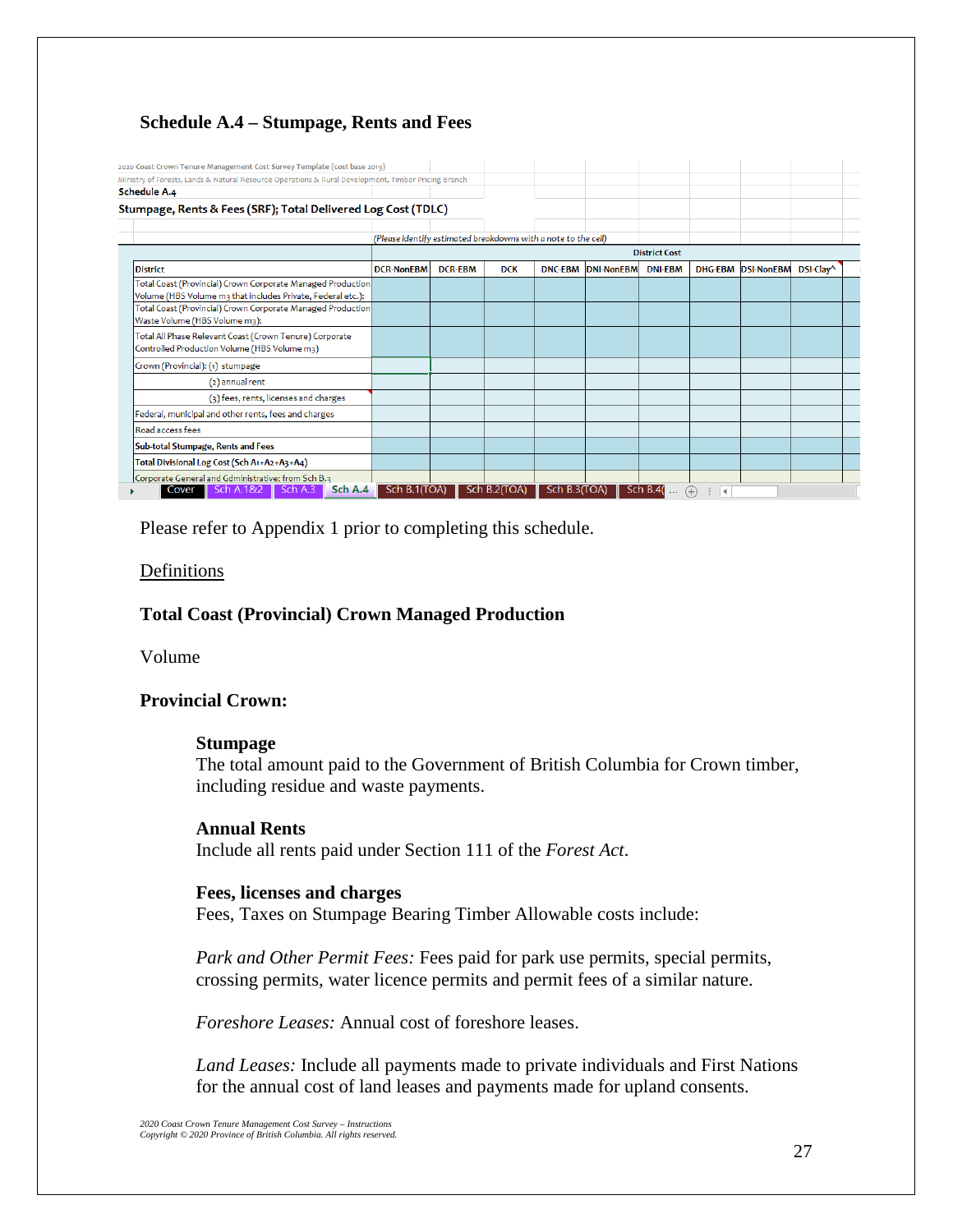*Land Improvement Taxes*: Includes property taxes paid to a municipal or provincial government for general and school purposes for:

- Land and improvements relative to camp site and camp buildings, roads and bridges used in logging operations and immediately adjacent land if its forms an integral part of the operation
- Unimproved land used in active logging operations (i.e. sort yard, dumping grounds, reloads etc.

Logging, other corporate and personal taxes are dis-allowed for the calculation of Divisional Log Cost.

#### **Federal, municipal and other rents, fees and charges**

Rents, fees and charges pertaining to Federal, Municipal, First Nations and other Canadian jurisdictions and bodies.

#### **Road access fees**

Include all payments made for road use or road access for roads on an Indian reserve or on private land owned by a third party at arm's length and not subject to a lease held by the licensee, its affiliate or agent of either the licensee or the third party. Does not include amounts paid to or received from other Licensees for road use fees; these amounts should be reported under Road Management under Sch B.1, net road use charges.

#### **Corporate general and administrative: from Sch B.3**

Transfer the values from Schedule B.3 in to this location.

# **Financial statement reconciling items: regional / divisional costs and recoveries not noted within total delivered log cost**

Complete the reconciliation section found on Schedule A.4 of the template which assists with ensuring the completeness of the data set for the survey. Total Delivered Log Cost is reconciled to the total balance on the company's "expenditures portion / section" of the income and expenditure financial statement with respect to the reported period's expenditures for planning and harvesting of logs. Adjustments from the balance sheet and other relevant company financial statements, for items such as silviculture liability are applied so as to reach Total Delivered Log Cost (TDLC).

There will be "reconciling items" from TDLC to reach the company financial "expenses portion" of the income and expenditure statement and these are to be noted in the space provided on Schedule A.4. at the rows(s) noted: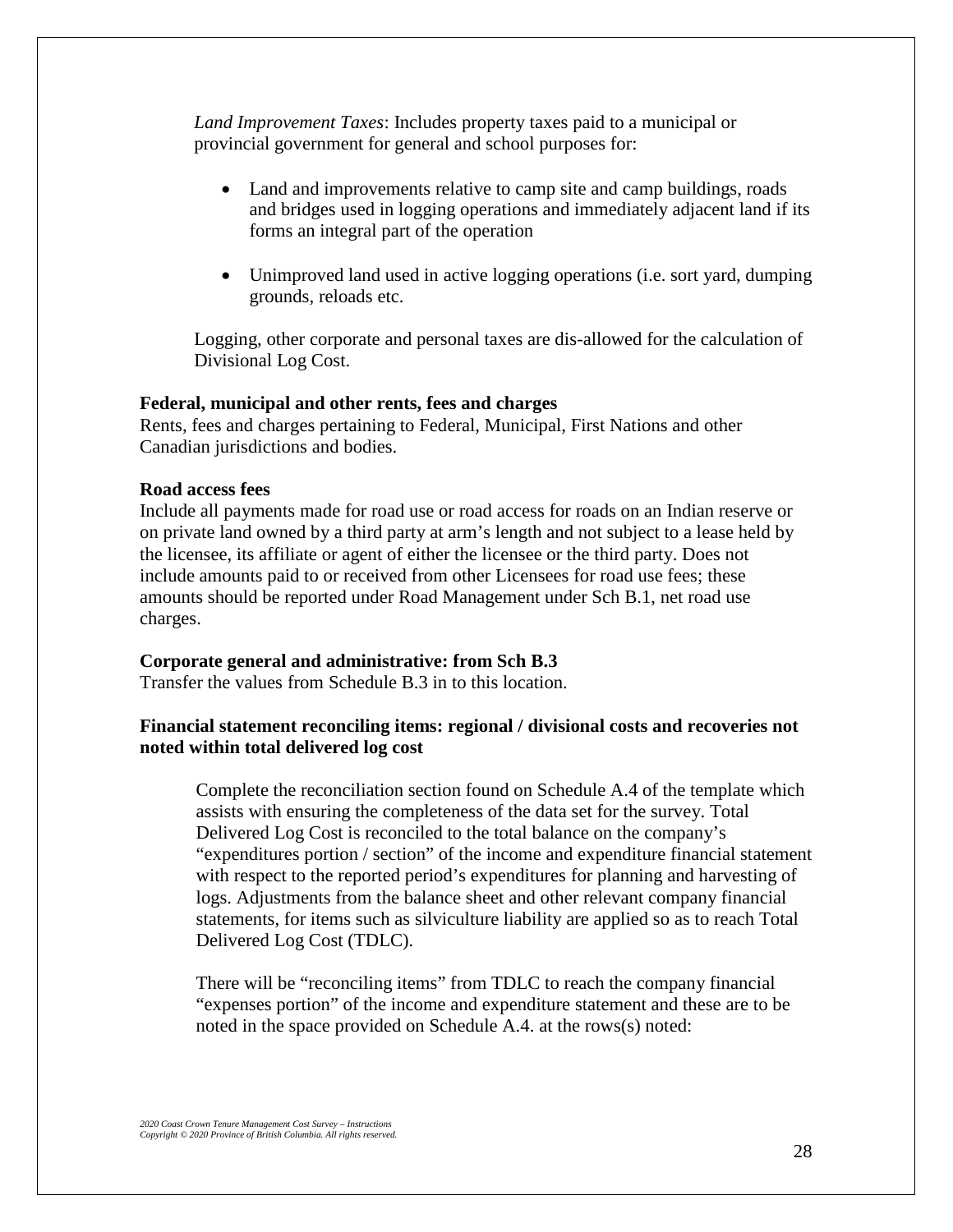#### **"List items"**

Please add further rows to the spreadsheet to assist with inclusion of all the reconciling item entries. The items will be debits or credits depending on the nature of the reconciling item's balance.

**Reconciled total financial statement expenditures (overall company / divisional) for the period** *(should be the same as the financial statement):*

This reconciled balance following adjustments to TDLC will be the same as the company's "expenses portion" of the financial statement (sub-section of the income and expenditure statement)

Completion of the reconciliation involves reconciling the harvest volumes so as to reach the matching / associated billed volume (m3) base for the costs. Insert the volumes associated with:

#### **Total production:**

This is the total company production volumes according to the company production volume inventory system.

#### **Joint arrangements:**

Deduct log volumes for adjustments made to costs for TDLC that are part of a joint arrangement, partnership, fee sharing structure etc. that does not constitute the owned Crown volume of the company.

#### **Less: Private etc.:**

This is log volume harvested on private land, First Nations, Federal or other none Provincial Crown land.

#### **Less: Woodlots & CFAs:**

This is volume from Woodlot and Community Forest Agreement (CFA) partnerships

#### **Inventory Adjustment:**

Adjustments for scale and loss factors and other inventory reconciling volume

#### **Adjusted Volume:**

This is the reconciled volume from the financial statements and should be the same as the total volume noted for the survey for TDLC and Schedule B.3.

Ensure double counting is eliminated across and within all schedules of the workbook.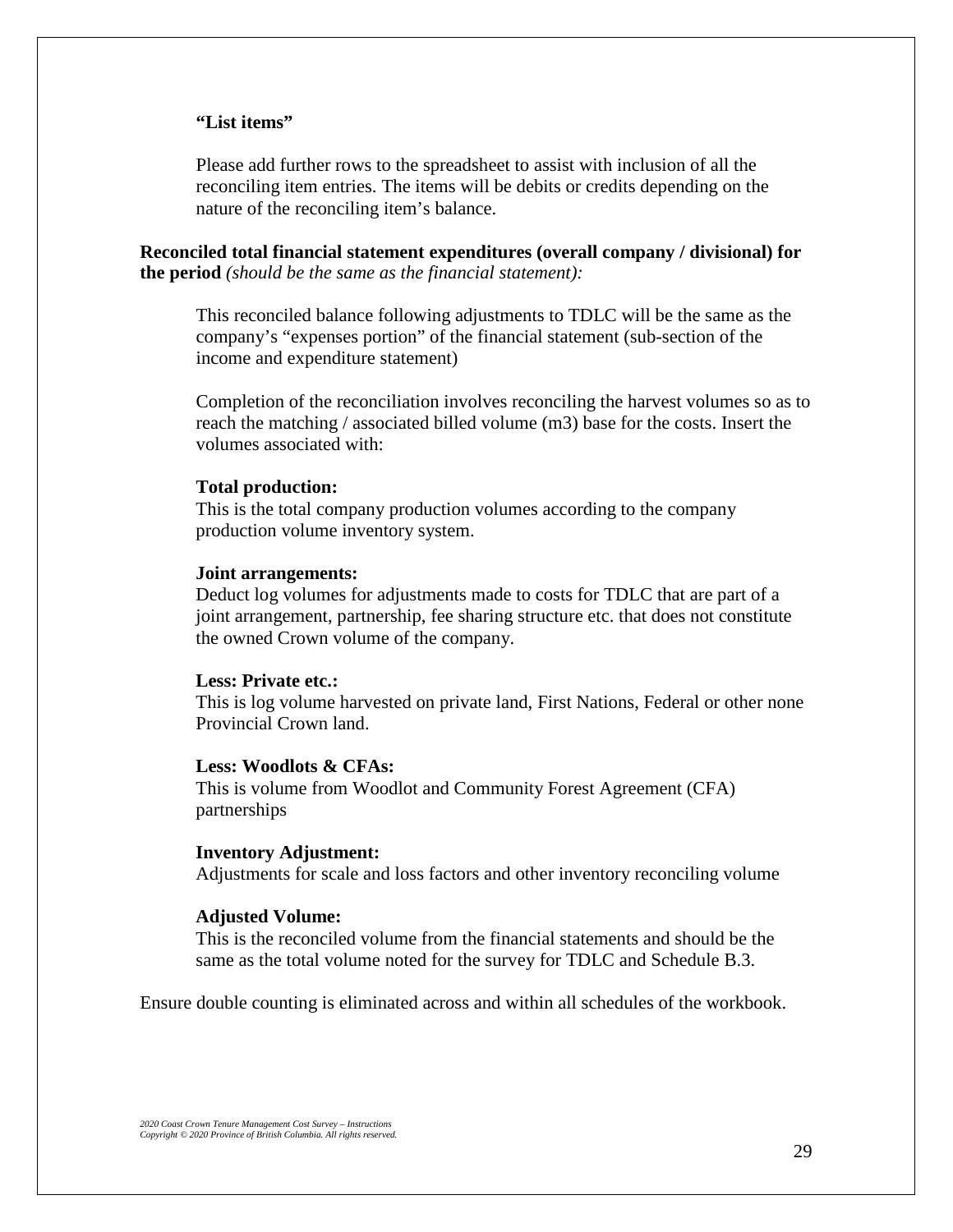# **Schedule B: Tenure Obligation Adjustments and Specified Operations**

# **Schedule B.1- Road Management**

| 2020 Coast Crown Tenure Management Cost Survey Template (cost base 2019)                            |                   |                |            |                |                          |                      |                              |                   |           |            |
|-----------------------------------------------------------------------------------------------------|-------------------|----------------|------------|----------------|--------------------------|----------------------|------------------------------|-------------------|-----------|------------|
| Ministry of Forests, Lands & Natural Resource Operations & Rural Development, Timber Pricing Branch |                   |                |            |                |                          |                      |                              |                   |           |            |
| <b>Schedule B.1</b>                                                                                 |                   |                |            |                |                          |                      |                              |                   |           |            |
| <b>Road Management (RM)</b>                                                                         |                   |                |            |                |                          |                      |                              |                   |           |            |
|                                                                                                     |                   |                |            |                |                          |                      |                              |                   |           |            |
| (Please identify estimated breakdowns with a note to the cell)                                      |                   |                |            |                |                          |                      |                              |                   |           |            |
|                                                                                                     |                   |                |            |                |                          | <b>District Cost</b> |                              |                   |           |            |
| <b>Districts</b>                                                                                    | <b>DCR-NonEBM</b> | <b>DCR-EBM</b> | <b>DCK</b> | <b>DNC-EBM</b> | <b>DNI-NonEBM</b>        | <b>DNI-EBM</b>       | <b>DHG-EBM</b>               | <b>DSI-NonEBM</b> | DSI-Clav^ | <b>DSQ</b> |
| Total Coast (Provincial) Crown Volume (m3)                                                          |                   |                |            |                |                          |                      |                              |                   |           |            |
| Heli-water drop volume(m3)                                                                          |                   |                |            |                |                          |                      |                              |                   |           |            |
| Road routine maintenance(\$)                                                                        |                   |                |            |                |                          |                      |                              |                   |           |            |
| Log dump routine maintenance(\$)                                                                    |                   |                |            |                |                          |                      |                              |                   |           |            |
| Fish habitat routine maintenance(\$)                                                                |                   |                |            |                |                          |                      |                              |                   |           |            |
| Road deactivation(\$)                                                                               |                   |                |            |                |                          |                      |                              |                   |           |            |
| Net road use charges(\$)                                                                            |                   |                |            |                |                          |                      |                              |                   |           |            |
| Travel & First Nations consultation costs(\$)                                                       |                   |                |            |                |                          |                      |                              |                   |           |            |
| Other road management costs(\$) (specify)                                                           |                   |                |            |                |                          |                      |                              |                   |           |            |
| Interphase transfers in(\$)                                                                         |                   |                |            |                |                          |                      |                              |                   |           |            |
| Interphase transfers out(\$)                                                                        |                   |                |            |                |                          |                      |                              |                   |           |            |
| Recoveries (negative number)(\$)                                                                    |                   |                |            |                |                          |                      |                              |                   |           |            |
| Total Road Management(\$)                                                                           |                   |                |            |                |                          |                      |                              |                   |           |            |
| Sch A.1&2    Sch A.3    Sch A.4<br>Cover                                                            |                   | Sch B.1(TOA)   |            | Sch B.2(TOA)   | Sch B.3(TOA) $\parallel$ |                      | <b>Sch B.4(</b> $\oplus$   1 |                   |           | ь          |

Please refer to Appendix 1 prior to completing this schedule.

# **Context**

The cost to upkeep of the mainline and branch road systems, the reconstruction and replacement of bridges and running surfaces of major mainline and branch roads, and the permanent or semi-permanent deactivation of roads upon the completion of harvest. Include all labour, maintenance, and supplies as required in the phase. Split costs into the licensee / single phase contract and multi-phase contract categories.

# **Definitions**

# **Routine Maintenance**

Includes temporary deactivation, grading, brush control, minor surfacing repairs, sanding, snowploughing, ditch maintenance and repair, bridge plank replacement (not the entire deck) or gravel replacement (not the entire deck surface), slough removal, water bar construction for seasonal erosion control, and minor repairs to roads due to slides, erosion, or flood damage.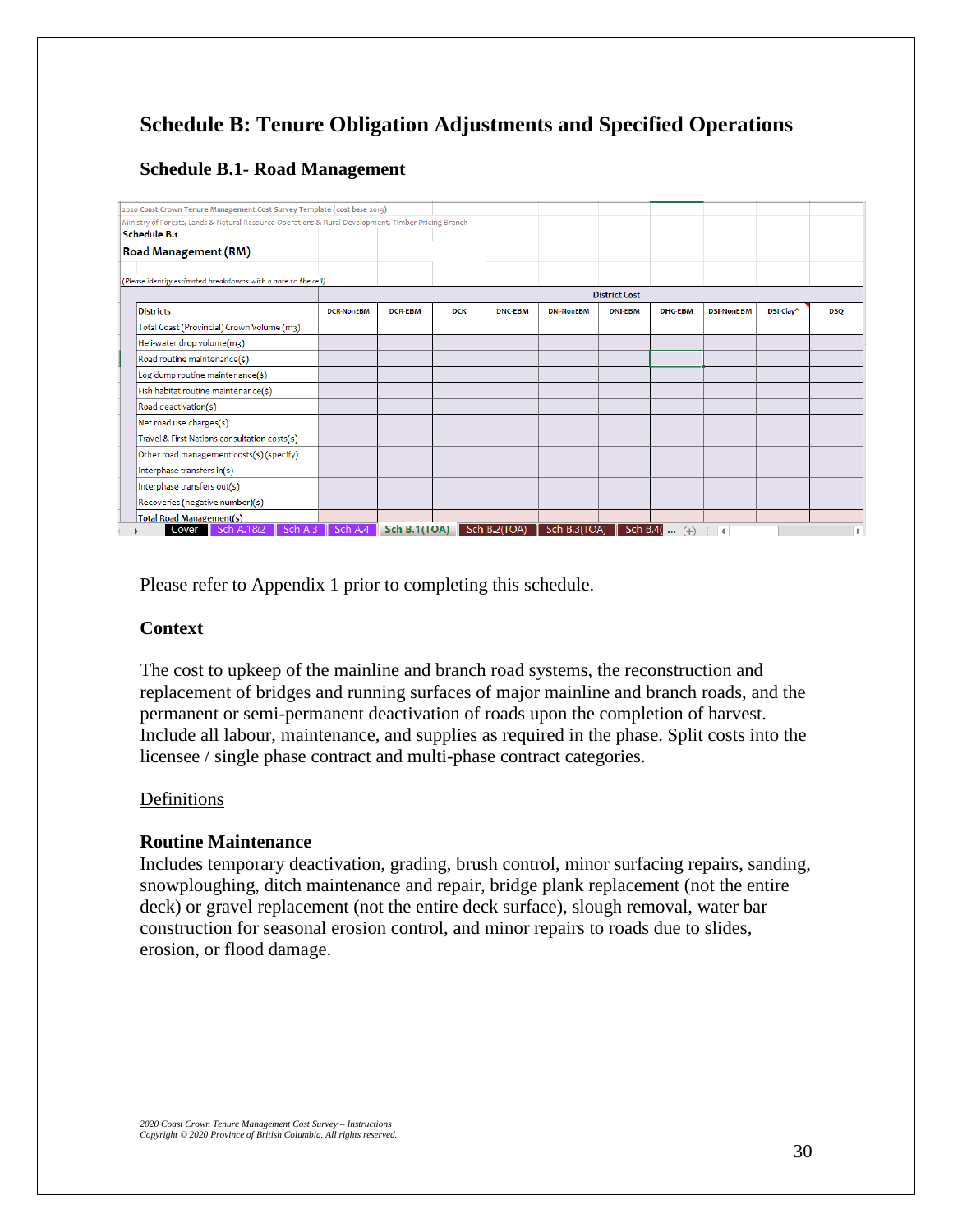#### **Deactivation**

Includes both permanent and semi-permanent, and is the broad category for reporting the total costs of all the functions required to return roadbeds to a stable state following completion of harvesting. Generally, this includes: windrow breaching, water bar and cross ditch construction, culvert and bridge removal, pull back of side cast fill and revegetation of exposed soils. Temporary deactivation is included with Routine Maintenance. Does not include road rebuilding for silviculture purposes, which is included in the Silviculture Accrual.

#### **Net Road Use Charges**

Include amounts paid to or received from other Crown Licensees for road use fees related to the maintenance of primary and secondary access roads.

#### **Travel & First Nations (FN) Consultation Costs**

Subject to availability of cost data, travel costs to remote locations and First Nations consultations costs related to the schedule.

# **Other road management costs (specify)**

Cost pertaining to road management that does not fit under any of the defined categories. Please add notes to the back-cover page regarding the nature of these costs with their associated value.

#### **Recoveries (negative number)**

Costs from arrangements such as partnership, proceeds of insurance, grants and other funding etc.

### **Bridge routine maintenance**

Maintenance for bridges. These costs are accounted for in the appraisal.

#### **Road reconstruction and replacement**

Includes the replacement or repair of a major drainage structure, major reconstruction or resurfacing of a section of road due to extensive 'wear and tear,' the road has been abandoned, or due to a water or slope failure 'event.' A water or slope failure 'event' is the result of an irregular natural occurrence that leads to the blockage or destruction of a road or bridge making the road or bridge impassable for vehicle traffic. When reporting storm damage costs, ensure the costs are net of any insurance recoveries.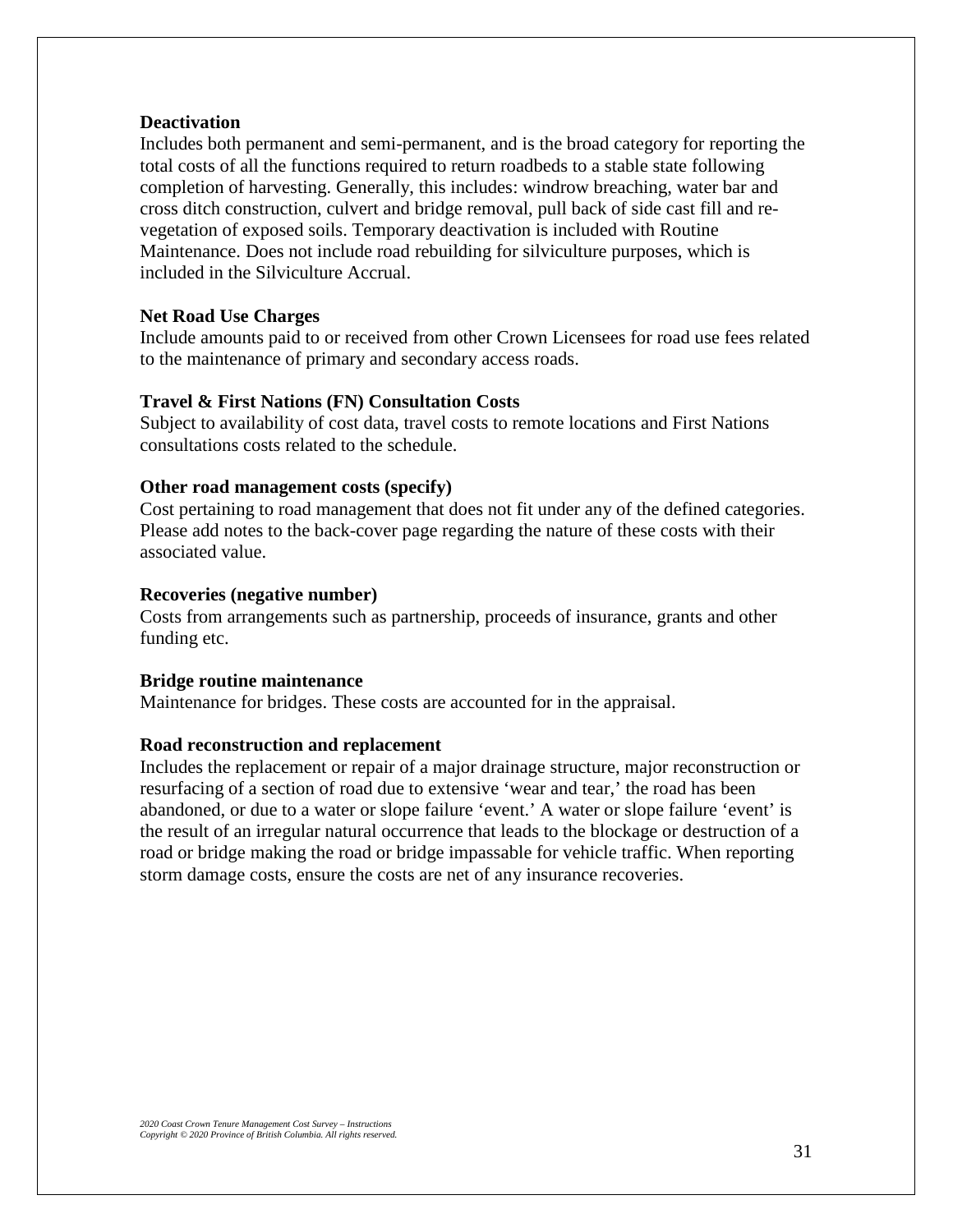# **Schedule B.2- Engineering and Forestry**

| Ministry of Forests, Lands & Natural Resource Operations & Rural Development, Timber Pricing Branch |                   |                |            |                |                   |                      |                |                   |            |
|-----------------------------------------------------------------------------------------------------|-------------------|----------------|------------|----------------|-------------------|----------------------|----------------|-------------------|------------|
| <b>Schedule B.2</b>                                                                                 |                   |                |            |                |                   |                      |                |                   |            |
| Engineering & Forestry (E&F)                                                                        |                   |                |            |                |                   |                      |                |                   |            |
|                                                                                                     |                   |                |            |                |                   |                      |                |                   |            |
| (Please identify estimated breakdowns with a note to the cell)                                      |                   |                |            |                |                   |                      |                |                   |            |
|                                                                                                     |                   |                |            |                |                   | <b>District Cost</b> |                |                   |            |
| <b>Districts</b>                                                                                    | <b>DCR-NonEBM</b> | <b>DCR-EBM</b> | <b>DCK</b> | <b>DNC-EBM</b> | <b>DNI-NonEBM</b> | <b>DNI-EBM</b>       | <b>DHG-EBM</b> | <b>DSI-NonEBM</b> | <b>DSI</b> |
| Total Coast (Provincial) Crown Volume (m3)                                                          |                   |                |            |                |                   |                      |                |                   |            |
| Engineering(\$)                                                                                     |                   |                |            |                |                   |                      |                |                   |            |
| Maintenance: road, bridge, log dump, fish habitat                                                   |                   |                |            |                |                   |                      |                |                   |            |
| Construction: road, bridge, log dump, fish habitat                                                  |                   |                |            |                |                   |                      |                |                   |            |
| Resource management                                                                                 |                   |                |            |                |                   |                      |                |                   |            |
| Cut block layout                                                                                    |                   |                |            |                |                   |                      |                |                   |            |
| Forestry costs (e.g. Yew-id) within HSSSS                                                           |                   |                |            |                |                   |                      |                |                   |            |
| Travel & First Nations, heritage, archeology consultation costs                                     |                   |                |            |                |                   |                      |                |                   |            |
| Assessments (Environmental, Performance and Quality Control etc.)                                   |                   |                |            |                |                   |                      |                |                   |            |
| Other (specify; cost recoveries are a negative number)                                              |                   |                |            |                |                   |                      |                |                   |            |
| Sub-total engineering(\$)                                                                           |                   |                |            |                |                   |                      |                |                   |            |
| Forestry (\$)                                                                                       |                   |                |            |                |                   |                      |                |                   |            |
| Fire protection and control                                                                         |                   |                |            |                |                   |                      |                |                   |            |

Please refer to Appendix 1 prior to completing this schedule.

# Definitions

# *Context*

# **Engineering**

Total Engineering costs represent the aggregate cost of all engineering department costs. Costs to be included in this category include salaries, wages, benefits, consulting fees, contract services, supplies, building occupancy, transportation, etc. These costs are not reported elsewhere and are specific to the engineering function.

Payroll loading factors must be documented and be consistently applied throughout the survey.

Allocate engineering costs in the following cost categories:

- Maintenance: Road, bridge, log dump, fish habitat maintenance
- Construction: Road, bridge, log dump, fish habitat construction
- Resource management
- Cut block layout
- Yew tree identification costs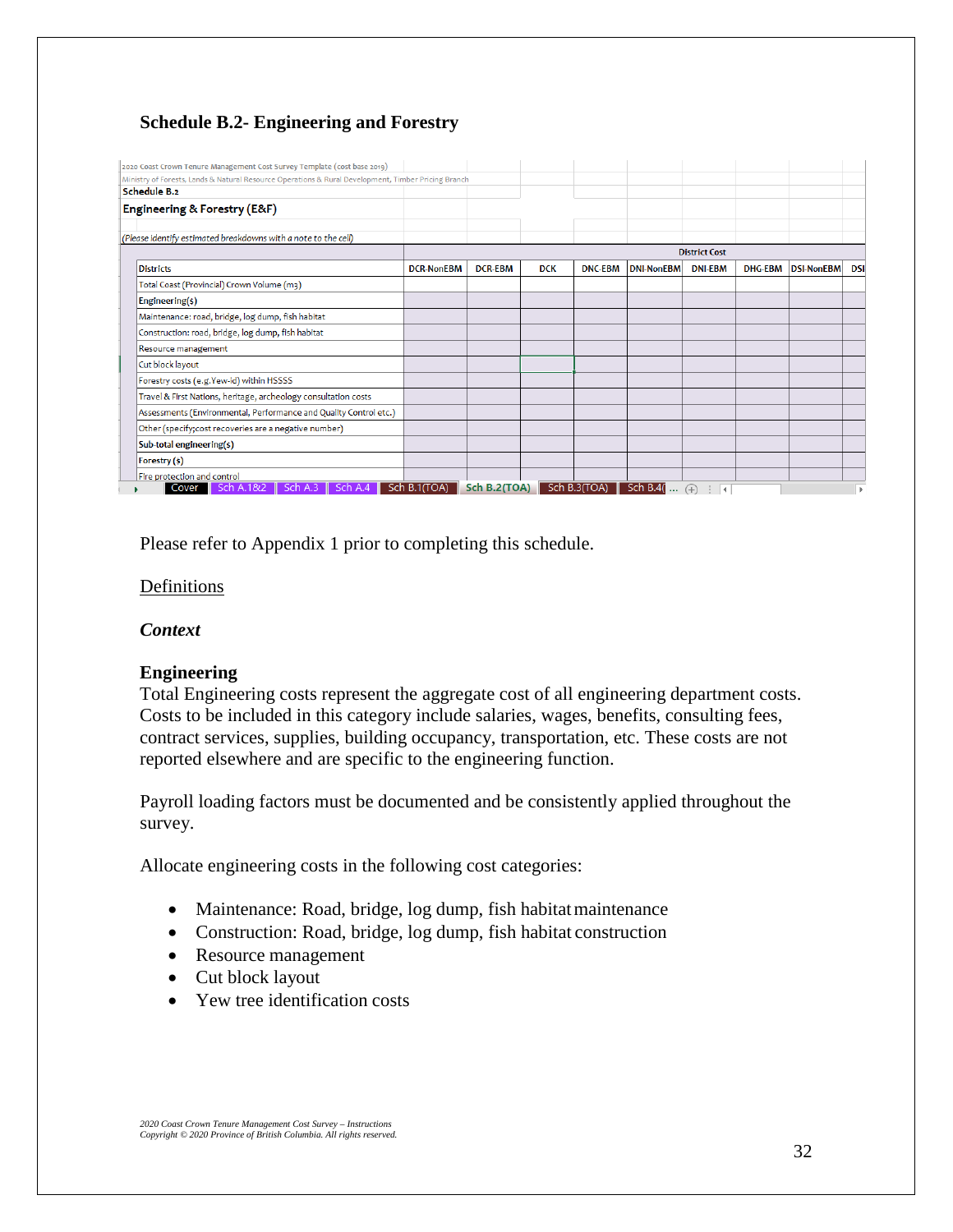• Other: Include other costs that have not already been included above and pertain to engineering costs. Please specify.

If an estimation of phase cost is made from an overall cost value, then note the percentage allocation amongst cost categories with the note to the individual cells on the Excel spreadsheet.

# **Travel & First Nations (FN) Consultation Costs**

Subject to availability of cost data, travel costs to remote locations and First Nations consultations costs related to the schedule.

# *Context*

Forestry are the activities pertaining to the management of the Crown Forest tenure. Select specified operations form part of this group of activities and are brought forward from the separate specified operations schedule(s), in to this schedule so as to reconcile the overall costs associated with this schedule.

# **Forestry**

Include costs related to forest management (net of any recoveries), cruising, environmental protection measures (including hydro and other seeding), along with silviculture overheads. Exclude any basic silviculture costs such as brushing, weeding, planting and surveys, as these costs are reported separately. Exclude costs of performing residue and waste surveys these costs are to be placed in Schedule A.

# **Fire Protection and Control**

The total cost of all fire protection and fire functions. Costs may include Forest Industry Flying Tanker (FIFT) dues and billings, firefighting equipment (if not included in Operations General and Administration), and all related contract costs.

# **Insect and Disease Control**

The total cost of all insect and disease control functions. Costs may include any amount paid for the direct treatment of insect or disease threatened timber. Exclude any costs for de-stumping for root disease control, as these costs are reported separately.

# **Tree Crown Modification - Specified Operation**

Sourced from the specified operations schedule. Eliminate any double counting.

# **De-stumping For Root Disease Control -Specified Operation**

Sourced from specified operations schedule. Eliminate any double counting.

# **Fish Habitat Conservation (Specify Federal and Provincial)**

As required under FRPA but does not include cost of constructing habitat compensation as required by Fisheries and Oceans Canada as a condition of the log dump site approval. Net gain of habitat has three goals:

1. Fish Habitat Conservation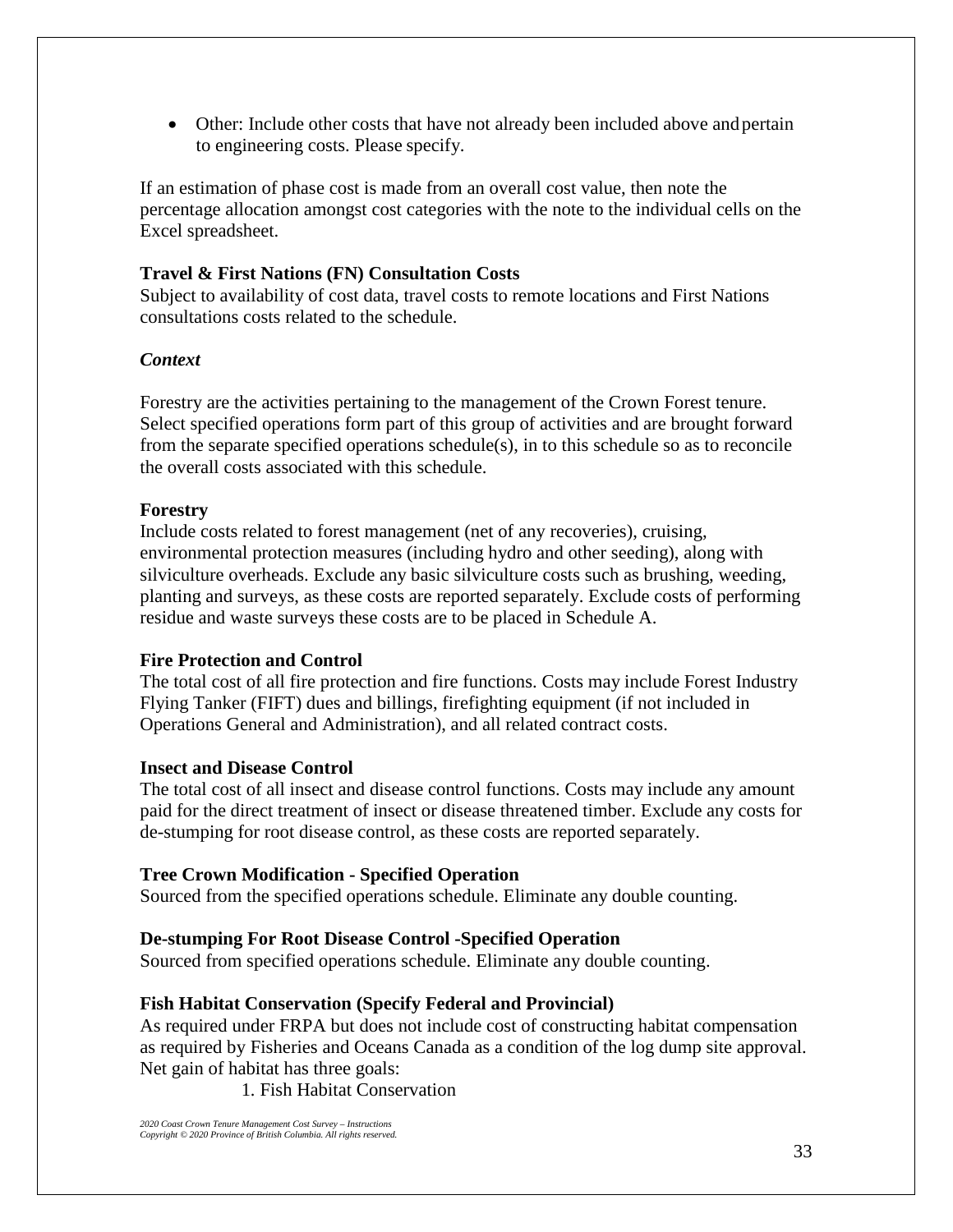- 2. Fish Habitat Restoration
- 3. Fish Habitat Development

#### **Forest Management Activities**

Include all forest management activities not specifically reported elsewhere (i.e. Fire Protection, Insect and Disease Control, Basic or Incremental Silviculture). Costs to be included in this category include salaries, wages, benefits, consulting fees, contract services, supplies, building occupancy, transportation, etc. These costs are not reported elsewhere and are specific to the forest management function. Payroll loading factors must be documented and be consistently applied throughout the survey.

Exclude from this schedule costs that are reported under specified operations: destumping for root disease control and tree Crown modification.

#### **Other (cost recoveries are a negative number)**

Costs those are applicable for this schedule and not allocated under a defined cost category. Please include recoveries as a negative number. Please specify.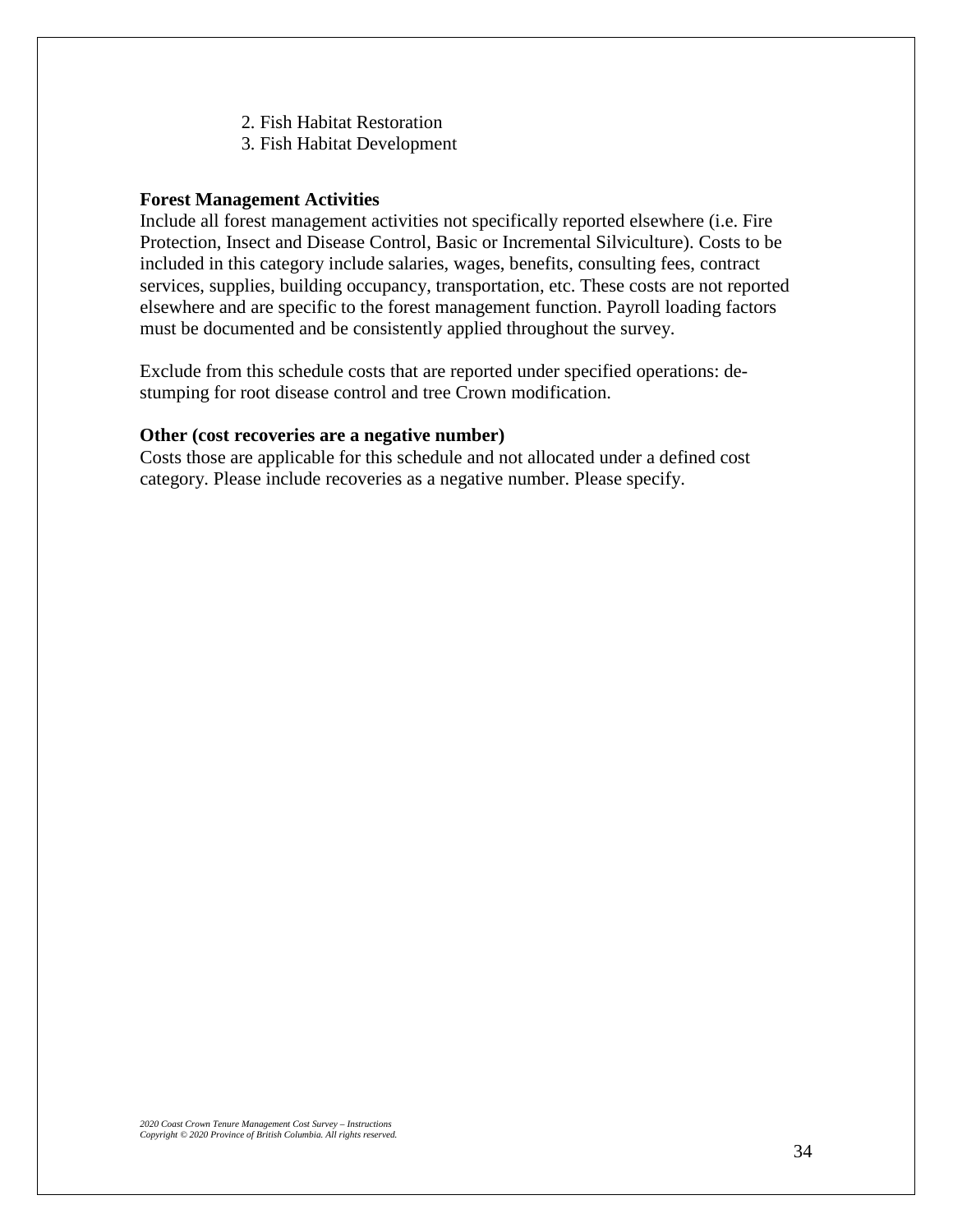# **Schedule B.3- Corporate General and Administration**

| 2020 Coast Crown Tenure Management Cost Survey Template (cost base 2019)                                               |          |             |         |
|------------------------------------------------------------------------------------------------------------------------|----------|-------------|---------|
| Ministry of Forests, Lands & Natural Resource Operations & Rural Development, Timber Pricing Branch                    |          |             |         |
| Schedule B.3                                                                                                           |          |             |         |
| Corporate General & Administration (CG&A)                                                                              |          |             |         |
| (Report camp and logging operations costs on Schedule A.3)                                                             |          |             |         |
|                                                                                                                        |          |             |         |
| Volume:                                                                                                                | εNon-EBM | EBM&Clay^\$ | Total   |
| Total Comprehensive Corporate Managed Production Volume (HBS Volume m3)                                                |          |             |         |
| Total Coast (Provincial) Crown Corporate Managed Production Volume (HBS Volume m3):                                    |          |             |         |
| Total All Phase Relevant Coast (Crown Tenure) Corporate Controlled Production Volume (HBS Volume m3)                   |          |             |         |
| Corporate overhead percentage allocation calculation                                                                   |          | Costs       |         |
| Total coast logging salaries and wages(\$)                                                                             |          |             |         |
| Total corporate (overall company) salaries and wages(\$)                                                               |          |             |         |
| Percentage of Coast to overall corporate wages & salaries (%)                                                          |          |             | #DIV/o! |
| Section A Head Office: calculation of net corporate expenses to be partially allocated to coast logging operations(\$) |          |             |         |
| Total corporate general and administrative expenses                                                                    |          |             | 0.00    |
| Less: expenses to be fully 100% allocated to coast forestry operations "*"                                             |          |             | 0.00    |
| Less: log trading and supply (SG&A) expenses noted in Section B "**"<br>$\overline{2}$                                 |          |             | 0.00    |
| Less: deductions (ref: TOA information paper )(\$)                                                                     |          |             | 0.00    |
| Total (A)                                                                                                              |          |             | 0.00    |

### General & Administration Expenses Overview:

Please refer to Appendix 1 prior to completing this schedule.

#### Corporate overhead percentage allocation calculation:

*The purpose of this section is for the calculation of the percentage of eligible corporate general and administrative expenses based on coast logging salaries and wages divided by total corporate salaries and wages. This percentage is used to calculate the indirect overhead costs associated with the coast.*

#### Definitions

# **Total coast logging salaries and wages**

Report the total compensation and benefit costs associated with all employees involved with coastal logging and forest management operations. Payroll loading factors must be documented and be consistently applied throughout the survey.

#### **Total corporate salaries and wages**

Report the total compensation and benefit costs of all employees. Payroll loading factors must be documented and be consistently applied throughout the survey.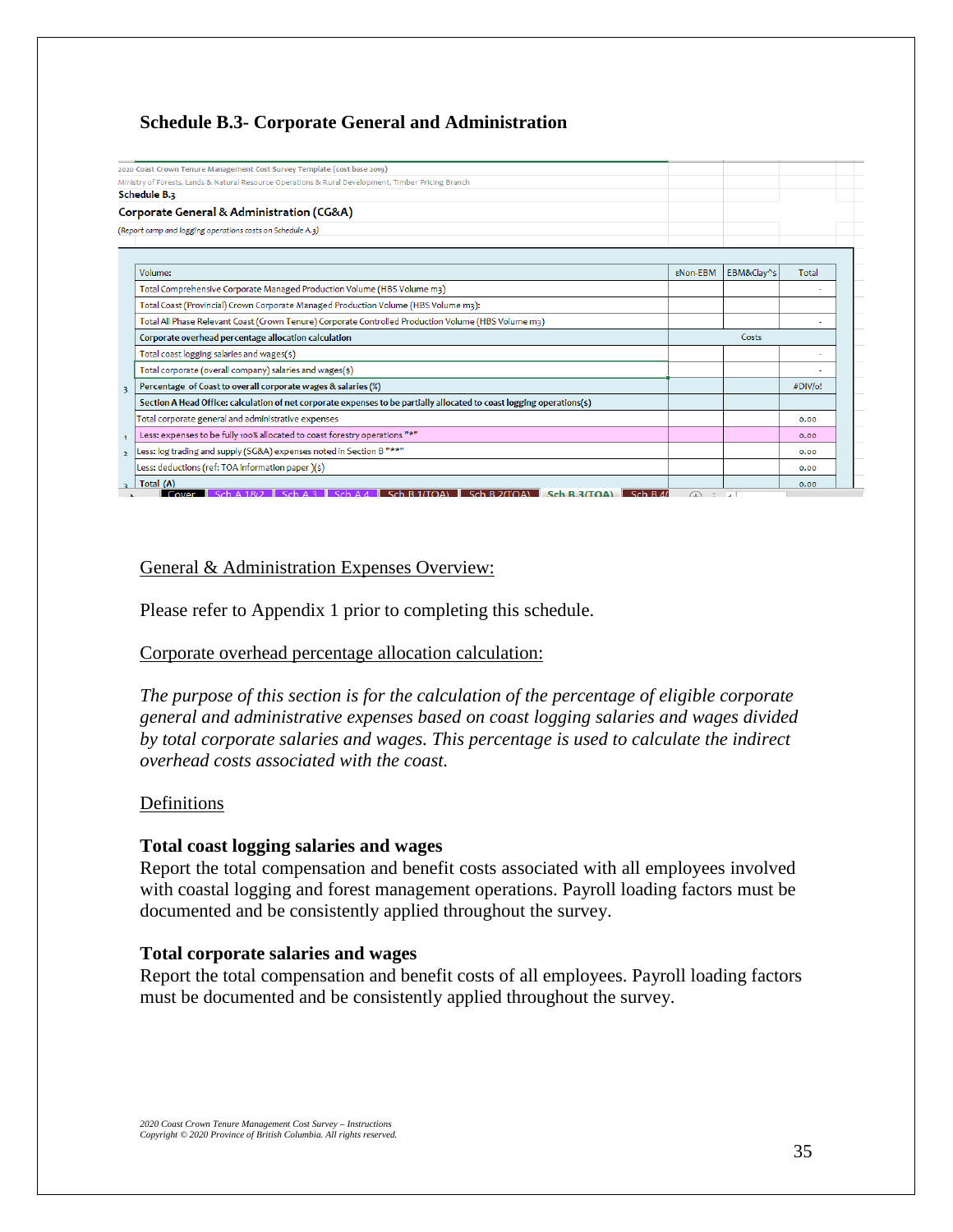# **Percentage of Coast to overall corporate wages & salaries (%)**

This number should auto calculate and is the percentage of: Total coast logging salaries and wages / (divided by) Total corporate salaries and wages (##)

Calculation of net corporate (head office) expenses to be partially allocated to coast logging operations (Section A):

*The purpose of this section is to allow for the TOA, a portion of corporate head office overhead (indirect cost) associated with the coast, based on the percentage of coast salaries to overall company salaries.*

### **Total corporate and general administrative expenses (Section A)**

These are expenses incurred by the head office of the company only. These expenses are those directly attributable to coast Crown tenure forest management only. Refer to Appendix I for eligible expenses for this category.

### **Less expenses to be fully allocated to coast forestry operations**

Expenses originating from head office expenses as noted above, but which pertain to coast Crown tenure forestry management operations only. Include all expenses that are 100% chargeable to coastal Crown forest tenure operations. These expenses are excluded for the purposes of calculating the allocation ratio, but are added back in, to arrive at the total amount "total corporate expenses to be allocated to coast forestry operations." Refer to Appendix 1 for guidance on eligible costs.

# **Less log trading and log supply expenses noted under Section B\*\***

If corporate head office expenses include coastal Crown volume log trading and supply, please deduct for these amounts at this point as they will be included under Section B \*\*.

# **Less Deduction**

Deductions are for in-eligible or unacceptable costs made for expenses that are not attributable to the support of the company's coastal Crown forest tenure operations management. Ineligible or unacceptable costs are expenses characterized as "not directly attributable to forest management". Please refer to Appendix 1 for a list of examples.

# Total corporate (regional) expenses to be allocated to coast logging operations (Section  $B)$ :

*The purpose of this section is to allow for the direct coast regional overhead expenses to be included for the TOA.*

#### **Coast forestry department**

These are the General and Administrative expenses that pertain to the regional (coastal) head offices of the company. This should not be mistaken with the general and administrative expenses found in Schedule A which relate to the logging operations only and is independent from the amount from Schedule B.3 Section A \* above which is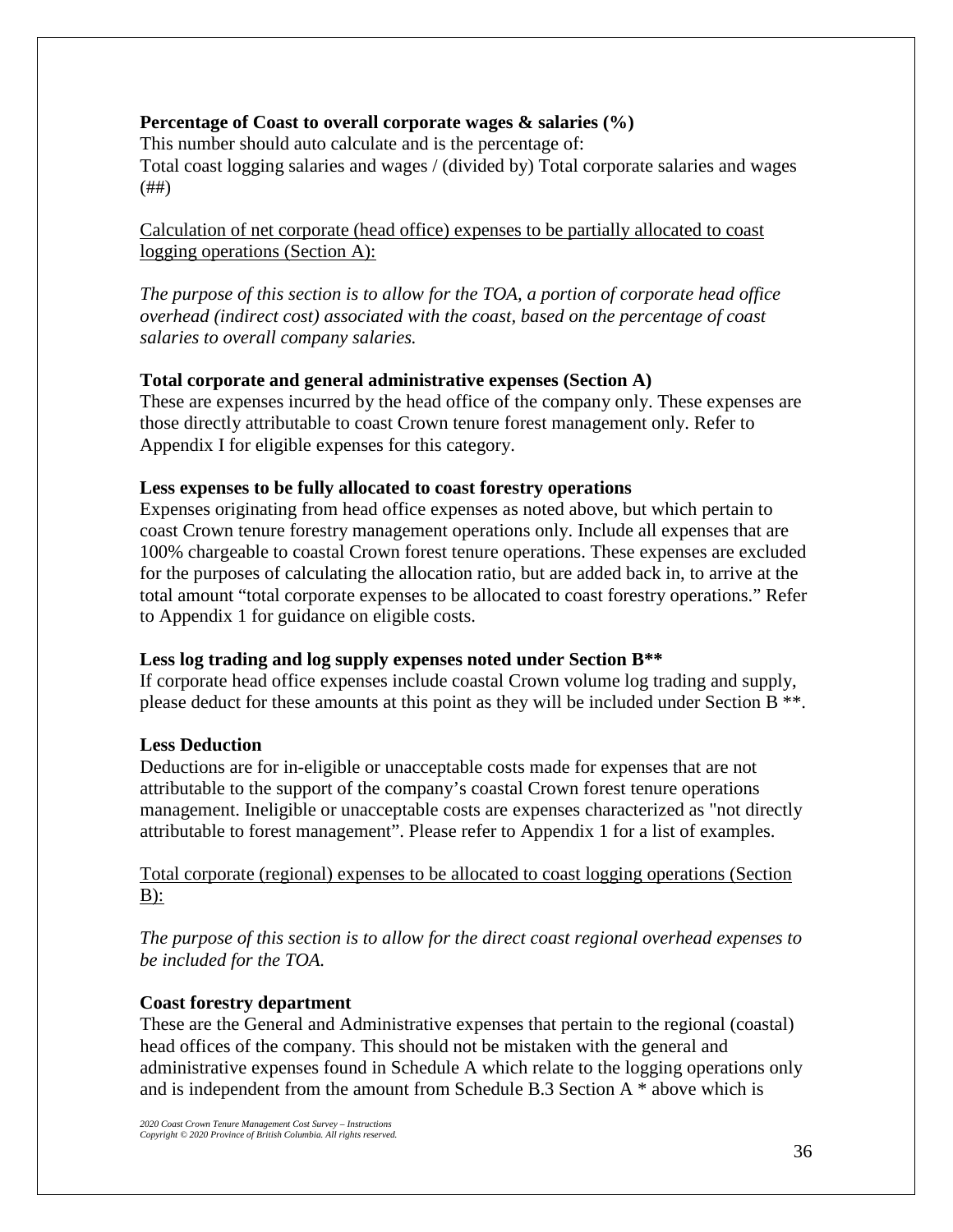related to corporate headquarters / head offices. Pro-rate costs by volume so as to report costs 100% attributable to Crown tenure forest management only. Refer to Appendix 1 for guidance.

# **Travel & FN, heritage, archeology consultation costs (formerly optional detail) report under B.1 and B.2**

Subject to availability of cost data, travel costs to remote locations and First Nations consultations costs related to the schedule.

# **Log trading and log supply expenses (\*\*) - general overview**

Include general and administrative expenses that are incurred by the company's head office **and/or** regional offices for the log trading and log supply departments. Only those costs that are incurred up to the point of raw logs reaching their final market tie-up are reported. Costs of moving logs from their initial sort and dump location to market are not included as they are reported separately. Exclude the costs of export sale permits, towing to mill, costs relevant to processing operations, scaling and re-sorting, salaries of logging divisional managers, logging superintendent, or forestry and/or engineering personnel. Ensure no double counting by appropriating relevant corporate dollars to the coastal region by volume. Costs related to scaling are to be placed in Schedule A.

If these costs are corporate head office costs, these must be deducted from Section A and included in Section B \*\*. Pro-rate costs to report for coastal Crown volumes only. Refer to Appendix 1 for guidance.

#### **Log trading department expenses**

Includes all costs related to the sale or trading of standing timber, logs and forest land.

#### **Log supply department expenses**

Includes all costs related to the purchase of standing timber, logs and forest land.

#### **Expenses to be partially allocated to coast logging operations**

These are the net corporate (head office) expenses to be partially allocated to coast Crown tenure forest management operations (Section A net costs) multiplied by the corporate overhead percentage allocation calculation.

**Total Eligible Expenses (Section B) = Coast Crown tenure management forestry** department + coast Crown volume log trading and log supply expenses + expenses to be partially allocated to coast Crown tenure forest management operations

**Total General & Administrative Expense =** Expenses to be fully 100% allocated to coast Crown tenure forest management operations (from Section A) plus (+) total eligible expenses (Section B)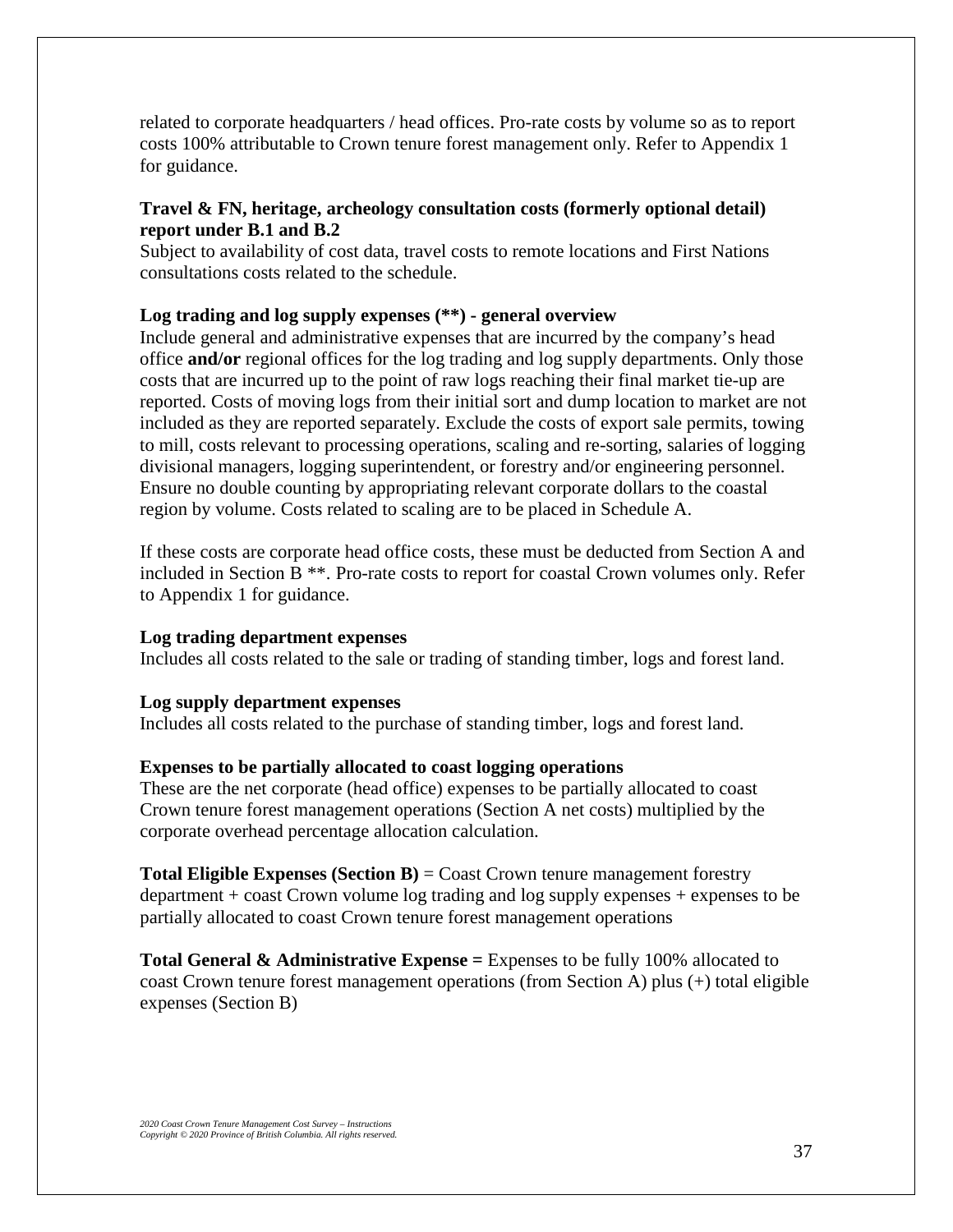# **Schedule B.4- Silviculture Spending**

| 2020 Coast Crown Tenure Management Cost Survey Template (cost base 2019)                            |                      |                |            |                |                                                          |                |                                                     |                   |           |                 |  |
|-----------------------------------------------------------------------------------------------------|----------------------|----------------|------------|----------------|----------------------------------------------------------|----------------|-----------------------------------------------------|-------------------|-----------|-----------------|--|
| Ministry of Forests, Lands & Natural Resource Operations & Rural Development, Timber Pricing Branch |                      |                |            |                |                                                          |                |                                                     |                   |           |                 |  |
| Schedule B.4                                                                                        |                      |                |            |                |                                                          |                |                                                     |                   |           |                 |  |
| Silviculture Expense (SE)                                                                           |                      |                |            |                |                                                          |                |                                                     |                   |           |                 |  |
| (Please identify estimated breakdowns with a note to the cell)                                      |                      |                |            |                |                                                          |                |                                                     |                   |           |                 |  |
| Note: Basic Silviculture Spending For 1-10 Years to Free To Grow                                    | <b>District Cost</b> |                |            |                |                                                          |                |                                                     |                   |           |                 |  |
| <b>Districts</b>                                                                                    | <b>DCR-NonEBM</b>    | <b>DCR-EBM</b> | <b>DCK</b> | <b>DNC-EBM</b> | <b>DNI-NonEBM</b>                                        | <b>DNI-EBM</b> | <b>DHG-EBM</b>                                      | <b>DSI-NonEBM</b> | DSI-Clay^ | DS <sub>C</sub> |  |
| Total Coast (Provincial) Crown Volume (m3)                                                          |                      |                |            |                |                                                          |                |                                                     |                   |           |                 |  |
| Basic Silviculture Spending / Expenditure For Year                                                  |                      |                |            |                |                                                          |                |                                                     |                   |           |                 |  |
| Surveys(\$)                                                                                         |                      |                |            |                |                                                          |                |                                                     |                   |           |                 |  |
| Site preparation(\$)                                                                                |                      |                |            |                |                                                          |                |                                                     |                   |           |                 |  |
| Seedlings(\$)                                                                                       |                      |                |            |                |                                                          |                |                                                     |                   |           |                 |  |
| Planting(\$)                                                                                        |                      |                |            |                |                                                          |                |                                                     |                   |           |                 |  |
| Deer protection(\$)                                                                                 |                      |                |            |                |                                                          |                |                                                     |                   |           |                 |  |
| Brushing and weeding(\$)                                                                            |                      |                |            |                |                                                          |                |                                                     |                   |           |                 |  |
| Recoveries (-ve)(\$)                                                                                |                      |                |            |                |                                                          |                |                                                     |                   |           |                 |  |
| Administration(\$)                                                                                  |                      |                |            |                |                                                          |                |                                                     |                   |           |                 |  |
| Other (\$)                                                                                          |                      |                |            |                |                                                          |                |                                                     |                   |           |                 |  |
| Total Silviculture Expense (\$)                                                                     |                      |                |            |                |                                                          |                |                                                     |                   |           |                 |  |
| Silviculture Expense (\$/m3)                                                                        |                      |                |            |                |                                                          |                |                                                     |                   |           |                 |  |
| Accrual / Planned Expenditures & Adiustment Costs                                                   |                      |                |            |                |                                                          |                |                                                     |                   |           |                 |  |
| Sch A.182<br>Sch A.4<br>-Sch A.3<br><b>E</b>                                                        | Sch B.1(TOA)         | Sch B.2(TOA)   |            | Sch B.3(TOA)   | Sch B.4(TOA) $\begin{array}{ c c }\n\hline\n\end{array}$ |                | $\left( \widehat{+}\right)$<br>$\blacktriangleleft$ |                   |           |                 |  |

Please refer to Appendix 1 prior to completing this schedule.

### **Definitions**

#### **Basic Silviculture Spending**

Include relevant costs for prescribed silvicultural treatments required to bring a stand of trees to a "free growing" state. Relevant costs include:

- **Surveys**  field assessments, regeneration and survival studies.
- **Site Preparation** clearing and preparation of logged over areas using either mechanical, chemical, or slash burning methods.
- **Seedlings**  total cost of seed and seedlings.
- **Planting** All direct costs relating to the planting of a new crop, including seedling storage, transportation to the site, direct labour and supervision. Exclude the costs of seedlings.
- **Deer protection** total cost to protect seedlings from deer forage.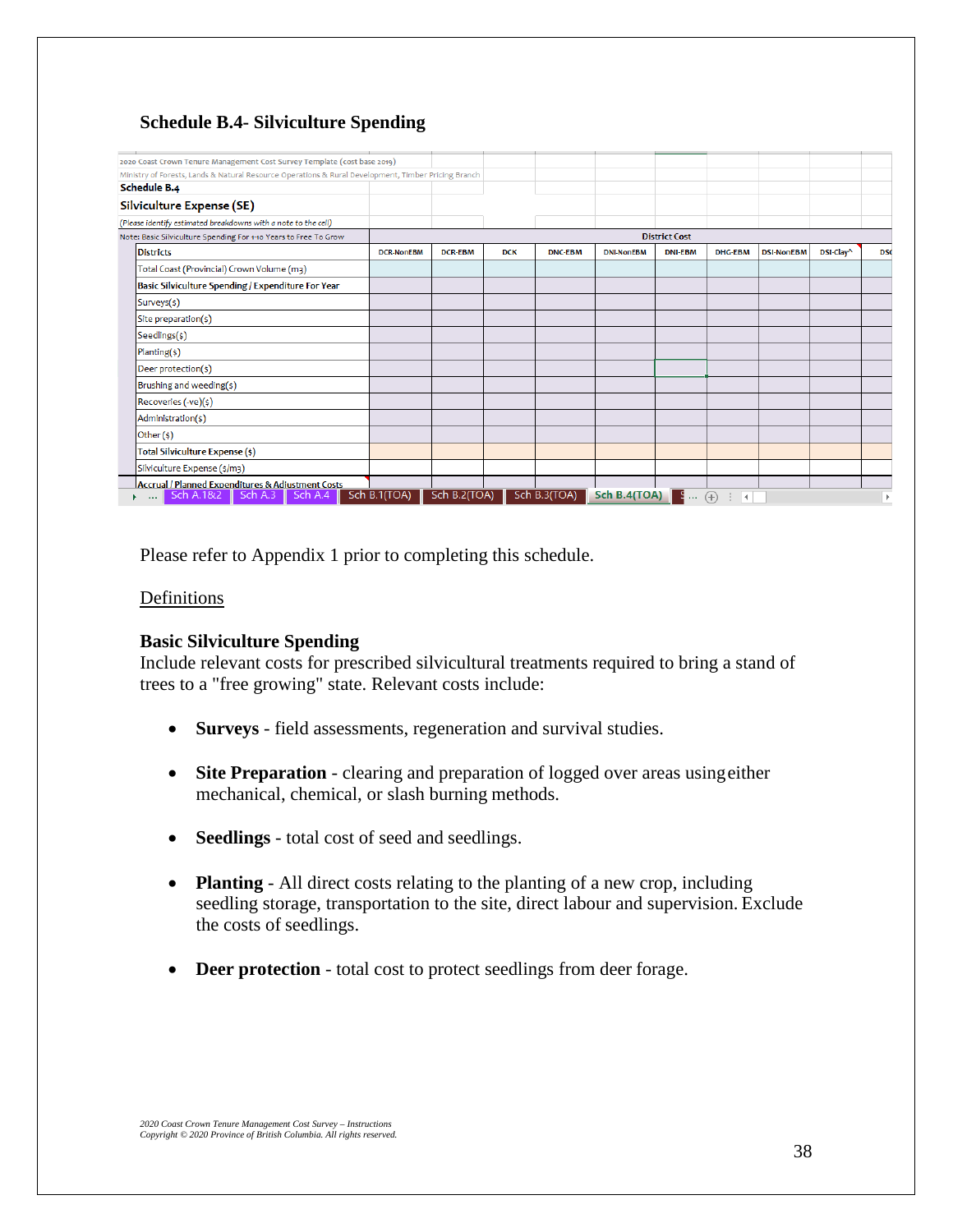• **Brushing and Weeding** - removing unwanted vegetation from thearea immediately surrounding the seedlings.

#### **Incremental Silviculture Spending**

Include relevant costs related to stand improvement including: surveys, backlog planting, spacing and fertilization.

Exclude all costs incurred prior to the Free-to-Grow declaration, as these costs should be reported as Basic Silviculture expenditures.

**Basic Silviculture and Incremental Silviculture Accrual and Planned Expenditures**  Record the total amount accrued to address reforestation liabilities associated with the current year's logging. Eliminate any double counting with costs reported under "spending".

Reforestation liabilities relate to the following silviculture activities: planting of a new crop including the costs of seedlings, seedling protection, storage, transportation to the site, direct labour and supervision; field assessments, regeneration, survival, and freegrowing surveys; site preparation such as clearing and preparation of logged areas using either mechanical, chemical or slash burning methods. Exclude from basic silviculture cost of brushing and weeding, spacing and fertilization related to stand tending and improvement activities, as these are considered incremental silviculture. Include postharvesting/site preparation costs that are typically charged to silviculture operations such as debris piling, slashing, etc.

Report the silviculture accrual net of any accrual adjustments taken to correct the value of the deferred reforestation liability (i.e. to provide for a stock failure or accrual reduction).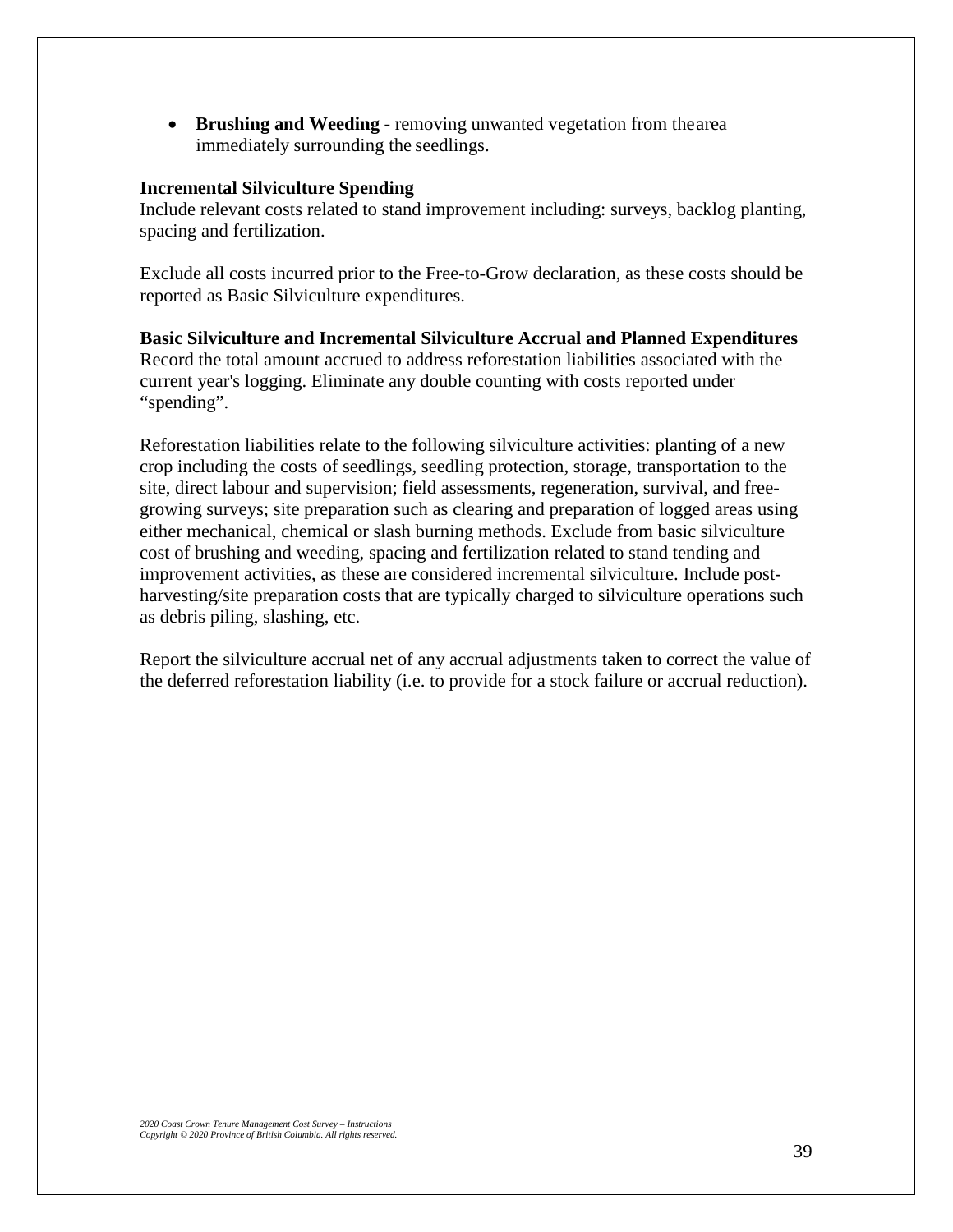#### **Schedule B.5- Road Survey**

|                    |                          | 2020 Coast Crown Tenure Management Cost Survey Template (cost base 2019)                            |                           |                                  |                           | Instructions:                                 |                                                                                                               |                                          |               |             |
|--------------------|--------------------------|-----------------------------------------------------------------------------------------------------|---------------------------|----------------------------------|---------------------------|-----------------------------------------------|---------------------------------------------------------------------------------------------------------------|------------------------------------------|---------------|-------------|
|                    |                          | Ministry of Forests, Lands & Natural Resource Operations & Rural Development, Timber Pricing Branch |                           |                                  |                           |                                               | Use only this spreadsheet for your submission; one spanning only information from "Bank Height Method" contra |                                          |               |             |
|                    |                          | <b>FOR REFERENCE ONLY - FINAL SCHEDULE TO BE DISTRIBUTED</b>                                        |                           |                                  |                           |                                               |                                                                                                               |                                          |               |             |
|                    |                          |                                                                                                     |                           |                                  |                           |                                               |                                                                                                               |                                          |               |             |
|                    | <b>CONTRACTOR:</b>       |                                                                                                     |                           | OF                               | SHEETS (eg 1 of 5 sheets) |                                               |                                                                                                               |                                          |               |             |
|                    |                          |                                                                                                     |                           |                                  |                           |                                               |                                                                                                               |                                          |               |             |
|                    | <b>District</b>          | Location<br>TSB* or TFL/Block                                                                       | Isolated or<br>Accessible | <b>EBM</b> or Non-<br><b>EBM</b> | Company<br>Operation      | <b>Bankheight</b><br>Construction<br>Category | <b>Rock Hardness</b>                                                                                          | Cost<br>(5.55)                           | Length<br>(m) | \$/Me       |
| $\mathbf{r}$       |                          |                                                                                                     |                           |                                  |                           | OM-LB                                         | $\sim$                                                                                                        |                                          |               |             |
| $\star$            |                          |                                                                                                     |                           |                                  |                           | OM-PR                                         |                                                                                                               |                                          |               |             |
| $\star$            |                          |                                                                                                     |                           |                                  |                           | OM-RB                                         | <b>SM</b>                                                                                                     |                                          |               |             |
| $\mathbf{z}_t$     |                          |                                                                                                     |                           |                                  |                           | <b>TOE</b>                                    | SM                                                                                                            |                                          |               |             |
| $\star$            |                          |                                                                                                     |                           |                                  |                           | MRK                                           | <b>SM</b>                                                                                                     |                                          |               |             |
| $\star$            |                          |                                                                                                     |                           |                                  |                           | <b>HRK</b>                                    | SM                                                                                                            |                                          |               |             |
| $\mathbf{r}$       |                          |                                                                                                     |                           |                                  |                           | XRK                                           | <b>SM</b>                                                                                                     |                                          |               |             |
| $\star$            |                          |                                                                                                     |                           |                                  |                           | <b>XXRK</b>                                   | SM                                                                                                            |                                          |               |             |
| $\star$            |                          |                                                                                                     |                           |                                  |                           | <b>XXXRK</b>                                  | SM                                                                                                            |                                          |               |             |
| $\star$            |                          |                                                                                                     |                           |                                  |                           | OM-RB                                         | Hard                                                                                                          |                                          |               |             |
| $\star$            |                          |                                                                                                     |                           |                                  |                           | <b>TOE</b>                                    | Hard                                                                                                          |                                          |               |             |
| $\star$            |                          |                                                                                                     |                           |                                  |                           | <b>MRK</b>                                    | Hard                                                                                                          |                                          |               |             |
| $\star$            |                          |                                                                                                     |                           |                                  |                           | <b>HRK</b>                                    | Hard                                                                                                          |                                          |               |             |
| $\star$            |                          |                                                                                                     |                           |                                  |                           | XRK                                           | Hard                                                                                                          |                                          |               |             |
| $\hat{\mathbf{x}}$ |                          |                                                                                                     |                           |                                  |                           | <b>XXRK</b>                                   | Hard                                                                                                          |                                          |               |             |
|                    | Sch B.4(TOA)<br>$\cdots$ | Sch B.5(TOA)                                                                                        | Sch B.6(TOA)              | Sch B.7(Sp.Op)                   |                           | Sch B.8(Sp.Op)                                | Sch B.9(Sp.Op)<br><b>Basic</b>                                                                                | $\left( +\right)$<br>$\vert \vert$<br>÷. |               | $\mathbf b$ |

The Road Construction Costs - Bank Height Method is based primarily on:

- Height of the inside rock face;
- Material type (i.e. OM, hardpan, rock);
- Ballast type (i.e. local or trucked gravel or rock);
- Ballast haul distance\*;
- Rock hardness\* (as defined in the Coast Appraisal Manual);
- Geographic location<sup>\*</sup>;
- Drainage structure requirements.

\*to be segregated if significant (i.e. data supports)

Complete a separate spread sheet for each contract. Multiple workbook sheets can be established by duplicating the Schedule B.5 (TOA) tab within the Excel workbook.

For each bank height method construction category, please complete the information requested on the survey template according to definitions below and using the relevant *Coast Appraisal Manual*.

#### Definitions:

**District** Is the relevant Forest District the road is associated with.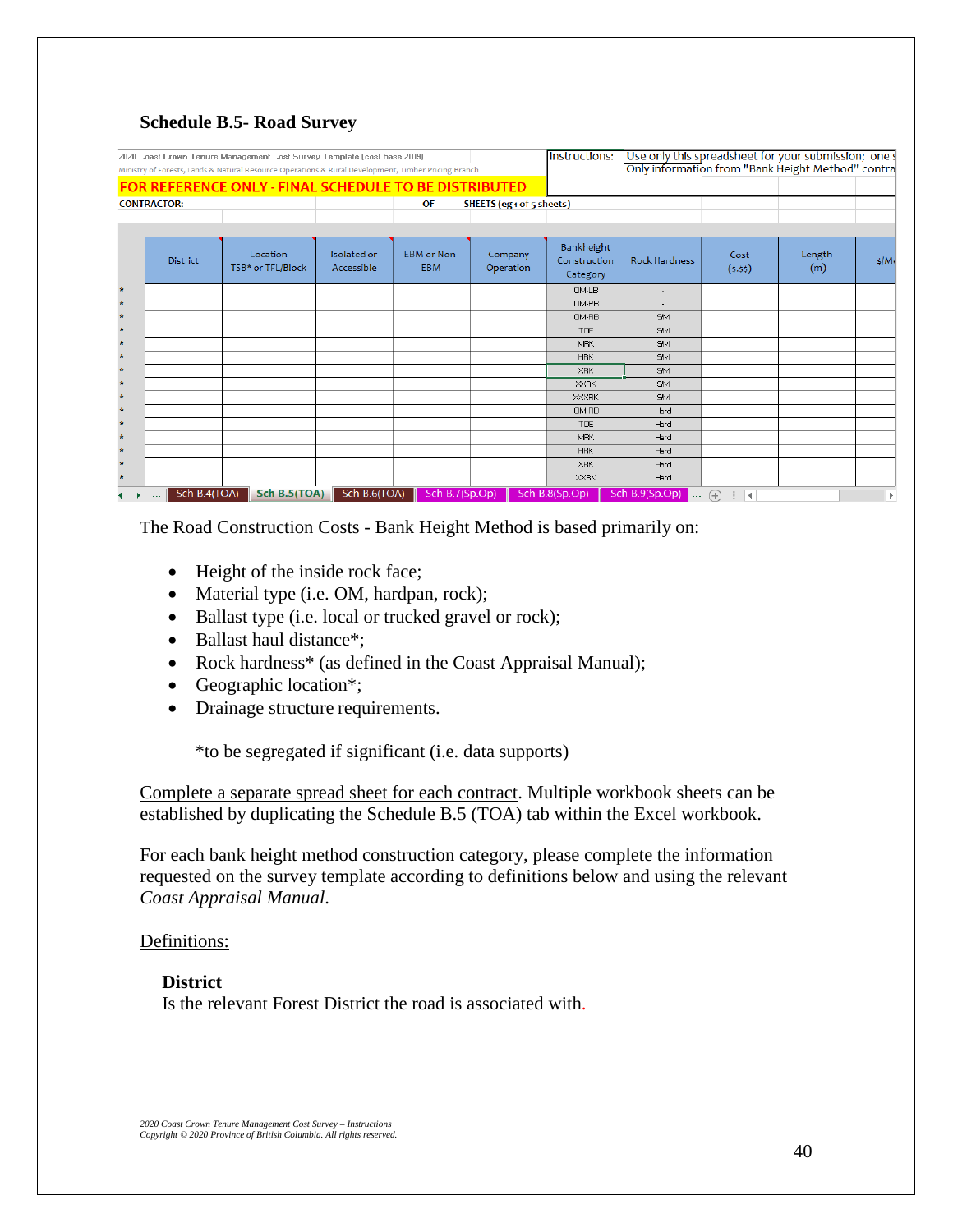# **Location**

Is expressed as Timber Supply Block (TSB) for clients operating in Timber Supply Areas (TSA)s. Clients operating in Tree Farm Licences (TFLs) must also provide a Block # if appropriate. New TSBs in effect on January 1, 2016 must be used (i.e. for TSAs 46, 47, 48).

# **Coast TSB map**

Please refer to the ministry's timber pricing website [here.](https://www2.gov.bc.ca/assets/gov/farming-natural-resources-and-industry/forestry/timber-pricing/coast-timber-pricing/coast_crown_tenure_management_cost_survey_schedule_b5tsb.pdf)



# **Isolated**

Is where the construction activity is not accessible by a road suitable for motor vehicles to a full-service community. Refer to CAM Section 4.2 for more information.

# **EBM?**

Identify if the specific road contract is located within an EBM area.

# **Bank height Construction Category**

Is determined according to principals and definitions below and the *Coast Appraisal Manual* January 1, 2019, Section 5.3.3.1.

Principles to determine the construction category are as follows:

- Bank height for a road section is measured at a vertical face from the topof the finished road surface to the top of the rock portion of the cut;
- Bank height for landings and turnouts are measured as constructed;
- Bank height for a through-cut is measurement based on the height of the higher rock face;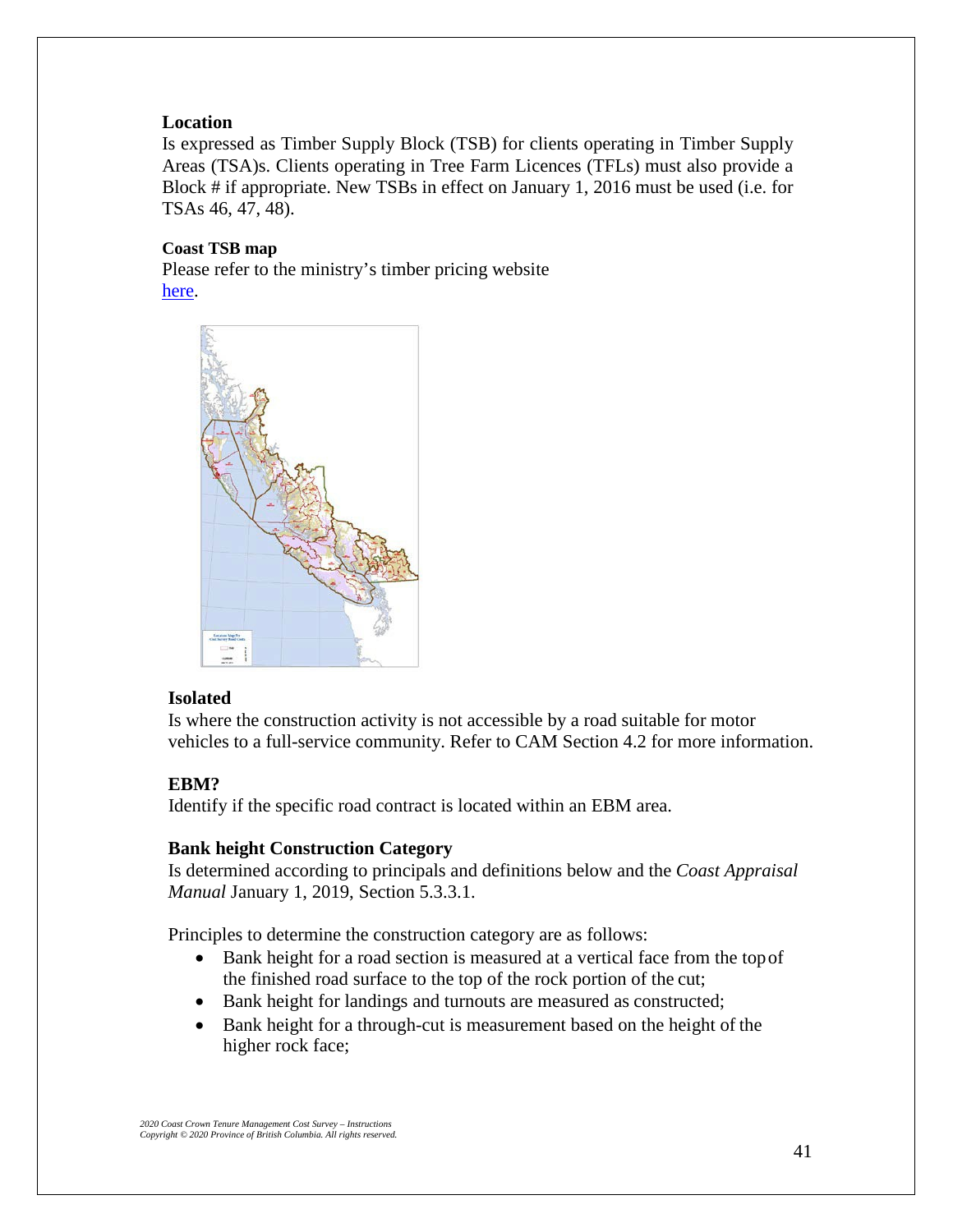- All areas of pits, quarries and road widening that are beyond the roadway design specifications are not included. Where these situations occur, the measurement will be based on:
	- $\circ$  the height of the rock before any extra material was removed, or  $\circ$  the height of the rock face as designed to attain the specified wid
	- the height of the rock face as designed to attain the specified width of the road, or
	- o the average of the rock faces on either side of the quarrywidening;
- Drilled and blasted rock faces over 9.0 metres will be priced using a detailed engineering cost estimate method (i.e. full or partial end haul formula). This applies only to rock faces over 9.0 metres constructed to attain the road width as designed or specified for that area (excluding quarries, pits or road widening);
- Road section measurements are to be to the nearest metre and are the horizontal.

Definitions of Bank height Construction Categories:

| <b>OMLB</b> | Other Material – Local Ballast                                                                                                                    |
|-------------|---------------------------------------------------------------------------------------------------------------------------------------------------|
|             | Other material and rock/hardpan that does not require drilling and                                                                                |
|             | blasting - ballast/surface with local material (i.e., no truck haul) -                                                                            |
|             | includes patch ballasting and surfacing with end haul material.                                                                                   |
| <b>OMPR</b> | Other Material – Pit Run Ballast                                                                                                                  |
|             | Other material that does not require drilling and blasting and surfacing is                                                                       |
|             | pit run material (i.e., not drilled and blasted) or stored end haul material,                                                                     |
|             | requiring truck haul.                                                                                                                             |
| <b>OMRB</b> | Other Material – Rock Ballast                                                                                                                     |
|             | Other material that does not require drilling and blasting and surfacing is<br>quarried (i.e., drilled and blasted) rock.                         |
| <b>TOE</b>  | Low rock face height. Rock (including hardpan) that must be drilled                                                                               |
|             | and blasted and results in up to 1.50 metre inside rock face. Includes                                                                            |
|             | ditch lines or boulders less than 1.50 metres in height that require                                                                              |
|             | drilling and blasting.                                                                                                                            |
| <b>MRK</b>  | Medium rock face height. Rock (including hardpan) that must be drilled                                                                            |
|             | and blasted and results in a 1.51 to 3.00 metre inside rock face. Includes                                                                        |
|             | boulders between 1.51 and 3.00 metres in height that require drilling and                                                                         |
|             | blasting.                                                                                                                                         |
| <b>HRK</b>  | High rock face height. Rock (including hardpan) that must be drilled                                                                              |
|             | and blasted and results in a 3.01 to 4.50 metre inside rock face. Includes                                                                        |
|             | boulders between 3.01 and 4.50 metres in height that require drilling and                                                                         |
|             | blasting.                                                                                                                                         |
| <b>XRK</b>  | Rock (including hardpan) that must be drilled and blasted and results in                                                                          |
|             | a 4.51 to 6.00 metre inside rock face. Includes boulders between 4.51                                                                             |
|             | and 6.00 metres in height that require drilling and blasting.                                                                                     |
| <b>XXRK</b> | Rock (including hardpan) that must be drilled and blasted and results in<br>a 6.01 to 7.50 metre inside rock face. Includes boulders between 6.01 |
|             |                                                                                                                                                   |
|             | and 7.50 metres in height that require drilling and blasting.                                                                                     |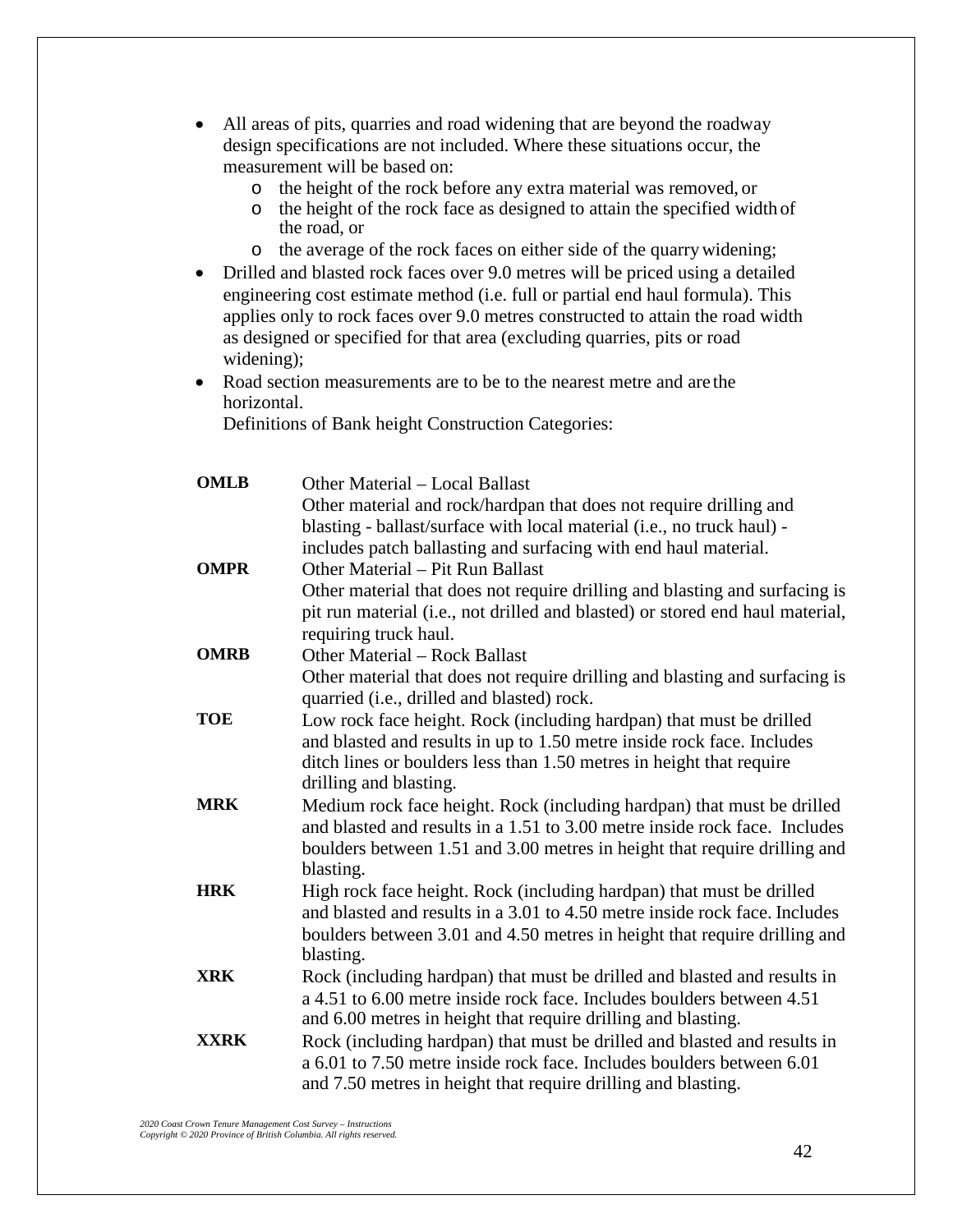| <b>XXXRK</b> | Rock (including hardpan) that must be drilled and blasted and results in |
|--------------|--------------------------------------------------------------------------|
|              | a 7.51 to 9.00 metre inside rock face. Includes boulders between 7.51    |
|              | and 9.00 metres in height that require drilling and blasting.            |
| $NINE+$      | Rock (including hardpan) that must be drilled and blasted and results in |
|              | a greater than 9.00 metre inside rock face. Includes boulders greater    |
|              | than 9.00 metres in height that require drilling and blasting.           |

#### **Rock Hardness**

Is expressed as "soft/medium" or "hard". Please refer to CAM Section 5.3.3.1 and Appendix IV for more information on Rock Mass Classification (RMC) and how to determine the Rock Hardness.

#### **Cost**

Excludes HST, GST, and the cost of drainage structures and projects that qualify for detailed engineering projects.

#### **Length**

Is measured along the road centerline, over culverts (including wood culverts with a span less than 4 meters). This excludes span lengths for permanent or portable bridges (see definitions in *B.6 Bridge Survey* for the definition of span length).

#### **Ballast Haul**

Is the haul distance to the nearest 0.1km (only required if the average ballast haul is greater than 3.2 km).

#### **Detailed engineering cost estimate methodology is in place for:**

- End Hauling;
- Bridge Construction that does not qualify for Table 5-2 (Log Bridges) or Table 5-3 (Permanent/Portable Bridges) of CAM
- Main Access Roads;
- Construction on uphill side slopes greater than 150 percent;
- Construction on terrain with two or more gullies over 10 metres deep at centreline in a 300-metre section;
- Overland construction in excessive fill sections:
- Switchbacks with over 10,000 m3 excavation volume.

Please make duplicate copies of the spreadsheet template B.5 so as to report each contract on its own sheet.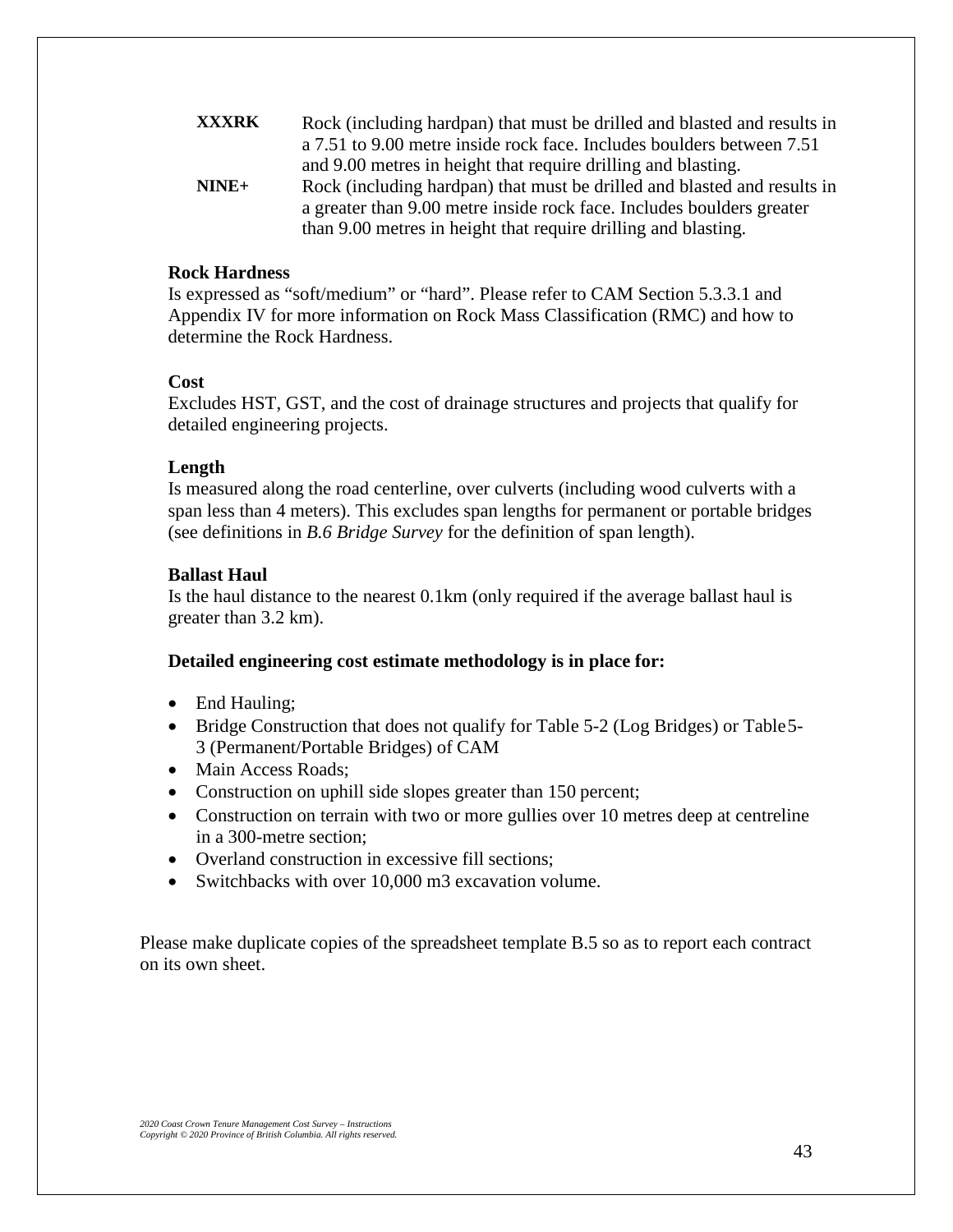# **Schedule B.6 – Bridge Survey**

|                                          |                      |                           | 2020 Coast Crown Tenure Management Cost Survey Template (cost base 2019)                            |                           |                                                       | Instructions:                 |                    |                                             | Use only this spreadsheet for your submission |          |            |
|------------------------------------------|----------------------|---------------------------|-----------------------------------------------------------------------------------------------------|---------------------------|-------------------------------------------------------|-------------------------------|--------------------|---------------------------------------------|-----------------------------------------------|----------|------------|
|                                          |                      |                           | Ministry of Forests, Lands & Natural Resource Operations & Rural Development, Timber Pricing Branch |                           |                                                       |                               |                    | Red Carats have been provided for guidance. |                                               |          |            |
|                                          |                      |                           |                                                                                                     |                           | FOR REFERENCE ONLY - FINAL SCHEDULE TO BE DISTRIBUTED |                               |                    |                                             |                                               |          |            |
| OF                                       |                      | SHEETS (eg 1 of 5 sheets) |                                                                                                     |                           |                                                       |                               |                    |                                             |                                               |          |            |
|                                          |                      |                           |                                                                                                     |                           |                                                       |                               |                    |                                             |                                               |          |            |
|                                          |                      |                           |                                                                                                     |                           |                                                       |                               |                    |                                             |                                               |          | Span       |
|                                          | Corporate<br>Asset # | <b>District</b>           | Logging<br>Operation                                                                                | EBM or Non-<br><b>EBM</b> | Road<br>Name/Drainage                                 | <b>Bridge Category</b>        | <b>Bridge Type</b> | <b>Load Capacity</b><br>(tonnes)            | Relocation<br>Distance (km)                   | Material | Length (m) |
| $\mathbf{1}$                             |                      |                           |                                                                                                     |                           |                                                       |                               |                    |                                             |                                               |          |            |
| $\overline{2}$                           |                      |                           |                                                                                                     |                           |                                                       |                               |                    |                                             |                                               |          |            |
| 3                                        |                      |                           |                                                                                                     |                           |                                                       |                               |                    |                                             |                                               |          |            |
| $\overline{4}$                           |                      |                           |                                                                                                     |                           |                                                       |                               |                    |                                             |                                               |          |            |
| $\overline{5}$<br>6                      |                      |                           |                                                                                                     |                           |                                                       |                               |                    |                                             |                                               |          |            |
| $\overline{7}$                           |                      |                           |                                                                                                     |                           |                                                       |                               |                    |                                             |                                               |          |            |
| 8                                        |                      |                           |                                                                                                     |                           |                                                       |                               |                    |                                             |                                               |          |            |
| $\mathbf{q}$                             |                      |                           |                                                                                                     |                           |                                                       |                               |                    |                                             |                                               |          |            |
| 10                                       |                      |                           |                                                                                                     |                           |                                                       |                               |                    |                                             |                                               |          |            |
| 11                                       |                      |                           |                                                                                                     |                           |                                                       |                               |                    |                                             |                                               |          |            |
| 12                                       |                      |                           |                                                                                                     |                           |                                                       |                               | ÷.                 |                                             |                                               |          |            |
| 13<br>14                                 |                      |                           |                                                                                                     |                           |                                                       |                               |                    |                                             |                                               |          |            |
| 15                                       |                      |                           |                                                                                                     |                           |                                                       |                               |                    |                                             |                                               |          |            |
|                                          |                      |                           | <b>Space For Additional Comments:</b>                                                               |                           |                                                       |                               |                    |                                             |                                               |          |            |
| $\blacktriangleright$ and $\blacksquare$ | Sch B.4(TOA)         |                           | Sch B.5(TOA)                                                                                        | Sch B.6(TOA)              |                                                       | Sch B.7(Sp.Op) Sch B.8(Sp.Op) | ◀▶                 |                                             | Sch B.9(Sp.Op) $\leftarrow$ (+) $\leftarrow$  |          |            |

### **Definitions**

For each bridge, complete the information requested on the survey template according to definitions below and the *Coast Appraisal Manual* January 1, 2020Section 5.3.3.2.. Only new bridges and associated approach works are eligible for full costs. Old bridges relocated, are eligible for new approach works costs only.

#### **District**

The forest district the bridge is associated with.

#### **Logging Operation**

Each company may have 1 or more logging operations that are identified as separate units for financial/operational/geographical purposes.

### **EBM?**

Specify if the bridge is located in an EBM area.

#### **Road Name / Drainage**

The Road Name is the specific road name where the bridge will be located. The drainage name is the name of the water body that the bridge will cross.

#### **Bridge Category**

Is New or Replacement of an existing bridge with a New or Used bridge.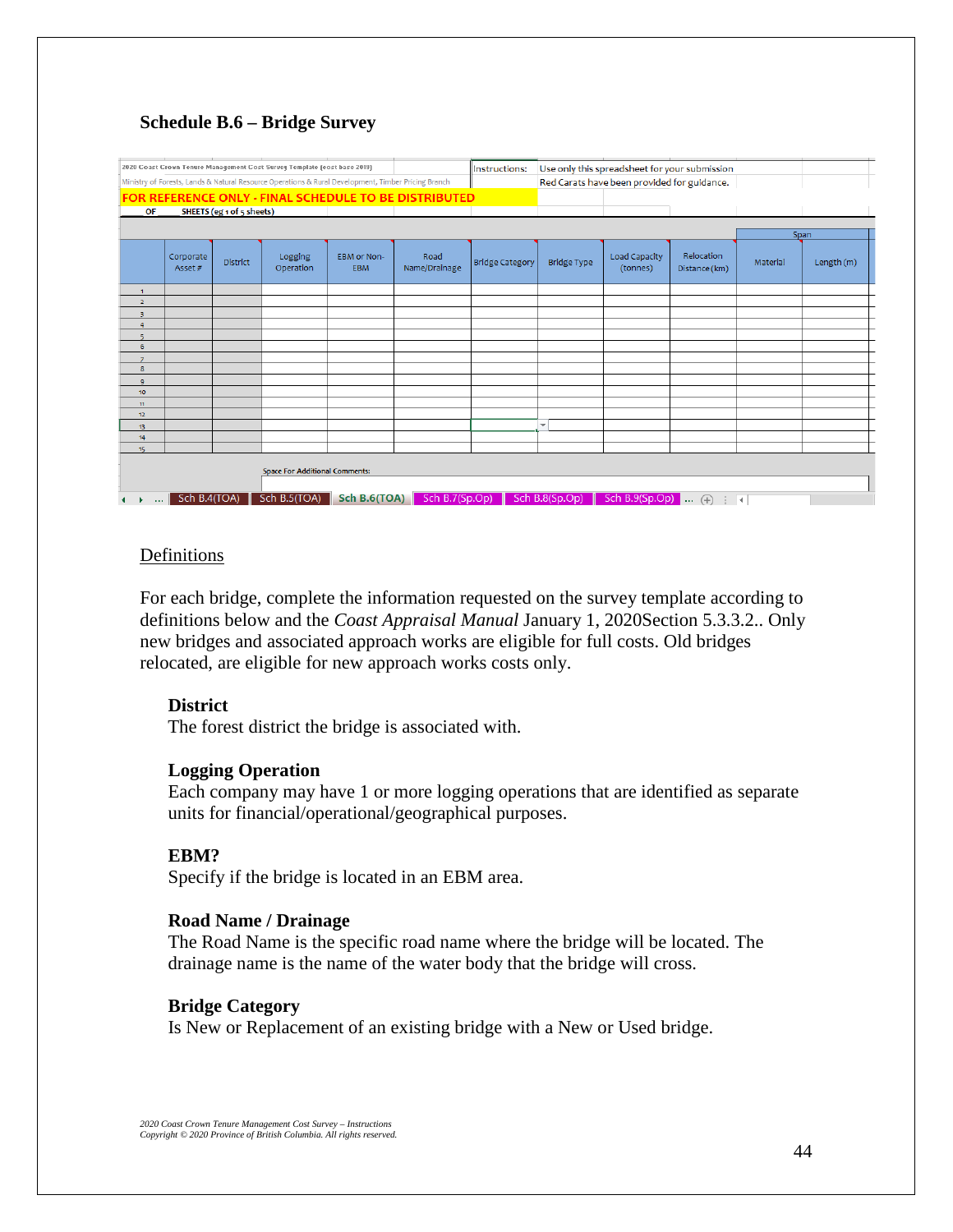#### **Bridge Type**

Is it permanent or portable.

### **Load Capacity**

The bridge Load Capacity is the rating designated by a professional engineer that identifies the maximum load that can cross the bridge. The CAM allows for ratings from L60 to L165.

#### **Relocation Distance**

Is the transportation distance by road between an installed bridge site to another site (for portable bridge moves only).

**Span Material** Is it concrete, steel or wood.

#### **Span Length**

For concrete and steel stringers is 'total' length. *Span Length* for log stringers is 'centre sill to centre sill' length*.*

## **Footing/Crib Material**

Is it concrete, steel or wood.

# **Footing/Crib Average Height**

Is the distance from the bottom of the footing to the bottom of the stringers*.*

#### **Deck Material**

Is it gravel, concrete, steel or wood*.*

#### **Deck Width**

Is measured at mid-span (for permanent bridges only).

#### **Bridge Cost (new bridges only)**

Is the cost associated with construction, design, planning and supervision of the new bridge. Cost of the actual bridge itself is excluded for relocated bridges. Excludes approach work and barging costs.

#### **Approach Work Cost**

Is the cost associated with building the approach to the bridge (i.e. the distance between the bridge abutment and the road surface -maximum length of 4.5 m).

#### **Barging Cost**

Is the cost associated with moving construction equipment and materials.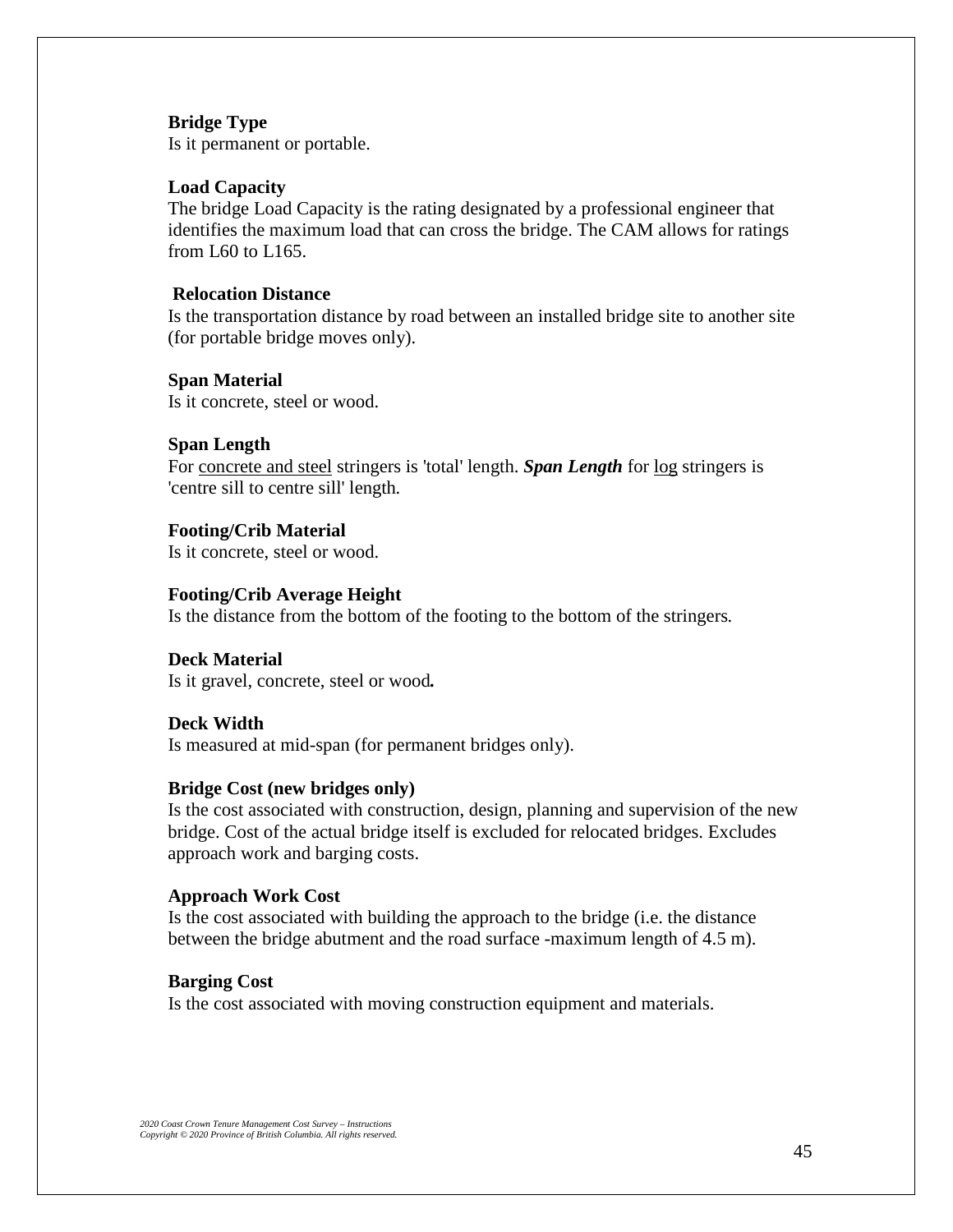# **Schedule B.7 – Inland Water Transportation**

| 2020 Coast Crown Tenure Management Cost Survey Template (cost base 2019)                                                                                                    |                   |                |            |                   |                   |                       |                |                    |                               |            |            |             |
|-----------------------------------------------------------------------------------------------------------------------------------------------------------------------------|-------------------|----------------|------------|-------------------|-------------------|-----------------------|----------------|--------------------|-------------------------------|------------|------------|-------------|
| Ministry of Forests, Lands & Natural Resource Operations & Rural Development, Timber Pricing Branch                                                                         |                   |                |            |                   |                   |                       |                |                    |                               |            |            |             |
| Schedule B.7                                                                                                                                                                |                   |                |            |                   |                   |                       |                |                    |                               |            |            |             |
| Specified Operation: Inland Water Transportation (IWT)                                                                                                                      |                   |                |            |                   |                   |                       |                |                    |                               |            |            |             |
|                                                                                                                                                                             |                   |                |            |                   |                   |                       |                |                    |                               |            |            |             |
|                                                                                                                                                                             |                   |                |            |                   |                   |                       |                |                    |                               |            |            |             |
|                                                                                                                                                                             |                   |                |            |                   |                   | <b>District Cost</b>  |                |                    |                               |            |            |             |
|                                                                                                                                                                             | <b>DCR-NonEBM</b> | <b>DCR-EBM</b> | <b>DCK</b> | <b>DNC-EBM</b>    | <b>DNI-NonEBM</b> | <b>DNI-EBM</b>        | DHG-EBM        | <b>DSI-NonEBM</b>  | DSI-Clay^                     | <b>DSQ</b> | <b>DSC</b> | εN          |
| Location<br>$\overline{\mathbf{v}}$                                                                                                                                         |                   |                |            |                   |                   |                       |                |                    |                               |            |            |             |
| Relevant volume $(m^3)$                                                                                                                                                     |                   |                |            |                   |                   |                       |                |                    |                               |            |            |             |
| Volume towed (m <sup>3)</sup>                                                                                                                                               |                   |                |            |                   |                   |                       |                |                    |                               |            |            |             |
| Distance towed (km)                                                                                                                                                         |                   |                |            |                   |                   |                       |                |                    |                               |            |            |             |
| Dump and boom $(\xi)$                                                                                                                                                       |                   |                |            |                   |                   |                       |                |                    |                               |            |            |             |
| Lake tow $(s)$                                                                                                                                                              |                   |                |            |                   |                   |                       |                |                    |                               |            |            |             |
| Dewater and reload (\$)                                                                                                                                                     |                   |                |            |                   |                   |                       |                |                    |                               |            |            |             |
| Total (\$)                                                                                                                                                                  | ٠                 |                | ٠          | ٠                 | ٠                 |                       | ٠              | ۰                  |                               | ÷          | ۰          |             |
|                                                                                                                                                                             |                   |                |            |                   |                   |                       |                |                    |                               |            |            |             |
| Note: To eliminate double counting with Sch A. towing costs, transfer the totals from this Schedule once populated to Sch A and adjust the Sch A towing and barging totals. |                   |                |            |                   |                   |                       |                |                    |                               |            |            |             |
| This workbook / schedule is confidential once populated with data                                                                                                           |                   |                |            |                   |                   |                       |                |                    |                               |            |            |             |
|                                                                                                                                                                             |                   |                |            |                   |                   |                       |                |                    |                               |            |            |             |
|                                                                                                                                                                             |                   |                |            |                   |                   |                       |                |                    |                               |            |            |             |
| Sch B.4(TOA)<br>٠<br>$\sim$ $\sim$ $\sim$                                                                                                                                   | Sch B.5(TOA)      | Sch B.6(TOA)   |            | Sch B.7 $(Sp,Op)$ |                   | Sch B.8(Sp.Op)<br>- 1 | Sch B.9(Sp.Op) | <b><i>Page</i></b> | $\bigoplus$<br>$\overline{4}$ |            |            | $\mathbf b$ |

#### **Definitions**

#### **Location**

The official geographic description of the lake or inland water way.

### **Volume Towed**

Total volume of logs towed over an inland water way in cubic metres  $m<sup>3</sup>$ .

#### **Distance Towed**

Actual towing distance in metres from the location on the lake at which the logs first enters the water to the location of its removal at another point along the lake for rehaul to its final destination.

#### **Dump and boom**

The cost in dollars of the dumping and booming at the lake entry. location.

#### **Lake Tow**

The cost in dollars of towing on the lake.

### **Dewater and Reload**

The cost in dollars of dewatering and reloading at the location where the wood is removed from the lake for rehaul to the final destination.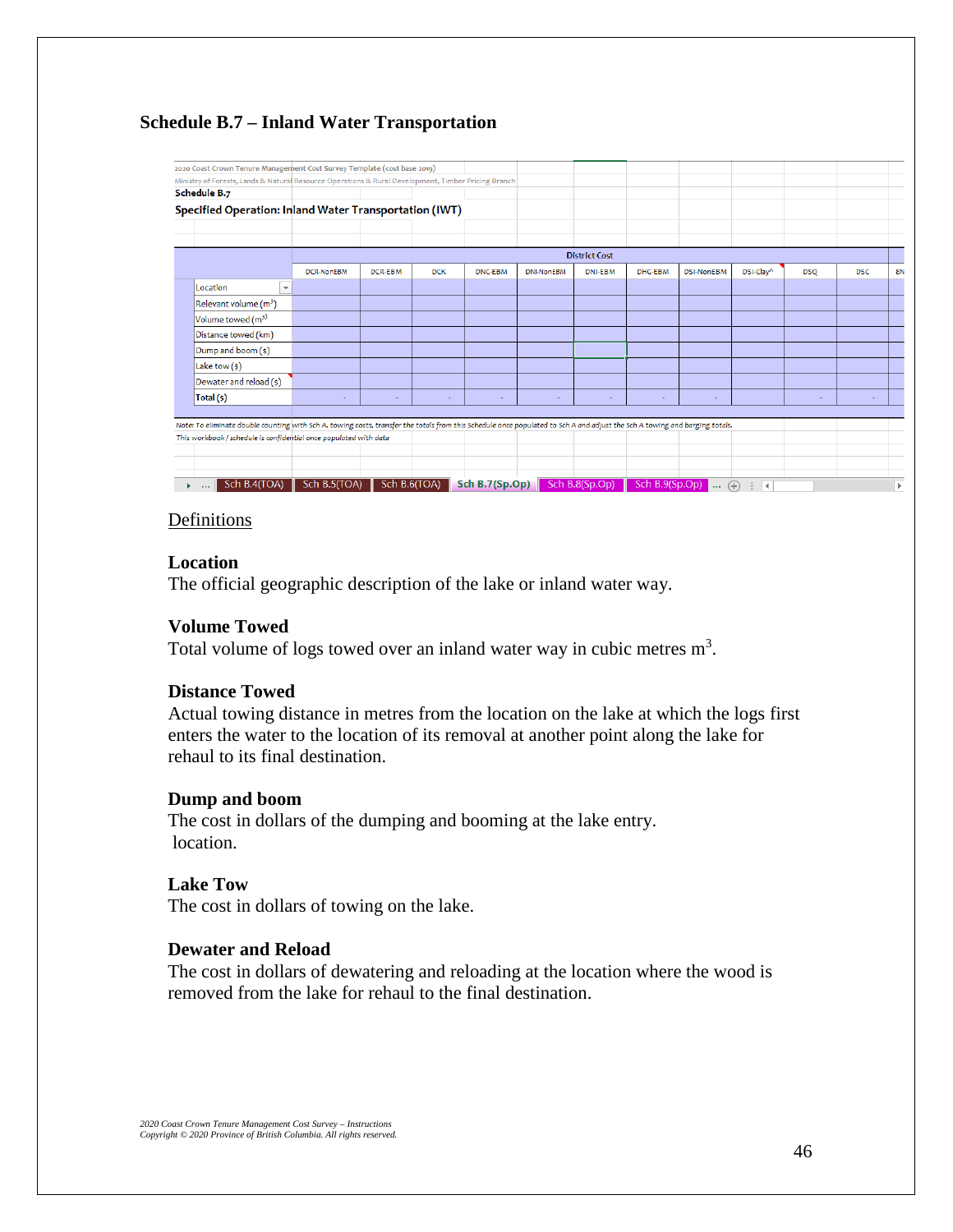Exclude costs that should be included under Schedule A.

Please include the contract(s) associated with this schedule with your submission. Include the location of the activity and note if there are more than one dewater and reload.

*2020 Coast Crown Tenure Management Cost Survey – Instructions Copyright © 2020 Province of British Columbia. All rights reserved.*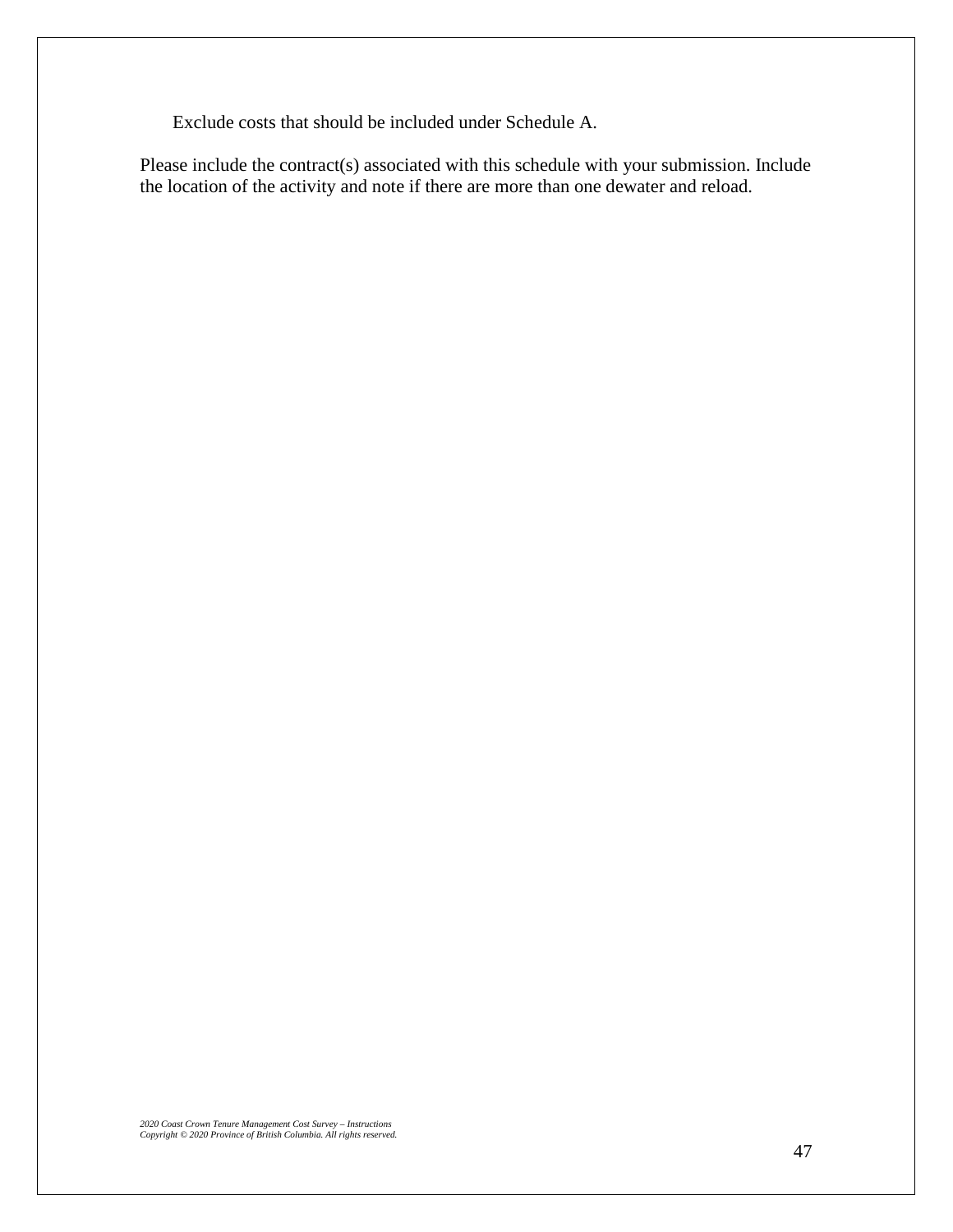# **Schedule B.8- Tree Crown Modification**

|                          | Ministry of Forests, Lands & Natural Resource Operations & Rural Development, Tim     |         |                   |           |            |            |                  |                    |                |
|--------------------------|---------------------------------------------------------------------------------------|---------|-------------------|-----------|------------|------------|------------------|--------------------|----------------|
| <b>Schedule B.8</b>      |                                                                                       |         |                   |           |            |            |                  |                    |                |
|                          | Specified Operation: Tree Crown Modification (TCM)                                    |         |                   |           |            |            |                  |                    |                |
|                          |                                                                                       |         |                   |           |            |            |                  |                    |                |
|                          |                                                                                       |         |                   |           |            |            |                  |                    |                |
|                          |                                                                                       |         |                   |           |            |            |                  | <b>Total Costs</b> |                |
|                          |                                                                                       | DHG-EBM | <b>DSI-NonEBM</b> | DSI-Clay^ | <b>DSQ</b> | <b>DSC</b> | <b>ENon-EBMS</b> | EBM&Clay^\$        | <b>Total s</b> |
| $\overline{\phantom{a}}$ | Relevant production volume (m <sup>3</sup> )<br>$\overline{\phantom{a}}$              |         |                   |           |            |            |                  |                    |                |
| Old Growth               | Total cost \$                                                                         |         |                   |           |            |            |                  |                    |                |
| Coniferous               | # Trees modified                                                                      |         |                   |           |            |            |                  |                    |                |
| <b>Timber</b>            | Area treated (ha)                                                                     |         |                   |           |            |            |                  |                    |                |
|                          | $\frac{1}{5}$ /Tree                                                                   |         |                   |           |            |            |                  |                    |                |
|                          | $\frac{1}{2}$ /ha                                                                     |         |                   |           |            |            |                  |                    |                |
|                          | Relevant production volume (m <sup>3</sup> )                                          |         |                   |           |            |            |                  |                    |                |
| Second                   | Total cost \$                                                                         |         |                   |           |            |            |                  |                    |                |
| Growth                   | # Trees modified                                                                      |         |                   |           |            |            |                  |                    |                |
| <b>Coniferous</b>        | Area treated (ha)                                                                     |         |                   |           |            |            |                  |                    |                |
| <b>Timber</b>            | $s$ /Tree                                                                             |         |                   |           |            |            |                  |                    |                |
|                          | $\frac{1}{2}$ /ha                                                                     |         |                   |           |            |            |                  |                    |                |
|                          |                                                                                       |         |                   |           |            |            |                  |                    |                |
|                          | Note: To eliminate double counting with Sch B2, transfer the totals from this Schedul |         |                   |           |            |            |                  |                    |                |
|                          | This workbook / schedule is confidential once populated with data                     |         |                   |           |            |            |                  |                    |                |

# Definitions

# **Total cost**

Total relevant costs associated with the Tree Crown Modification treatment as specified within the current Coast Appraisal Manual.

# **# Trees Modified**

Total number of trees in the relevant area to which Tree Crown Modification treatment has been applied.

#### **Area treated (ha)**

Total relevant area treated in hectares.

#### **Old Growth Trees**

Coniferous timber that is 141 years old or greater.

#### **Second Growth Trees**

Coniferous timber that is less than 141 years old.

Exclude costs that should be included under Schedule B.2: Engineering & Forestry or any other schedule so as to eliminate double counting. Please submit a copy of all TCM invoices with your submission.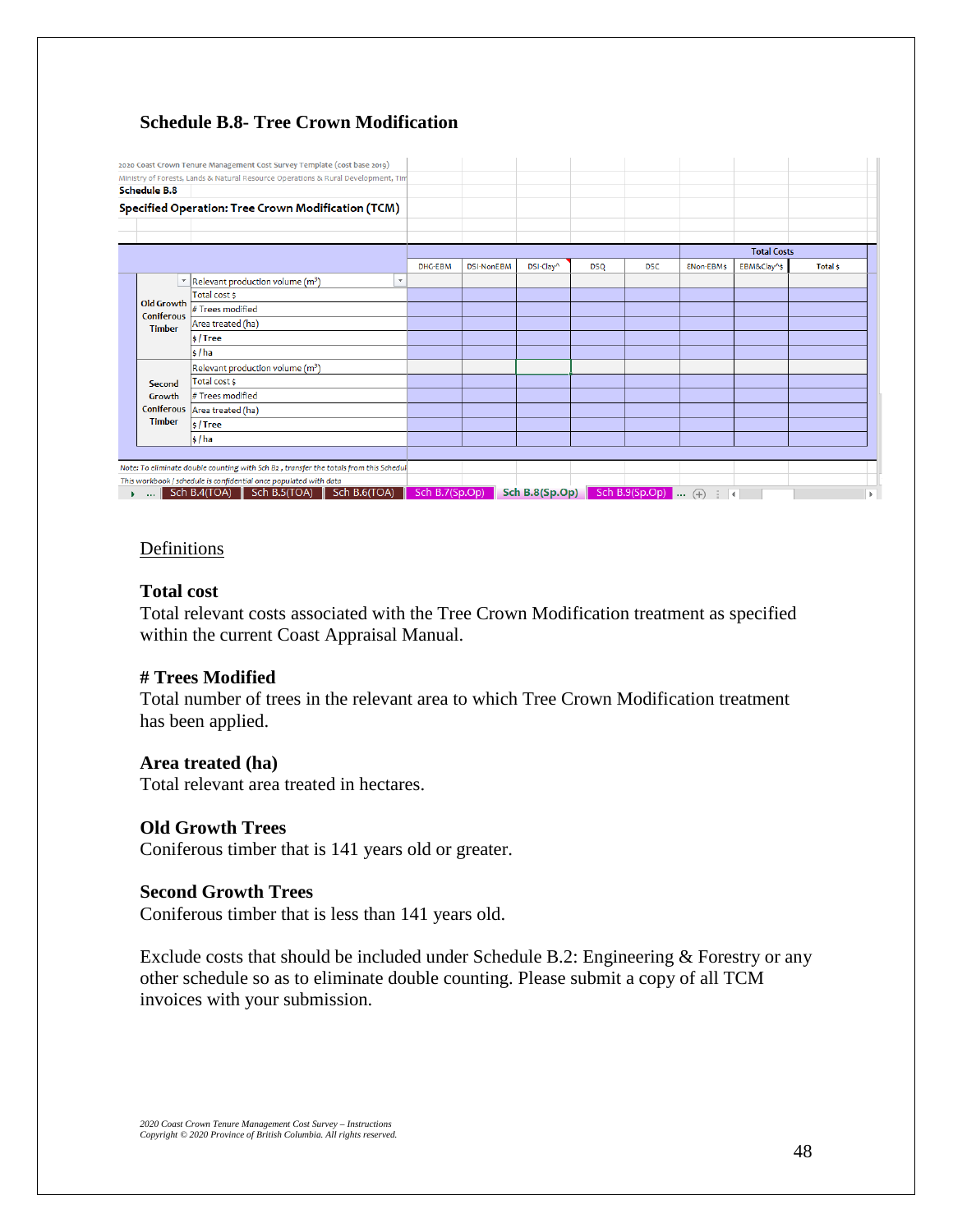# **Schedule B.9- De-stumping**

| 2020 Coast Crown Tenure Management Cost Survey Template (cost base 2019) |                                                                                              |            |                                                                                                                                                                        |                   |                |                      |                                                                                                                                                                    |                        |            |
|--------------------------------------------------------------------------|----------------------------------------------------------------------------------------------|------------|------------------------------------------------------------------------------------------------------------------------------------------------------------------------|-------------------|----------------|----------------------|--------------------------------------------------------------------------------------------------------------------------------------------------------------------|------------------------|------------|
|                                                                          |                                                                                              |            |                                                                                                                                                                        |                   |                |                      |                                                                                                                                                                    |                        |            |
|                                                                          |                                                                                              |            |                                                                                                                                                                        |                   |                |                      |                                                                                                                                                                    |                        |            |
|                                                                          |                                                                                              |            |                                                                                                                                                                        |                   |                |                      |                                                                                                                                                                    |                        |            |
|                                                                          |                                                                                              |            |                                                                                                                                                                        |                   |                |                      |                                                                                                                                                                    |                        |            |
|                                                                          |                                                                                              |            |                                                                                                                                                                        |                   |                |                      |                                                                                                                                                                    |                        |            |
|                                                                          |                                                                                              |            |                                                                                                                                                                        |                   |                |                      |                                                                                                                                                                    |                        |            |
| <b>DCR-NonEBM</b>                                                        | <b>DCR-EBM</b>                                                                               | <b>DCK</b> | <b>DNC-EBM</b>                                                                                                                                                         | <b>DNI-NonEBM</b> | <b>DNI-EBM</b> | DHG-EBM              | <b>DSI-NonEBM</b>                                                                                                                                                  | DSI-Clay^              | <b>DSQ</b> |
|                                                                          |                                                                                              |            |                                                                                                                                                                        |                   |                |                      |                                                                                                                                                                    |                        |            |
|                                                                          |                                                                                              |            |                                                                                                                                                                        |                   |                |                      |                                                                                                                                                                    |                        |            |
|                                                                          |                                                                                              |            |                                                                                                                                                                        |                   |                |                      |                                                                                                                                                                    |                        |            |
|                                                                          |                                                                                              |            |                                                                                                                                                                        |                   |                |                      |                                                                                                                                                                    |                        |            |
|                                                                          |                                                                                              |            |                                                                                                                                                                        |                   |                |                      |                                                                                                                                                                    |                        |            |
|                                                                          |                                                                                              |            |                                                                                                                                                                        |                   |                |                      |                                                                                                                                                                    |                        |            |
|                                                                          |                                                                                              |            |                                                                                                                                                                        |                   |                |                      |                                                                                                                                                                    |                        |            |
|                                                                          |                                                                                              |            |                                                                                                                                                                        |                   |                |                      |                                                                                                                                                                    |                        |            |
|                                                                          |                                                                                              |            |                                                                                                                                                                        |                   |                |                      |                                                                                                                                                                    |                        |            |
|                                                                          |                                                                                              |            |                                                                                                                                                                        |                   |                |                      |                                                                                                                                                                    |                        |            |
|                                                                          |                                                                                              |            |                                                                                                                                                                        |                   |                |                      |                                                                                                                                                                    |                        |            |
|                                                                          |                                                                                              |            |                                                                                                                                                                        |                   |                |                      |                                                                                                                                                                    |                        |            |
|                                                                          |                                                                                              |            |                                                                                                                                                                        |                   |                |                      |                                                                                                                                                                    |                        |            |
|                                                                          |                                                                                              |            |                                                                                                                                                                        |                   |                |                      |                                                                                                                                                                    |                        |            |
|                                                                          | $\overline{\mathbf{v}}$<br>This workbook / schedule is confidential once populated with data |            | Ministry of Forests, Lands & Natural Resource Operations & Rural Development, Timber Pricing Branch<br>Specified Operation: Destumping For Root Disease Control (DRDC) |                   |                | <b>District Cost</b> | Note: To eliminate double counting with Sch B2, transfer the totals from this Schedule once populated in to Sch B2 and make adjustments to the totals as required. | Sch B.10(Sp.O $\oplus$ |            |

# Definitions

# **Total cost**

.

Total cost for the treatment of de-stumping for root disease control.

# **Area treated (ha)**

Total relevant area treated in hectares.

Exclude costs that should be included under Schedule B.2: Engineering & Forestry or any other schedule so as to eliminate double counting.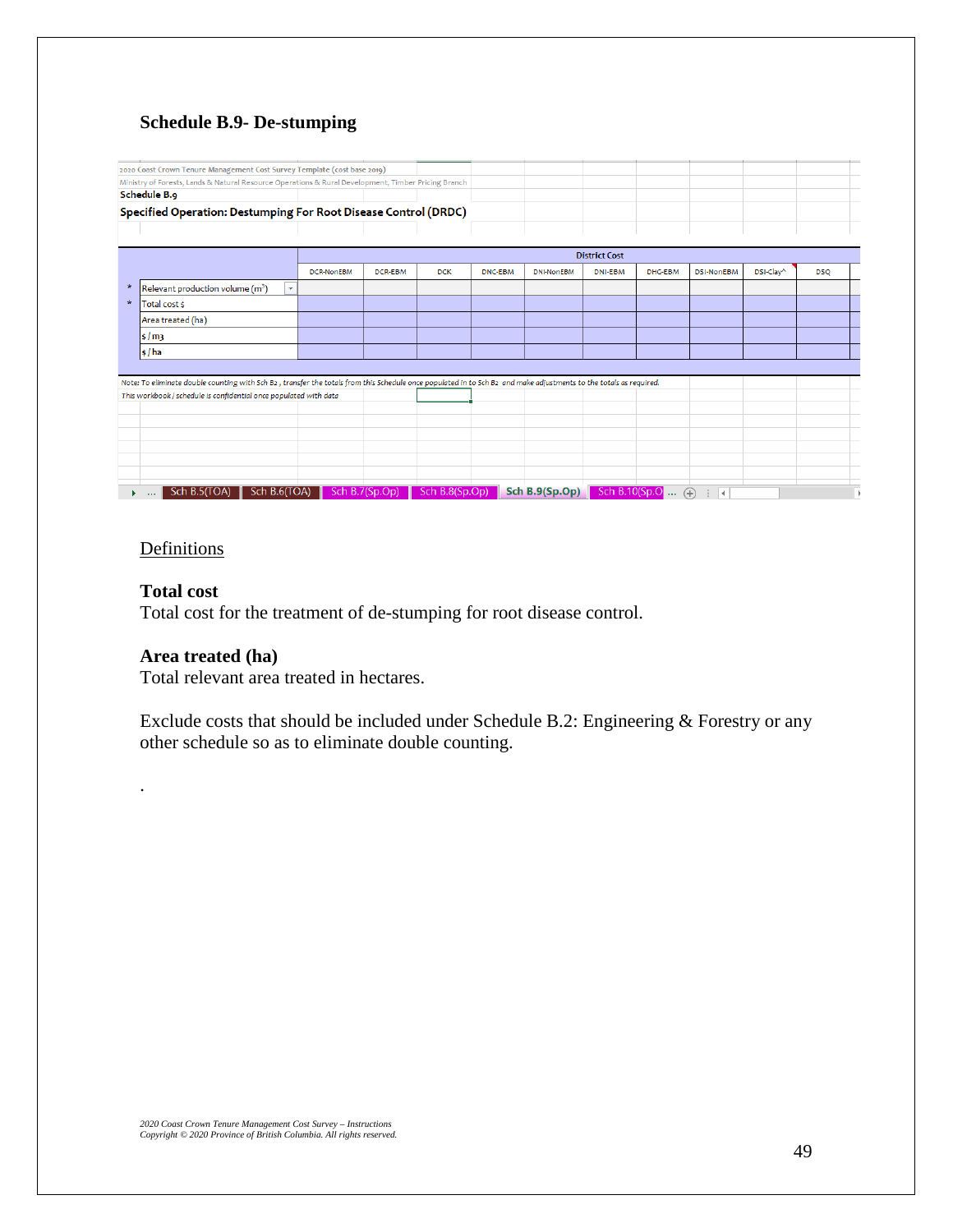# **B.10 Helicopter Single Standing Stem Selection**

| 2020 Coast Crown Tenure Management Cost Survey Template (cost base 2019)                            |                   |                |            |                |                               |                      |         |                   |            |
|-----------------------------------------------------------------------------------------------------|-------------------|----------------|------------|----------------|-------------------------------|----------------------|---------|-------------------|------------|
| Ministry of Forests, Lands & Natural Resource Operations & Rural Development, Timber Pricing Branch |                   |                |            |                |                               |                      |         |                   |            |
| Schedule B.10                                                                                       |                   |                |            |                |                               |                      |         |                   |            |
| Specified Operation: Helicopter Single Standing Stem Selection (HSSSS)                              |                   |                |            |                |                               |                      |         |                   |            |
|                                                                                                     |                   |                |            |                |                               |                      |         |                   |            |
|                                                                                                     |                   |                |            |                |                               |                      |         |                   |            |
|                                                                                                     |                   |                |            |                |                               |                      |         |                   |            |
| Is this a HSSSS Multi-Phase Conctract?                                                              |                   |                |            |                | Note phases bundled together: |                      |         |                   |            |
|                                                                                                     |                   |                |            |                |                               | <b>District Cost</b> |         |                   |            |
|                                                                                                     | <b>DCR-NonEBM</b> | <b>DCR-EBM</b> | <b>DCK</b> | <b>DNC-EBM</b> | <b>DNI-NonEBM</b>             | <b>DNI-EBM</b>       | DHG-EBM | <b>DSI-NonEBM</b> | <b>DSI</b> |
| Area treated (ha)                                                                                   |                   |                |            |                |                               |                      |         |                   |            |
| HSSSS Volume(m3)                                                                                    |                   |                |            |                |                               |                      |         |                   |            |
| Forestry costs(e.g. Yew identification) within HSSSS contract(\$)*                                  |                   |                |            |                |                               |                      |         |                   |            |
| Standard heli costs within HSSSS contract (\$)*                                                     |                   |                |            |                |                               |                      |         |                   |            |
| Specific HSSSS (see CAM Section .4.4.4) costs (\$)                                                  |                   |                |            |                |                               |                      |         |                   |            |
| Dump, sort, boom costs within HSSSS contract (\$)*                                                  |                   |                |            |                |                               |                      |         |                   |            |
| Stumpage included in HSSSS contract(\$)*                                                            |                   |                |            |                |                               |                      |         |                   |            |
| Other non-HSSSS costs within contract(\$) * (please specify)                                        |                   |                |            |                |                               |                      |         |                   |            |
| Total cost of HSSSS contract(s)(\$)                                                                 |                   |                |            |                |                               |                      |         |                   |            |
| $\frac{1}{2}$ /m <sub>3</sub>                                                                       |                   |                |            |                |                               |                      |         |                   |            |
|                                                                                                     |                   |                |            |                |                               |                      |         |                   |            |

# Definitions

Helicopter single standing stem selection refers to the harvesting of standing single trees that have been marked, limbed, undercut and wedged and then broken from the stump and removed using a helicopter. Report all single-phase operations under this schedule.

#### Relevant Cost

Include the cost of marking, climbing, limbing, undercutting, wedging, breaking and removal of the tree by helicopter.

Exclude all licensee costs incurred to support the helicopter single standing stem selection operation, as these costs are reported separately in Direct Logging – Licensee and Single-phase Contractors, Engineering and Forestry or Operations General and Administration, as appropriate. Ensure double counting is eliminated across schedules.

#### Relevant Volume

Report the total actual volume of logs associated with helicopter single standing stem selection contracts for the year being surveyed.

Note if it is a multi-phase contract. Refer to Sch A definitions for any other definitions. Eliminate any double counting amongst the schedules.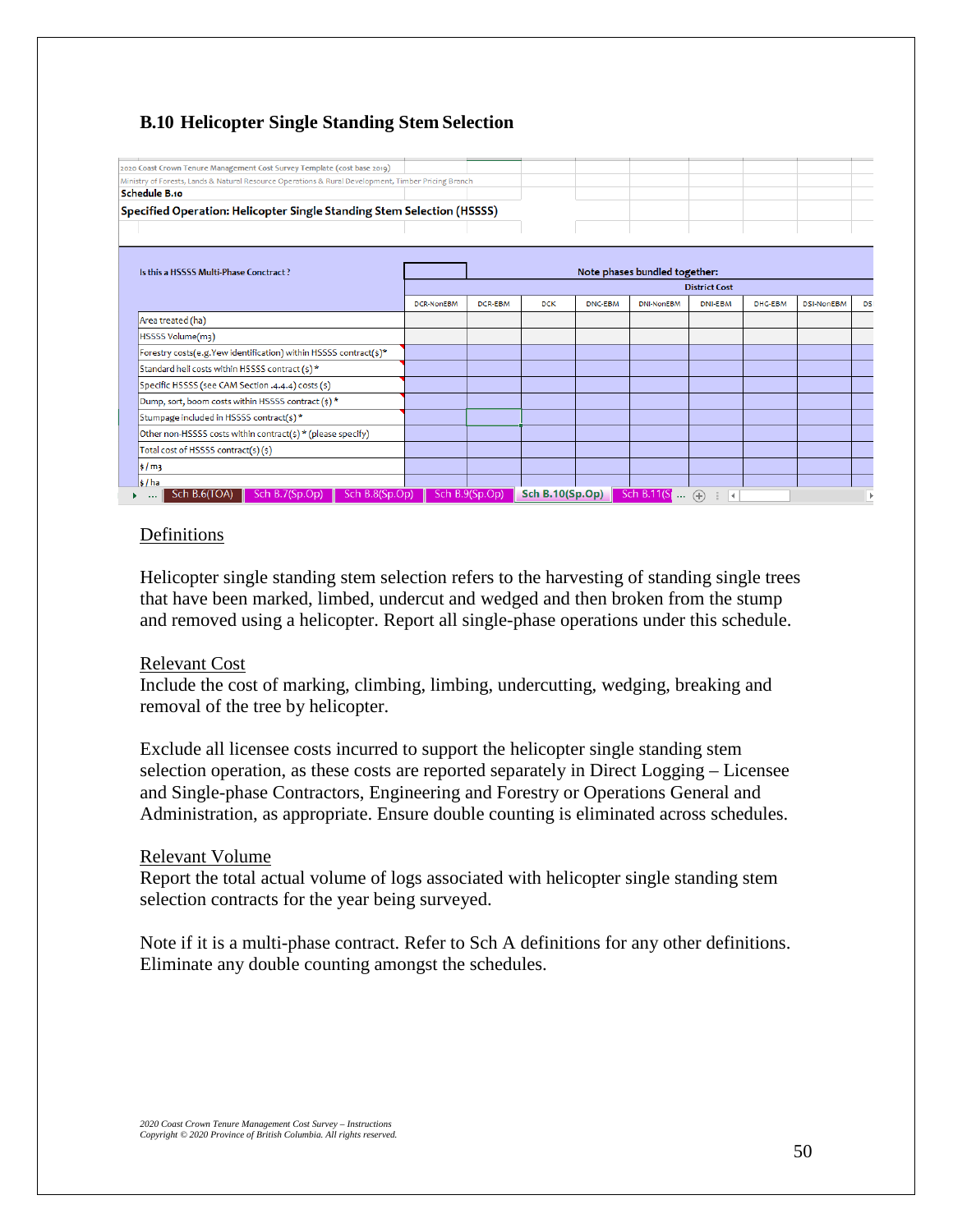# **B.11 Skyline**

|   | 2020 Coast Crown Tenure Management Cost Survey Template (cost base 2019)                                                                                                         |                                               |                |            |                |                               |                      |                       |                   |           |            |
|---|----------------------------------------------------------------------------------------------------------------------------------------------------------------------------------|-----------------------------------------------|----------------|------------|----------------|-------------------------------|----------------------|-----------------------|-------------------|-----------|------------|
|   | Ministry of Forests, Lands & Natural Resource Operations & Rural Development, Timber Pricing Branch                                                                              |                                               |                |            |                |                               |                      |                       |                   |           |            |
|   | Schedule B.11                                                                                                                                                                    |                                               |                |            |                |                               |                      |                       |                   |           |            |
|   | <b>Specified Operation: Skyline (S)</b>                                                                                                                                          |                                               |                |            |                |                               |                      |                       |                   |           |            |
|   |                                                                                                                                                                                  |                                               |                |            |                |                               |                      |                       |                   |           |            |
|   | Is this a Skyline Multi-Phase Contractor?                                                                                                                                        |                                               |                |            |                | Note phases bundled together: |                      |                       |                   |           |            |
|   |                                                                                                                                                                                  |                                               |                |            |                |                               | <b>District Cost</b> |                       |                   |           |            |
|   |                                                                                                                                                                                  | <b>DCR-NonEBM</b>                             | <b>DCR-EBM</b> | <b>DCK</b> | <b>DNC-EBM</b> | <b>DNI-NonEBM</b>             | <b>DNI-EBM</b>       | DHG-EBM               | <b>DSI-NonEBM</b> | DSI-Clav^ | <b>DSQ</b> |
|   | Cut-block volume (m <sup>3</sup> )<br>$\overline{\mathbf{v}}$                                                                                                                    |                                               |                |            |                |                               |                      |                       |                   |           |            |
|   | Skyline: volume(m3)                                                                                                                                                              |                                               |                |            |                |                               |                      |                       |                   |           |            |
|   | Skyline: area (ha)                                                                                                                                                               |                                               |                |            |                |                               |                      |                       |                   |           |            |
|   | Average yarding distance < 600m                                                                                                                                                  |                                               |                |            |                |                               |                      |                       |                   |           |            |
|   | Average yarding distance > = 600m                                                                                                                                                |                                               |                |            |                |                               |                      |                       |                   |           |            |
|   | # Intermediate supports                                                                                                                                                          |                                               |                |            |                |                               |                      |                       |                   |           |            |
|   | Total cost \$                                                                                                                                                                    |                                               |                |            |                |                               |                      |                       |                   |           |            |
|   | $\frac{1}{2}$ / m <sub>3</sub>                                                                                                                                                   |                                               |                |            |                |                               |                      |                       |                   |           |            |
|   | $\frac{1}{2}$ /ha                                                                                                                                                                |                                               |                |            |                |                               |                      |                       |                   |           |            |
|   |                                                                                                                                                                                  |                                               |                |            |                |                               |                      |                       |                   |           |            |
|   | Note: To eliminate double counting with Sch A1 & A2, transfer the totals from this Schedule once populated in to those Schedules and make adjustments to the totals as required. |                                               |                |            |                |                               |                      |                       |                   |           |            |
| ь | Sch B.7(Sp.Op)<br>$\sim$ 100 $\mu$                                                                                                                                               | Sch B.8(Sp.Op) Sch B.9(Sp.Op) Sch B.10(Sp.Op) |                |            |                | <b>Sch B.11(Sp.Op)</b>        |                      | Sch B.1. $\ldots$ (+) | H.                |           |            |

# **Definitions**

This template is to report single phase Skyline operations of less than 600m in distance. Helicopter operations are not within the scope of this template.

#### **Cut block volume:**

The total volume (m3) for all harvest methods in the cut block that have skyline.

#### **Skyline volume:**

The total volume (m3) harvested by skyline that the reported cost is applicable to.

#### **Skyline area:**

The area harvested by skyline measured in hectares.

#### **Average yarding distance:**

Is the average yarding distance measured in metres, for the volume harvested by skyline.

#### **Intermediate support:**

The number of intermediate supports used to support the cable to reduce sag.

#### **Total cost:**

Total cost for the treatment of de-stumping for root disease control. Exclude costs that should be included under Schedule B.2: Engineering & Forestry.

Note if it is a multi-phase contract. Refer to Sch. A definitions for any other definitions. Eliminate any double counting amongst the schedules.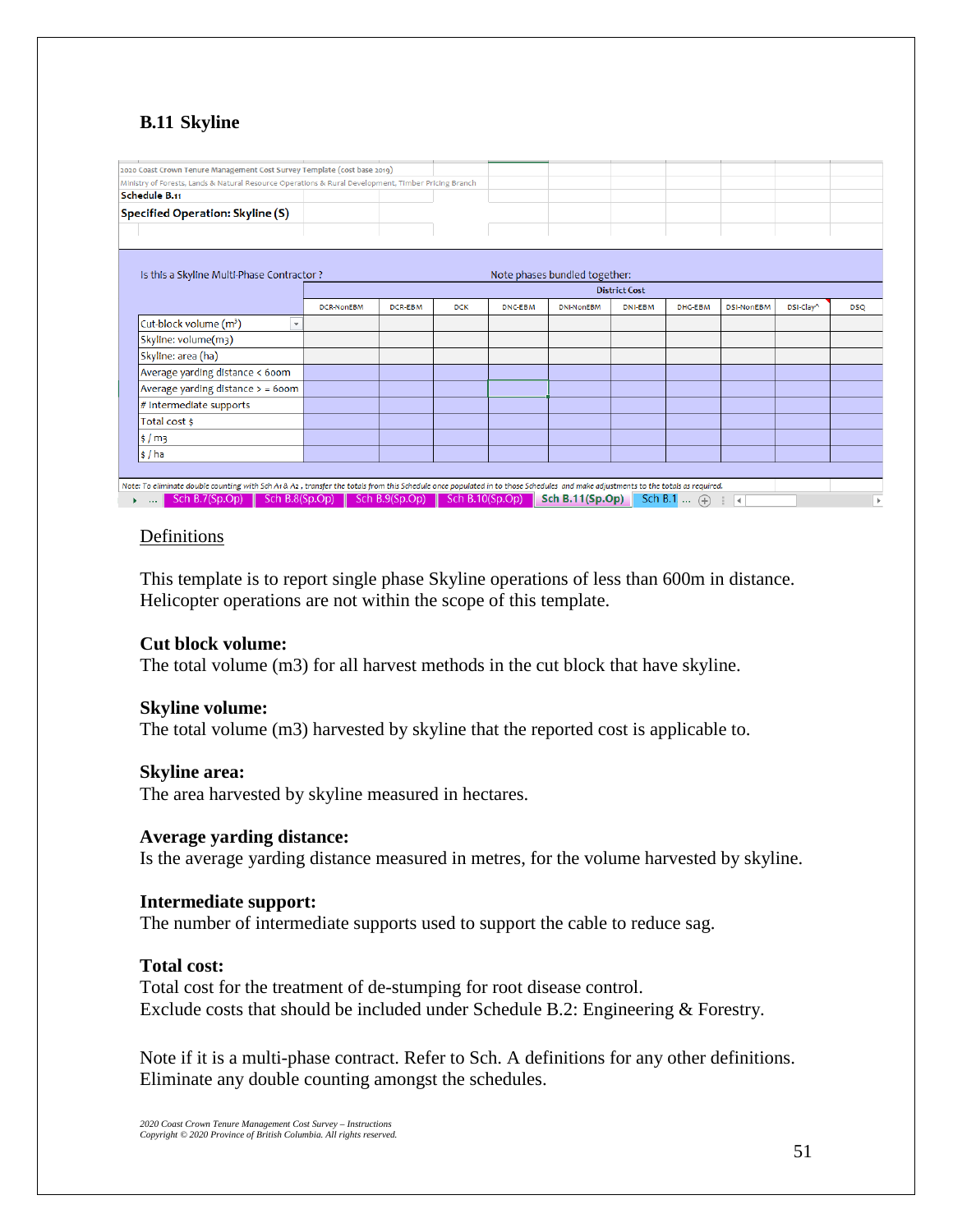# **Schedule B.12 Barging and Towing**

| 2020 Coast Crown Tenure Management Cost Survey Template (cost base 2019)                             |  |                                            |  |
|------------------------------------------------------------------------------------------------------|--|--------------------------------------------|--|
| Mihistry of Forests, Lands, Natural Resource Operations and Rural Development, Timber Pricing Branch |  |                                            |  |
| Schedule B.12                                                                                        |  |                                            |  |
| <b>Barging or Towing to Final Destination</b>                                                        |  |                                            |  |
| Page of                                                                                              |  |                                            |  |
| Name of broker used for barge and tow, if this applies:                                              |  | Name of forestry manager, if this applies: |  |

| Cost Base Year             | Licensee | Operation/<br>Location | Towing or Barging<br>(select from drop down   Tie-up Grounds<br>list) | Location of Local<br>(describe) | Nearest Appraisal<br>Log Dump (refer to<br>Appendix VI of the<br>(CAM) | Destination<br>(describe) | Local Tie-up<br>Point of Origin Area to the Towing and<br>(select CODE from drop   Barging Distance Table<br>down list) | Distance (km) (refer<br>and adjust as required) |
|----------------------------|----------|------------------------|-----------------------------------------------------------------------|---------------------------------|------------------------------------------------------------------------|---------------------------|-------------------------------------------------------------------------------------------------------------------------|-------------------------------------------------|
|                            |          |                        |                                                                       |                                 |                                                                        |                           |                                                                                                                         |                                                 |
|                            |          |                        |                                                                       |                                 |                                                                        |                           |                                                                                                                         |                                                 |
|                            |          |                        |                                                                       |                                 |                                                                        |                           |                                                                                                                         |                                                 |
|                            |          |                        |                                                                       |                                 |                                                                        |                           |                                                                                                                         |                                                 |
|                            |          |                        |                                                                       |                                 |                                                                        |                           |                                                                                                                         |                                                 |
|                            |          |                        |                                                                       |                                 |                                                                        |                           |                                                                                                                         |                                                 |
|                            |          |                        |                                                                       |                                 |                                                                        |                           |                                                                                                                         |                                                 |
| Sch B.8(Sp.Op)<br>$\cdots$ |          | Sch B.9(Sp.Op)         | Sch B.10(Sp.Op) $\blacksquare$                                        | Sch B.11(Sp.Op)                 | <b>Sch B.12(Sp.Op)</b>                                                 | Sch B.                    | $\frac{1}{2}$ $\rightarrow$<br>$(+)$                                                                                    | Þ.                                              |

#### .<br>2020 Coast Crown Tenure Management Cost Survey Template (cost base 2019) Barge & Tow ReferenceTables #1, #2 and #3 (scroll right

| Reference: Schedule B.12: Table #1                        |                                |                                  |                                 |                                  | Reference: Schedule B.12: Table #2            |                                       |                                                    | Reference: !            |
|-----------------------------------------------------------|--------------------------------|----------------------------------|---------------------------------|----------------------------------|-----------------------------------------------|---------------------------------------|----------------------------------------------------|-------------------------|
| Barging/Towing Cost Survey - Distances                    |                                |                                  |                                 |                                  | <b>Barging/Towing Cost Survey - Distances</b> |                                       |                                                    | <b>Barging/Towing</b>   |
| <b>Barging Points of Origin</b>                           | <b>To Port</b><br>Alberni (km) | <b>To Gambier</b><br>Island (km) | <b>Barging Points of Origin</b> | <b>To Gambier</b><br>Island (km) | Points of Origin                              | <b>Towing To Port</b><br>Alberni (km) | <b>Barging To</b><br><b>Gambier Island</b><br>(km) | <b>Towing Points o</b>  |
| Clayoquot Sound:                                          |                                |                                  | <b>Mainland Coast:</b>          |                                  | <b>Barkley Sound:</b>                         |                                       |                                                    | <b>East Coast Vance</b> |
| <b>Rankin Cove</b>                                        | 178                            | 420                              | <b>Cape Caution</b>             | 467                              | Port Alberni                                  | $\circ$                               | 391                                                | Ch                      |
| Head of Bedwell Sound                                     | 166                            | 408                              | Boswell Inlet                   | 467                              | China Creek                                   | 11                                    | 380                                                | Cow                     |
| <b>Cypre River</b>                                        | 149                            | 391                              | Head of Rivers Inlet            | 509                              | Coleman Creek                                 | 28                                    | 363                                                | La                      |
| <b>Steamer Cove</b>                                       | 18 <sub>o</sub>                | 422                              | Moses Inlet                     | 508                              | Sarita River                                  | 50                                    | 341                                                | N:                      |
|                                                           |                                |                                  | <b>Nootum River</b>             | 530                              | <b>Spencer Creek</b>                          | 33                                    | 358                                                |                         |
| Nootka Sound:                                             |                                |                                  | Kwatna Bay                      | 572                              | <b>Toquart Bay</b>                            | 74                                    | 355                                                | <b>Southwest Coa</b>    |
| <b>Blowhole Bay</b>                                       | 239                            | 481                              | Bella Coola                     | 608                              | <b>Uchucklesit</b>                            | 45                                    | 358                                                | Jord                    |
| <b>Gold River</b>                                         | 248                            | 490                              | Head of South Bentinck Arm      | 633                              | <b>Ucluelet</b>                               | 84                                    | 349                                                |                         |
| <b>Head Bay</b>                                           | 238                            | 480                              | Campbell Island                 | 552                              |                                               |                                       |                                                    |                         |
| <b>Houston River</b>                                      | 233                            | 475                              | Ocean Falls                     | 562                              |                                               |                                       |                                                    |                         |
| <b>March 1989</b> For Fall<br>Sch B.10(Sp.Op)<br>$\cdots$ |                                | $\epsilon$<br>Sch B.11(Sp.Op)    | en monte de<br>Sch B.12(Sp.Op)  | <b>Sch B.12 ReferenceTables</b>  | <b>Back Cover</b>                             | $(+)$                                 | $\blacktriangleleft$                               |                         |

For the purposes of this schedule, barging costs begin to accrue after logs are forwarded in reach of barge cranes, and once log loading has begun. Costs continue to accrue after tow lines are attached to barges after loading, or when self-propelled barges are finished loading and begin underway to final destination from local tie-up. For the purposes of this schedule, acceptable towing costs to be provided will be as follows:

- From log dump to either of local tie-up grounds (and between tie-up grounds) to barging loading sites or to final destination
- After barging, towing to final destination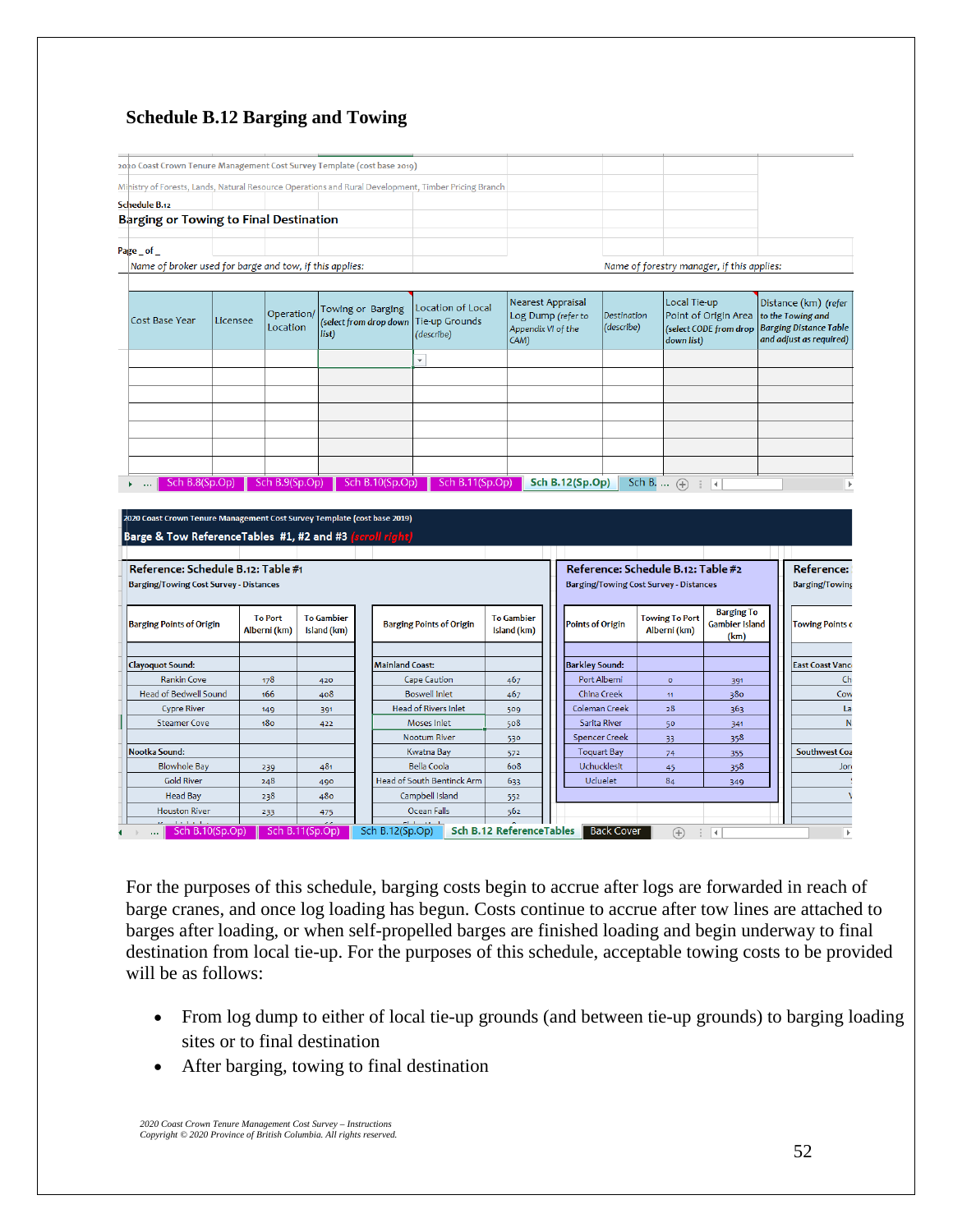Instructions for completion of Schedule B.12 Barging and Towing:

- 1. Schedule B.12 is a tab(s) within the survey template workbook comprised of a data entry sheet and 3 related information sheets with Appraisal Log Dumps (ALD) and Barging and Towing Distances.
- 2. Complete the data spreadsheet by reviewing your corporate operations and selecting appropriate ALDs and related Distances for each of Barging and Towing. Barging and Towing costs must be kept separate i.e. not combined within the spreadsheet.
- 3. Assign costs as dollars per cubic metre (\$/m3).
- 4. Include data from cost base year 2019 only.

Acceptable Barging Costs:

- i. Log loading i.e. by crane and support; by winder
- ii. Transport by barge
- iii. Log unloading of barge, within the Vancouver Log Market (VLM) area, Gambier or other site where unloading is possible; include any support
- iv. Fuel surcharges and other seasonal premiums
- v. Storage costs at barge loading site if applicable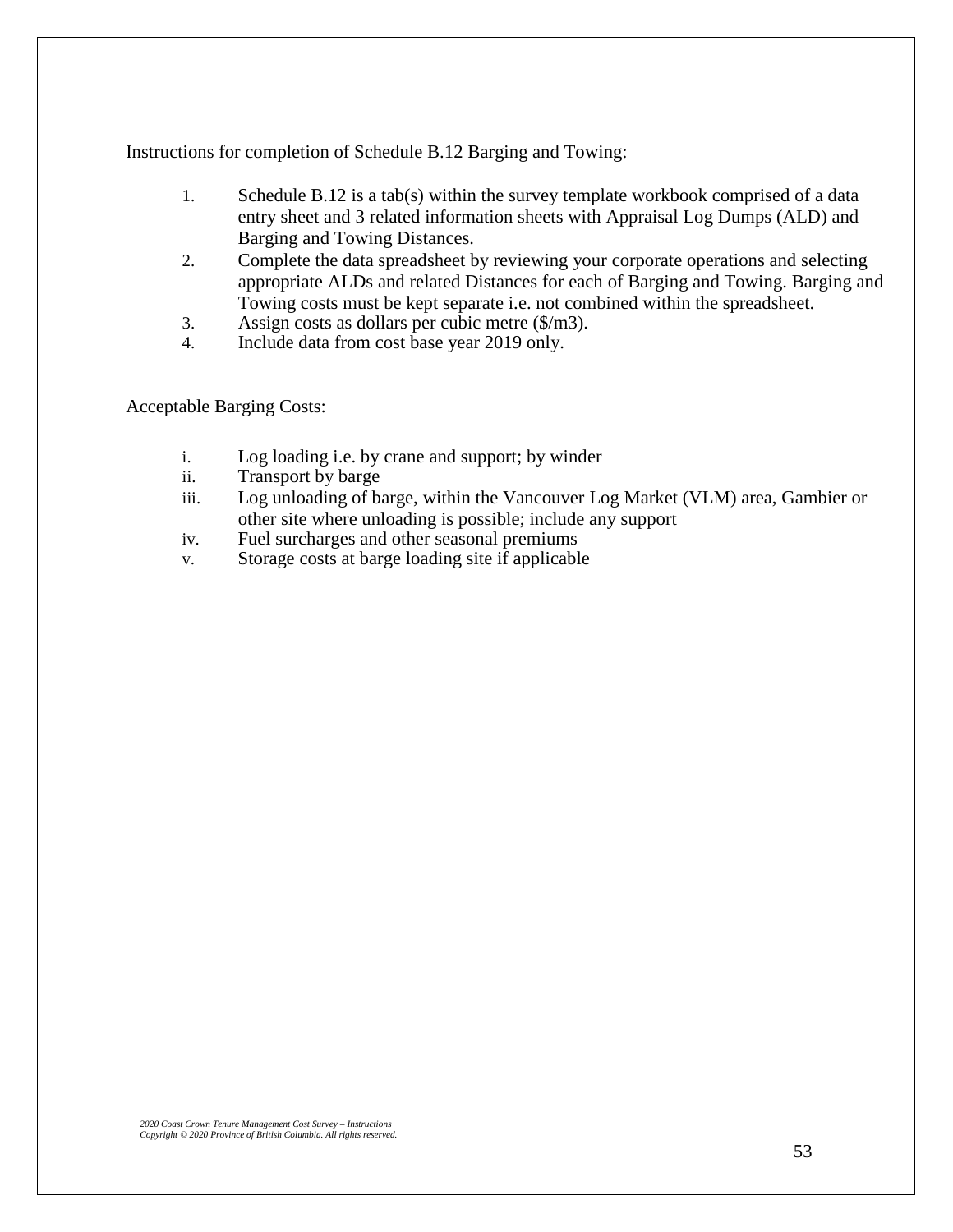Unacceptable Barging costs:

- i. Scaling (grading)
- ii. Sorting and booming
- iii. Costs related to boom

sticks Acceptable Towing Costs:

- i. Cost of tugboat (crew) and equipment (lines) both to barge loading sites and from barging unloading sites; or to market destination
- ii. Fuel surcharges and other seasonal premiums
- iii. Repair of booms
- iv. Sorting into booms for transportation after barging is

completed Unacceptable Towing Costs:

- i. Scaling (grading)
- ii. Storage
- iii. Purchase of boom sticks
- iv. Cost of Vancouver Fraser River Port Authority fees and other permitting fees
- v. Sorting costs for customers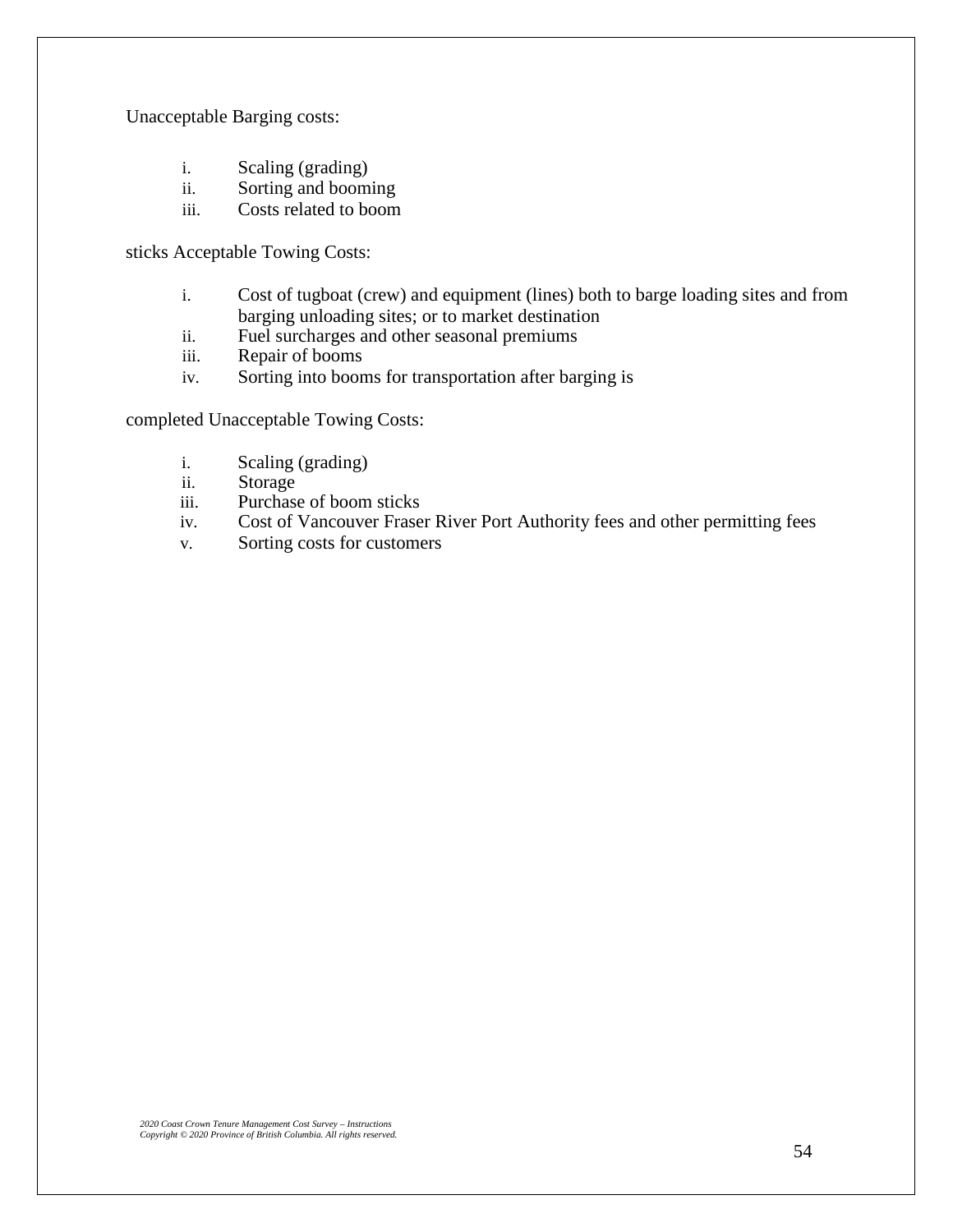| <b>Back cover</b>                                                                                                                                                 |
|-------------------------------------------------------------------------------------------------------------------------------------------------------------------|
|                                                                                                                                                                   |
| 2020 Coast Crown Tenure Management Cost Survey Template (cost base 2019)                                                                                          |
| The Excel workbook cells are dynamic so as to allow for data entry. Some links and formulas have been added to the workbook. Please check your submissid          |
| Retain a copy of your submission for your records and for the data review process and business documentation.                                                     |
|                                                                                                                                                                   |
| Please attach the following information to your submission:                                                                                                       |
| 1. Attach a copy of the budget and financial statement with audit / review opinion to support the reconciliation found under Schedule A.4.                        |
| 2. Attach HBS scale reports by district for the licenses for the reporting period as well as copies of all invoices for specified operations including contracts. |
| 3. If your company earns revenue through carbon off-sets please disclose the nature of the agreement here:                                                        |
| 4. Provide detail on any bundled phases at the bottom of the page, of the relevant schedule.                                                                      |
| 5. Provide details of financial arrangements for partbership, exclude woodlot and Community Forest Licenses                                                       |
| 6. Ensure the survey is certified by the company representatives.                                                                                                 |
| Provide additional comments, information, and details of exceptions as appropriate in the space below.                                                            |
|                                                                                                                                                                   |
|                                                                                                                                                                   |
|                                                                                                                                                                   |
|                                                                                                                                                                   |
|                                                                                                                                                                   |
|                                                                                                                                                                   |
|                                                                                                                                                                   |
| Sch B.12 ReferenceTables<br>Sch B.12(Sp.Op)<br><b>Back Cover</b><br>Sch B.10(Sp.Op)<br>Sch B.11(Sp.Op)                                                            |
| r +<br>∢                                                                                                                                                          |

This space has been reserved for client's to note any additional comments, information, and details of exceptions that are of relevance.

Ensure there is no double counting between schedules other than for select line items within Schedule A, which draw data from the Schedule B(s) so as to enable the calculation of Total Delivered Log Cost.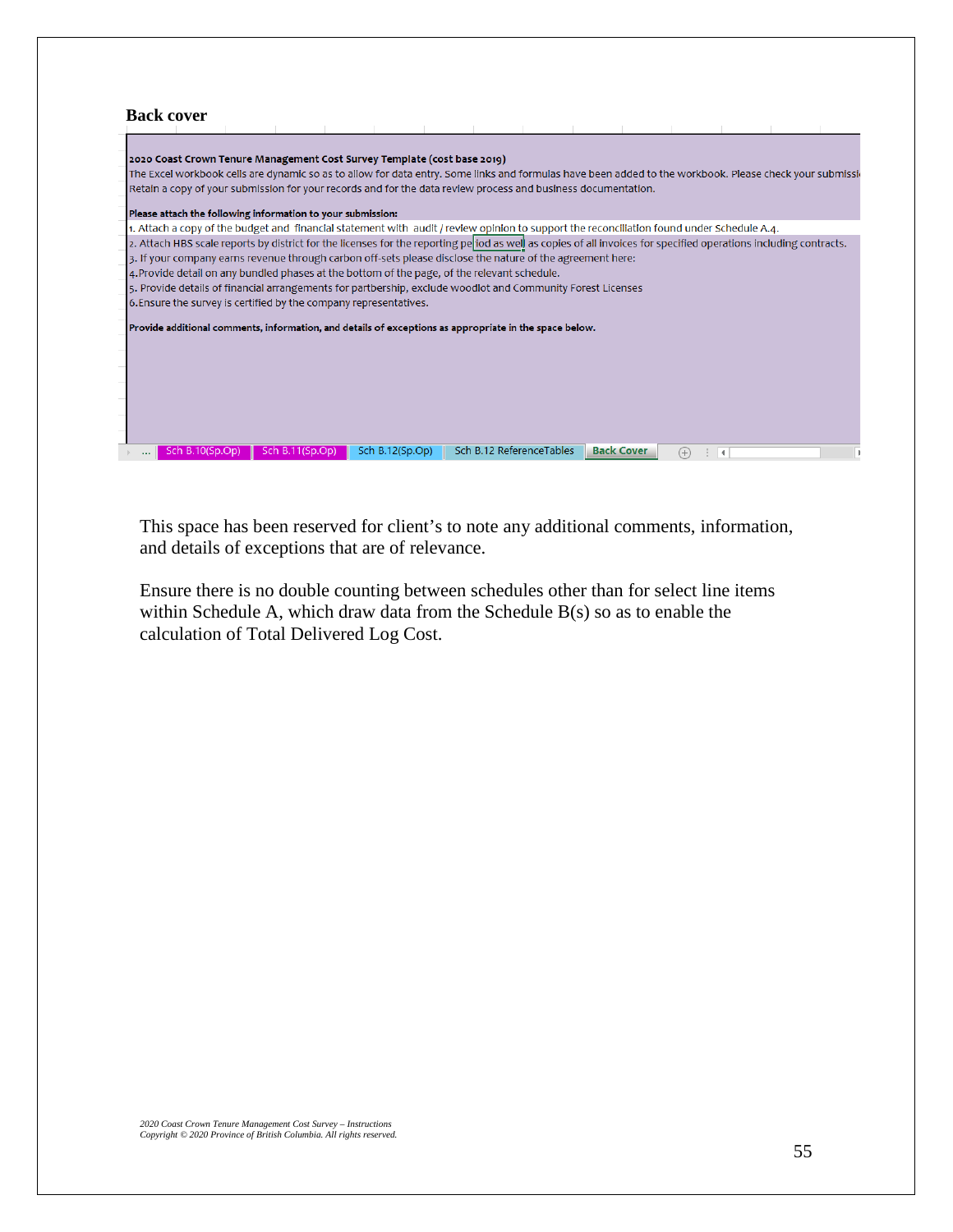# **Section 6: Survey Certification**

Survey certification of the 2020 Coast Crown Tenure Management Cost Survey (Cost Base Fiscal Year 2019)

# **Mandatory Requirement:**

The completed survey, prior to submission to the ministry, must be certified on the first page of the survey template (cover) by a Canadian Chartered Professional Accountant (CPA) on staff, or a CPA on behalf of the company such as the company auditor. A Registered Professional Forester (RPF) on staff or on behalf the company has also to make a certification on that same page. This provides for the professional reliance that can be placed on the survey data submitted as being accurate and complete with no material mis-statement. For companies with comprehensive harvest volume reported of less than 120,000m3 there is the option for the CPA attestation to be made by the President or Chief Executive Officer of the company.

# **Cost Survey Data Protection Standard:**

The Province of British Columbia *Forest Act* Section 136(3) (b) provides that:

*"Subject to a lawful requirement, a person employed in the ministry of the minister responsible for the administration of this Act must not release or divulge information reported under subsection (1.1) unless*

*(a) the person who submitted the report consents, or*

*(b) the information is released or divulged as part of a summary that presents it in such a way that it cannot be identified with the person who submitted it."*

By submitting this survey, you agree that the survey information is shared between the following parties, for the following purposes:

The Forest Policy and Indigenous Relations Division and the other branches of the BC Ministry of Forests, Lands, Natural Resource Operations & Rural Development and Government of British Columbia, for the calculation of Tenure Obligation Adjustments, and Specified Operations values for the Coast Appraisal Manual; as well as to meet other audit, analysis, benchmarking, economic and cost modelling and reporting as required by the ministry, including data to support the defense of Softwood Lumber, countervailing duties and other litigation.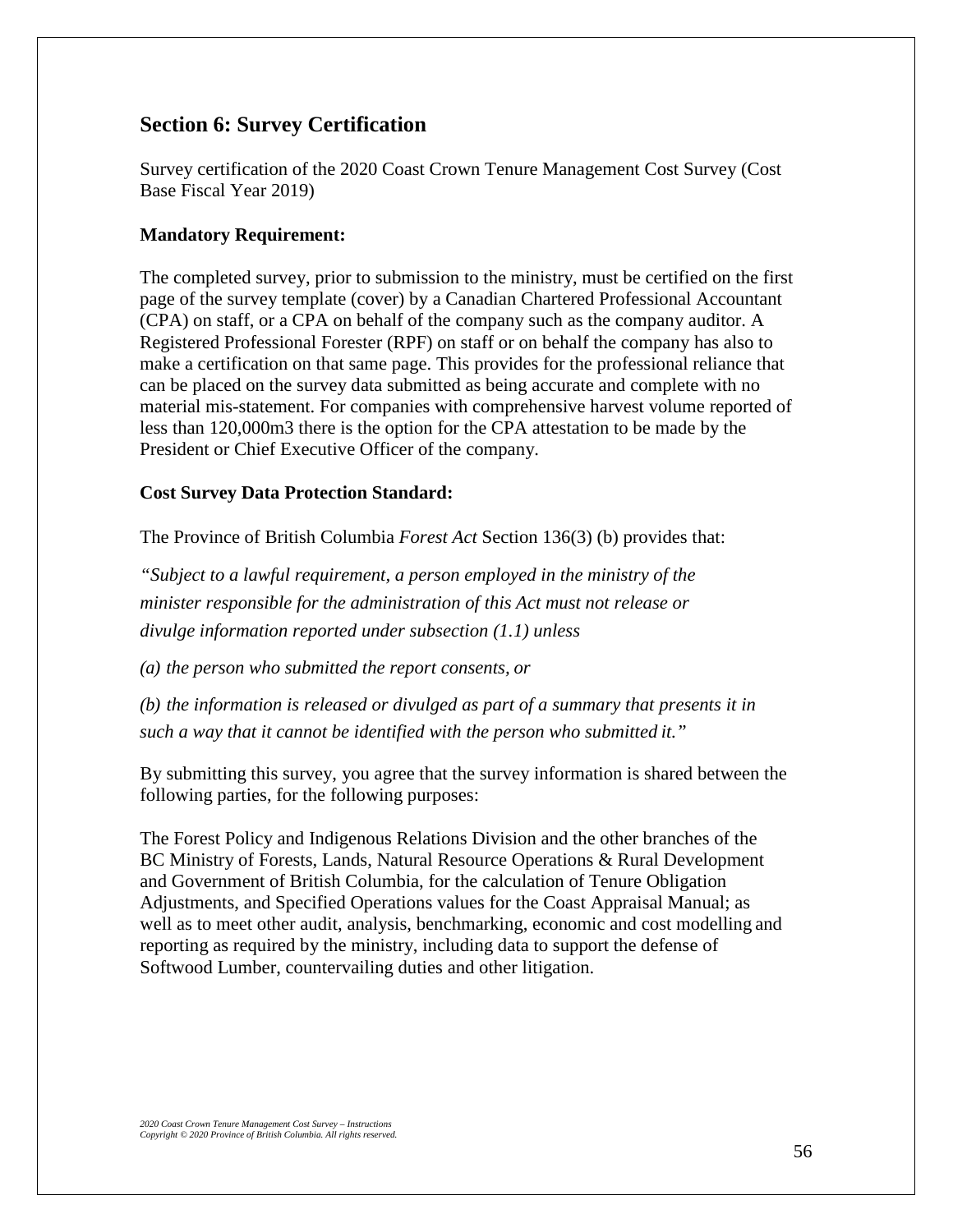# **Appendix I: General & Administrative (G&A): Corporate, Regional / Divisional and Operations Items.**

Expenses to be directly chargeable to coastal logging operations are reported under Schedule A Operations and General Administration. This appendix applies to all of Schedule B(s).

Expenses that are completely chargeable to departments other than logging are to be excluded from Schedule A: Operations General and Administration.

Expenses directly related to the forest tenure management of the coastal Crown tenure but are not logging expenses are included under Schedule B.3 Corporate General and Administration.

Indirect cost allocations will have to be made based on percentage harvest volume for the coastal area Crown tenure management operations between the coast and interior / other regions, private and Crown volumes, where allocation by a percentage determined by coastal wages (refer to Schedule B.3) is not available.

*No double counting is permitted between Schedule A and B items or between any of the B schedules unless it is a designated transfer of costs to ensure completeness of values.*

# **Allowable business costs**

Provided the cost items listed below are directly related to Crown tenure obligations of forest planning, road development and basic silviculture, they are allowable costs for appraisal purposes:

• Licenses, fees, insurance:

License permits/water/special use permits; environmental fees; memberships fees/dues and subscriptions to associations; insurance on building/office equipment/supplies

• Taxes, leases, rentals:

Business property and municipal tax; land leases; office building rents/leases; property rentals.

• Wages, salaries, benefits:

Wages salaries and benefits; bonuses (management and staff, excludes executives and shareholders); relocation costs

• Vehicle expense:

Fuel and lubricants; insurance and licenses; repairs and maintenance; leases/depreciation

#### **Office expenses**

- Audit fees
- Corporate aircraft (directly charged to forest planning only)

*2020 Coast Crown Tenure Management Cost Survey – Instructions Copyright © 2020 Province of British Columbia. All rights reserved.*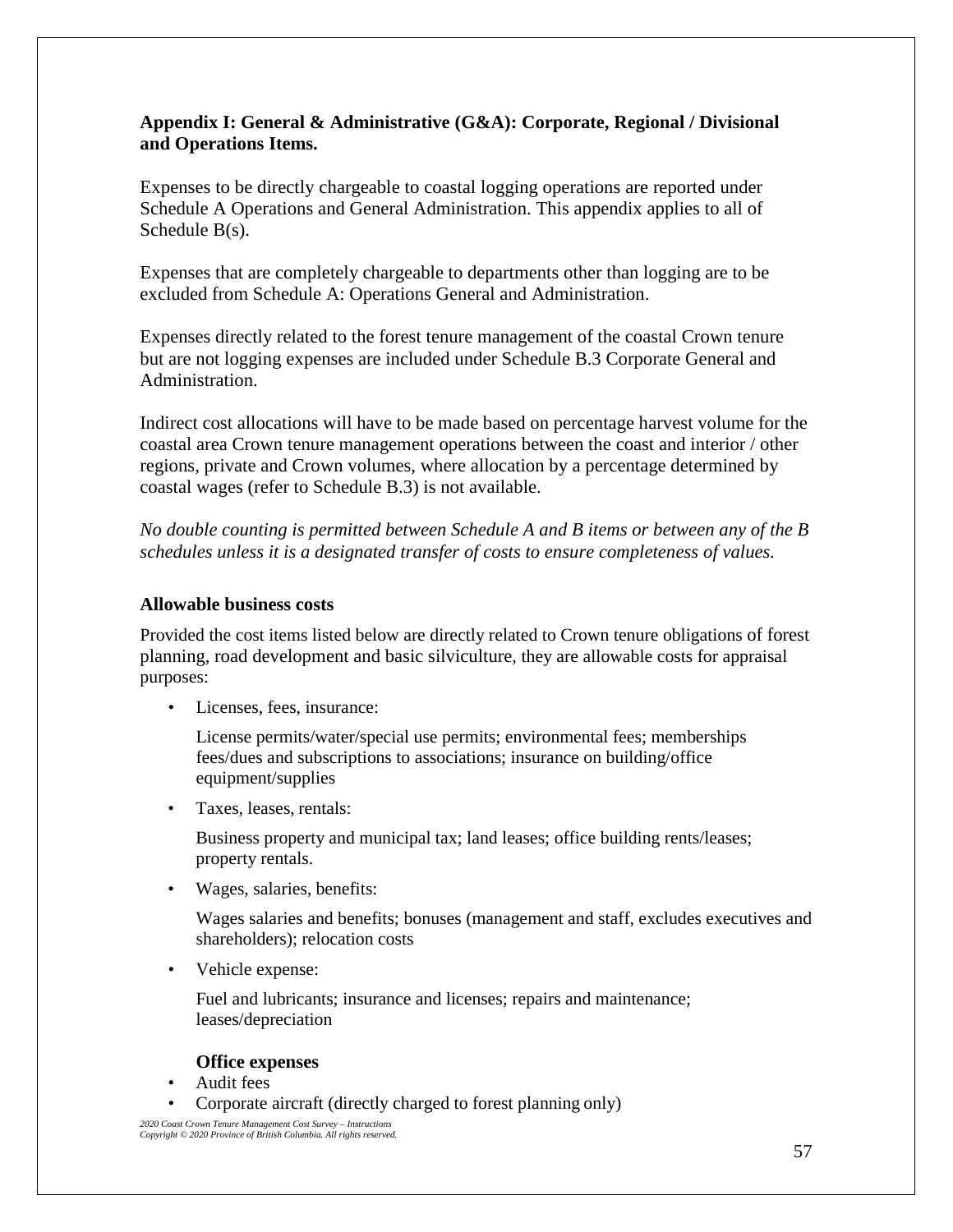- Information technology / data processing / service agreements
- Fire protection supplies
- Human resources / training development / recruitment costs
- Legal fees (directly charged to forest planning only)
- Meals and entertainment
- Office building repairs / cleaning / maintenance
- Office equipment repairs / rentals / leases
- Office and computer supplies / postage / courier
- Safety supplies
- Travel and accommodation / room and board
- Telephone / mobile / fax / telex / radio communication
- Utilities (light / heat / power)
- Insurance general
- Property taxes
- Contractor / consultant services
- Meeting expenses

#### **Unacceptable costs and expenses**

The following "cost items" are unacceptable costs for appraisal purposes unless portions of these costs are directly attributable to the management of the forest:

- 1. Advertising, promotion, marketing costs
- 2. Allocated costs for corporate head office: costs of plant operations
	- (lumber mills, veneer, plywood, oriented strand board, pulp, paper etc.)
- 3. Annual rents (Section 111 of the *Forest Act*)
- 4. Bad debts
- 5. Capital gains and losses
- 6. Corporate aircraft, helicopters (not directly related to the tenure obligation)
- 7. Corporate and other income taxes
- 8. Directors fees, bonuses and expenses
- 9. Discretionary costs
- 10. Entertainment expenses for clients, suppliers, investor relations, sales etc.
- 11. Executive bonuses / profit sharing / share purchase plans / management bonuses
- 12. Short term incentive plans
- 13. Expenses for purposes other than earning logging income (penalties, fines etc.)
- 14. Expenses of non-logging operations (mills, recreation, investment, real estate, pulp, newsprint, lumber etc.)
- 15. Expenses relating to the interior and outside the Province of British Columbia
- 16. Federal and provincial taxes
- 17. Financing, investment, credit charges, and bank charges
- 18. Freight charges / leased car costs (all deducted from AMVs)
- 19. Gain / loss on disposal of fixed assets/investments
- 20. Investment fees and charges
- 21. Logging taxes
- 22. Legal fees (not directly related to forest management including re-structuring fees)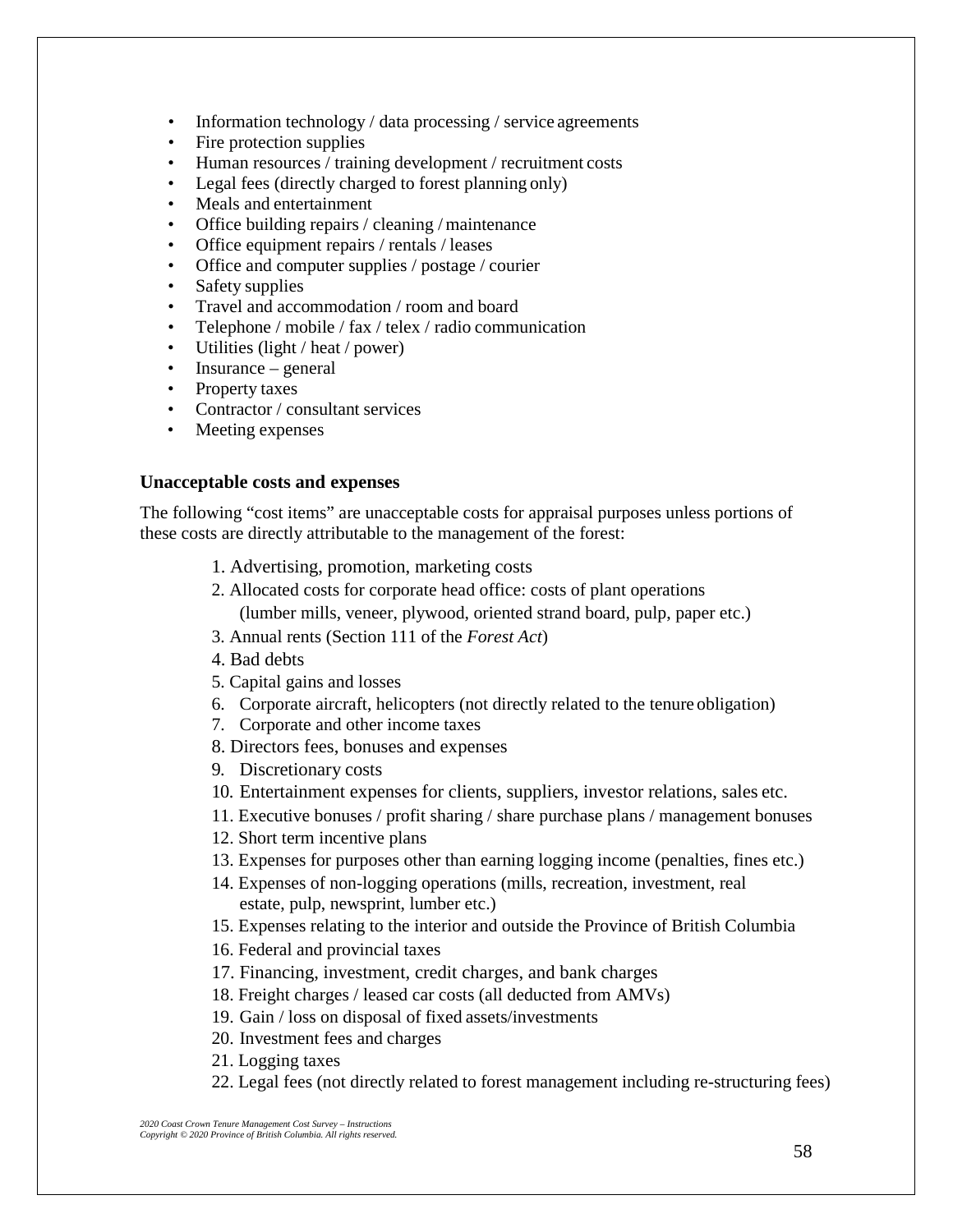- 23. Log sales or log purchasing costs
- 24. Logging (harvesting) direct and indirect costs (not applicable for Schedule A)
- 25. Lumber sales
- 26. Office relocation costs
- 27. Other business expenses not listed under the allowable expenses' category
- 28. Corporate costs not directly related to Crown tenure management e.g. investor relations
- 29. Any other items that are not directly related to the management of the Crown tenure
- 30. Political / corporate donations
- 31. Privately Owned: Purchased / sold logs
- 32. Purchased logs
- 33. Federal, Municipal logs
- 34. Illegal logging
- 35. Recreation expenses (donations, club dues, entertainment, etc.)
- 36. Research and development (for other than harvesting and/or forest management projects): identify specific costs.
- 37. Restructuring expenses (accounting and consulting)
- 38. Selling expenses /export duty /entry charges (deducted from AMVs)
- 39. Shareholder expenses (dividends, notices, transfer agent costs etc.)
- 40. Stumpage
- 41. Stumpage fees and royalties
- 42. Wellness program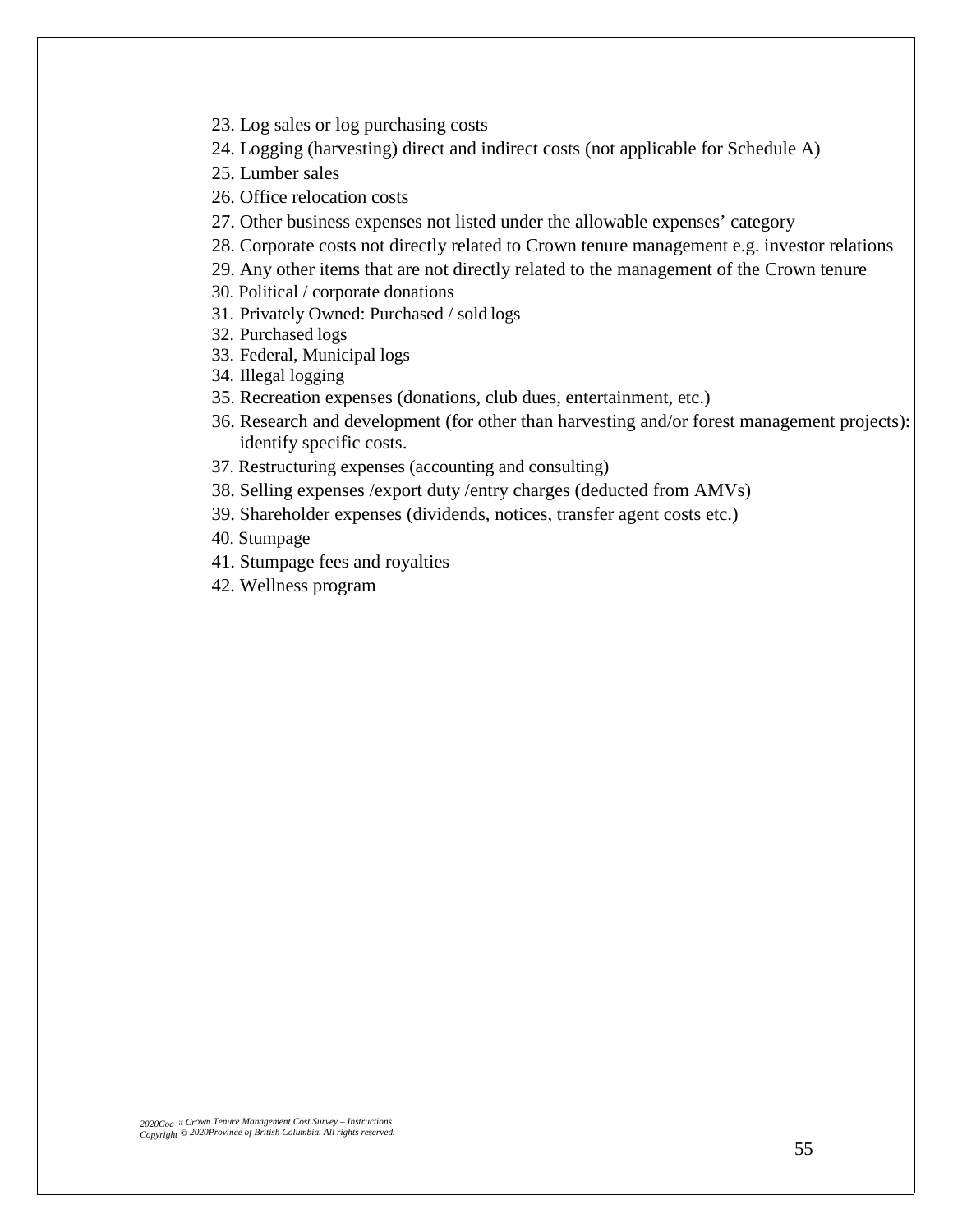# **Appendix II EBM Area Map & Coast TSB map Link**

Please refer to the following maps found under the link provided below, so as to assist you with your survey preparations:

[https://www2.gov.bc.ca/gov/content/industry/forestry/competitive-forest-industry/timber-pricing/coast](https://www2.gov.bc.ca/gov/content/industry/forestry/competitive-forest-industry/timber-pricing/coast-timber-pricing/coast-maps-graphics)[timber-pricing/coast-maps-graphics](https://www2.gov.bc.ca/gov/content/industry/forestry/competitive-forest-industry/timber-pricing/coast-timber-pricing/coast-maps-graphics)

*2020 Coast Crown Tenure Management Cost Survey – Instructions Copyright © 2020 Province of British Columbia. All rights reserved.*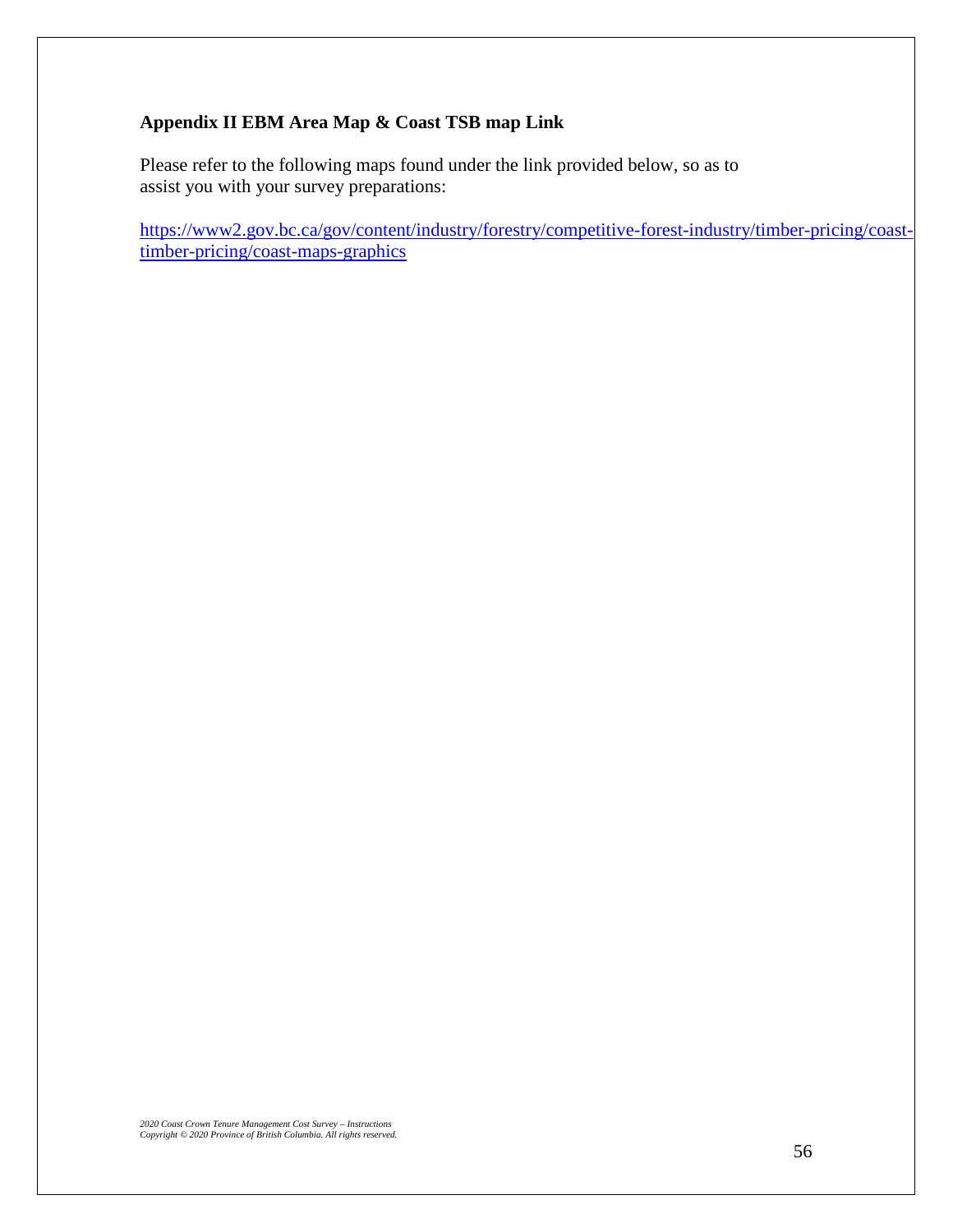#### **Appendix III: Ministry Site Visit & Review Requirements For Survey**

#### *Introduction and general overview of requirements*

The purpose of the ministry site visit is to review the Coast Crown Tenure Management Cost Survey submission with the survey participant, and to understand any exceptional circumstances pertaining to the data submitted. The survey is expected to be certified by a Canadian CPA prior to submission. The review process will commence with a telephone call from the ministry, or auditor company on behalf of the ministry, to the client. Adjustments are made during this time to the submission if it is determined that these changes should be made due to subsequent events, clarification of data and soforth. The ministry site visit can be preceded or followed with email and telephone queries. A response to all queries is a requirement. Please note that the all client submissions summary is used in the defense of countervailing duties and for litigation support.

Please prepare and have available at a minimum, the documents, schedules, analyses and reconciliations requested in this document. Please arrange your paper file in a logical manner and provide an index to the file. Support each survey schedule with supporting information and cross reference the schedule to the supporting documentation / information sheets. Each cost point within a survey schedule should be supported with information directly from the general ledger with information such as a general ledger account balance. Any adjustments made to the balance prior to inclusion in the survey should be noted for clearly, with an explanation. A reconciliation of Schedule A to the company or division's trial balance / income statement with adjustments is a requirement.

For review of Schedule B.3 Corporate General & Administration a detailed organization chart is required. For Schedule B.3 - Section A, a full company organization chart is required with all departments and divisions. Those departments and divisions excluded as they do not meet the requirements for Schedule B.3 must be highlighted / identified. For departments and divisions reported under Schedule B.3 - Section B, a statement as to activities carried out by each of the groups / staffing positions must bemade.

**The ministry will require, for retention within the ministry program's files, an electronic copy of select items from the client files and a copy of the whole supporting data file as support for the survey submission. These requests will be made prior to the first call with the client and must be available to the program prior to the first call.**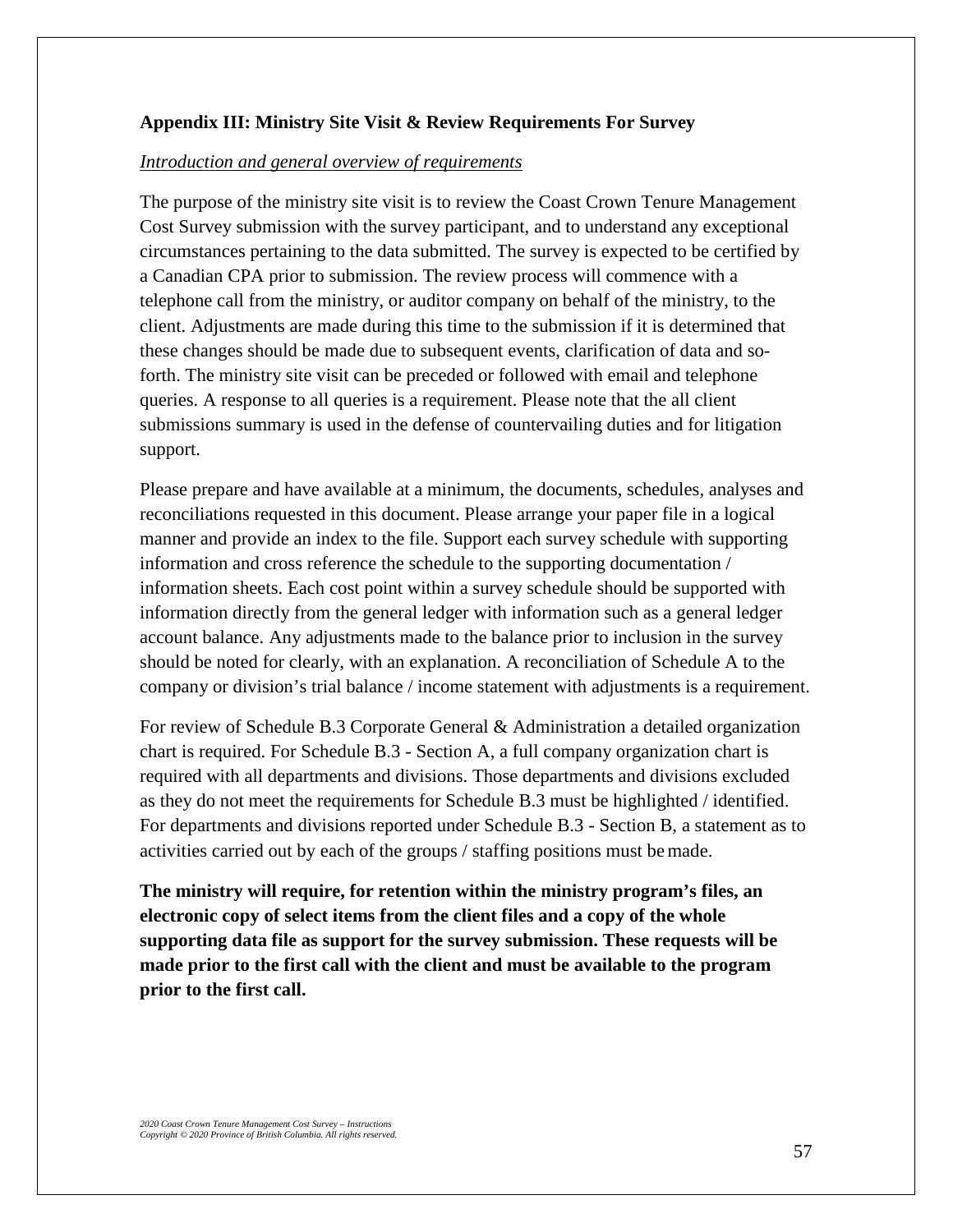# **Company Background Information – complete and submit with survey**

#### Name of company:

If this is a joint venture, partnership or collaboration, please state with whom and the nature of this relationship:

Address of location for site visit for inspection of cost accounting records:

Accounting contact for the 2020 Coast Crown Tenure Management Cost Survey (CCTMCS):

Contact name:

Contact telephone #:

Company financial year completed for the survey:

 $(month/day/year)$  to  $t$ 

Source accounting computer package / system used:

Note any expected administrative changes due for the future:

Note any changes to financial / accounting policy since the prior year:

Note any changes to significant staff:

Note any material events / issues subsequent to the year-end that would impact the survey.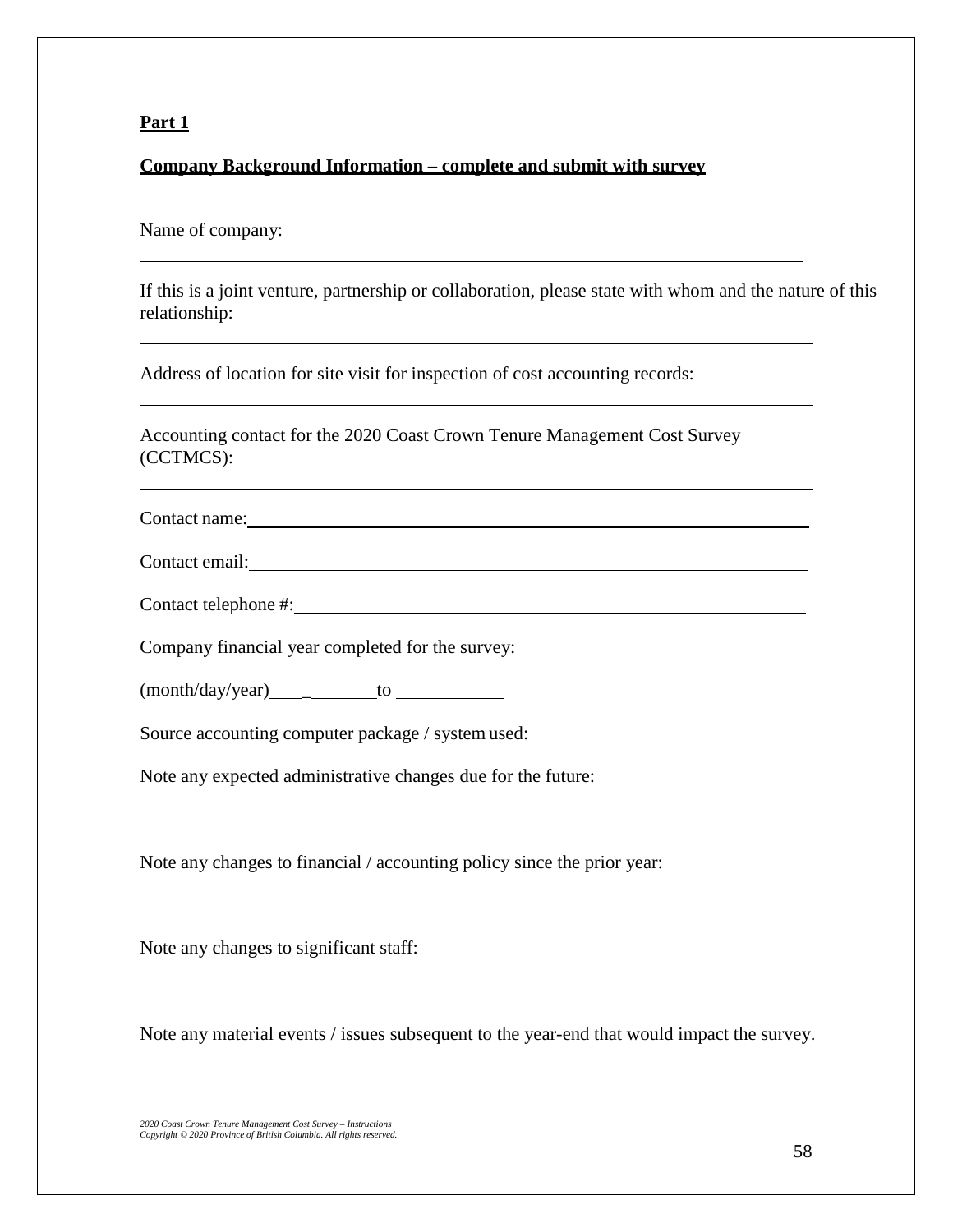# **Company Financial Information Overview – please submit with survey**

| Queries (Please tick the associated box / provide an explanation; N/A = not applicable)                                       |     |    |     |
|-------------------------------------------------------------------------------------------------------------------------------|-----|----|-----|
| Submitted a copy of this sheet with the survey.                                                                               | Yes | No | N/A |
| Was the data compiled by a Canadian CPA?                                                                                      |     |    |     |
| Was the data reviewed by a Canadian CPA?                                                                                      |     |    |     |
| Has an external auditor audited the overall company financial statements for the year?                                        |     |    |     |
| Has Schedule A been reconciled to the financial statements for costs and volumes on template<br>sheet A.4?                    |     |    |     |
| Has the statements been reviewed or compiled by an external Canadian CPA?                                                     |     |    |     |
| What is the name of the external auditor / CPA?                                                                               |     |    |     |
| Do the audited financial statements have a qualified audit opinion?                                                           |     |    |     |
| If there is a qualification, please state the nature of this qualification:                                                   |     |    |     |
| Does your company have an audit committee?                                                                                    |     |    |     |
| Are annual budgets prepared?                                                                                                  |     |    |     |
| Was accrual accounting used to record the dollar cost data submitted?                                                         |     |    |     |
| Was an accrual method of accounting used to record the volume data submitted?                                                 |     |    |     |
| Do internal performance measures include tracking overhead to budgets?                                                        |     |    |     |
| Which types of costs are used for overhead allocation? (budgeted, standard, actual etc.)?                                     |     |    |     |
| What is the actual overhead allocation base used in the survey?                                                               |     |    |     |
| Are there any estimates made for EBM?                                                                                         |     |    |     |
| Are EBM camps easily separable from Non-EBM camps?                                                                            |     |    |     |
| Are there any estimates used for any of the values?                                                                           |     |    |     |
| Disclose the nature of the estimates / exceptions used / applied on the last page of the survey<br>template / back-cover page |     |    |     |
| Are financial statements prepared by district or other geo-graphical segments for regular business<br>use?                    |     |    |     |
| Outline how general and administrative allocations were calculated-please attach                                              |     |    |     |
| Please state any exceptions or anomalies to the following questions:                                                          |     |    |     |
| Have all relevant direct and indirect costs been included and any duplication been eliminated?                                |     |    |     |
| Has data from all districts and all relevant departments been included?                                                       |     |    |     |
| Has data been verified for mathematical / compilation accuracy and all supporting documents<br>provided?                      |     |    |     |
| How many BCTS licenses are reported? State the licenses                                                                       |     |    |     |
| Note all partnership arrangements with quantity of volumes not reported on this survey but                                    |     |    |     |
| reported for HBS. Use billed volume reports from the public HBS site to generate the values.                                  |     |    |     |
| Is the company undergoing / expecting any changes? What are the risks? Please note all survey                                 |     |    |     |
| impacting business changes to the back cover of the survey                                                                    |     |    |     |
| Does the company report under GRI 103 standards? If yes, please include a copy with the<br>submission.                        |     |    |     |
| Is the company an exporter of logs or lumber?                                                                                 |     |    |     |
|                                                                                                                               |     |    |     |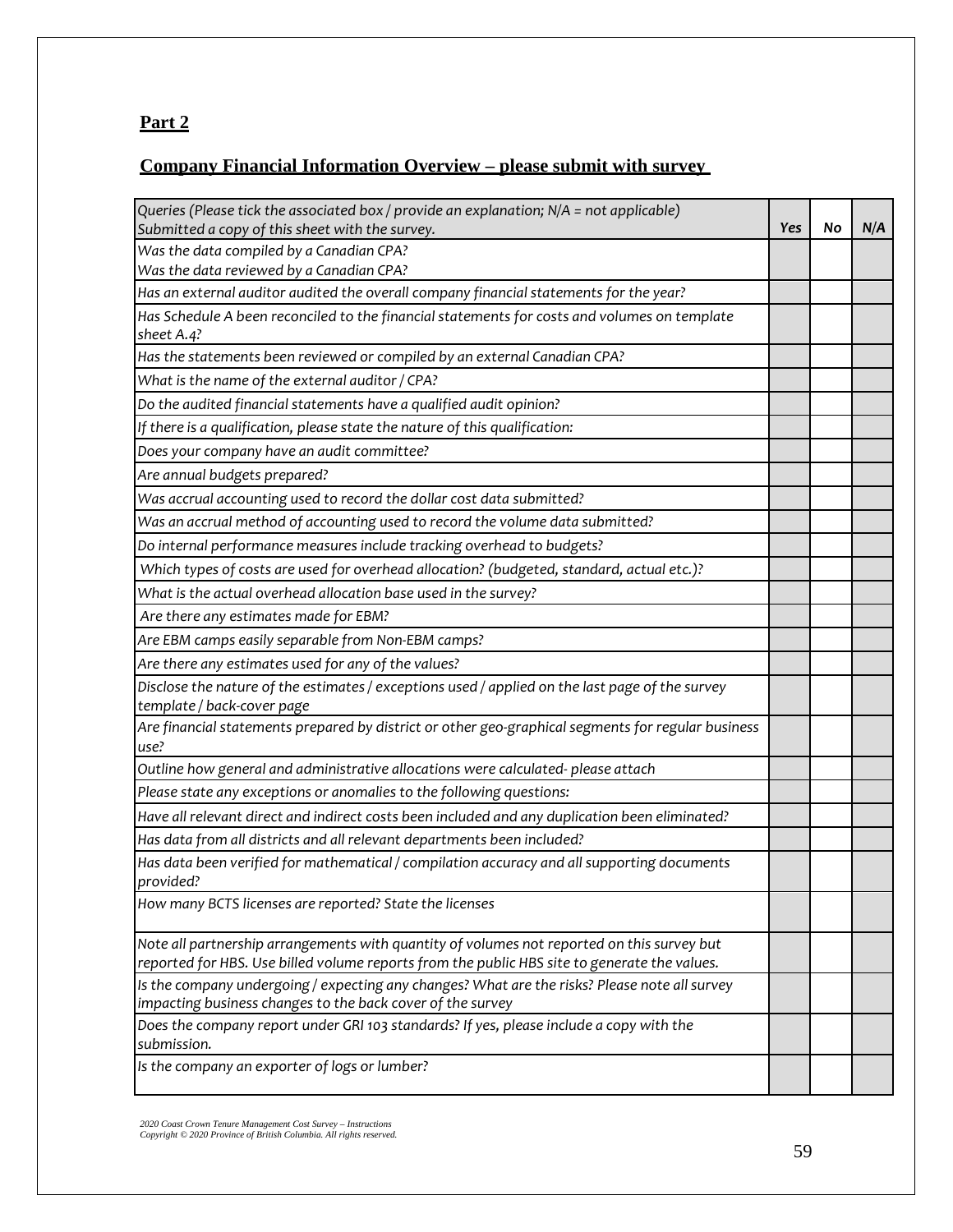# **Supporting information required for the file in electronic file format**

- 1. Company organization chart(s) which clearly indicates the coastal operationsand required information.
- 2. If a joint venture, please provide details of structure.
- 3. Company audited financial statements and Coastal region operations financial statements
- 4. Budget for the reporting year *(\*new)*
- 5. Trail balance (TB) for coastal region operations.
- 6. General ledger (GL) account listing for coastal region operations. (Tie in to submission detail, line by line with a cross-reference number)
- 7. Mapping / linking / cross-referencing of coastal region TB / GL Accounts to survey cost points / cells on the spreadsheet.
- 8. Transaction detail for GL accounts (please make available for verification of transactions).
- 9. Copies of contracts for all phase activities, invoices and other supporting documentation. Road contracts and invoices supporting each value must be available for review.
- 10. Copies of all specified operations invoices and contracts must be submitted with your survey submission. Original copies will be reviewed on site.
- 11. Ministry Harvest Billing System (HBS) public access records by date of billed to support the total production volumes and silviculture district volumes asreported on the survey. Identify Eco-system Based Management (EBM) volumes.
- 12. Reconciliation of company financial statement(s) to Schedule A of the survey. Note adjustments and include specified operations. There should be no double counting of costs within the survey.
- 13. Detail of the computation of Schedule B.3.
- 14. Silviculture: reconciliation of fiscal expenditure and planned / accrual.
- 15. Eco-system Based Management Schedules (EBM): provide general map of camp locations. List of EBM camp names and provide any reconciliation for cost and volumes for EBM / Non-EBM areas and camps as appropriate.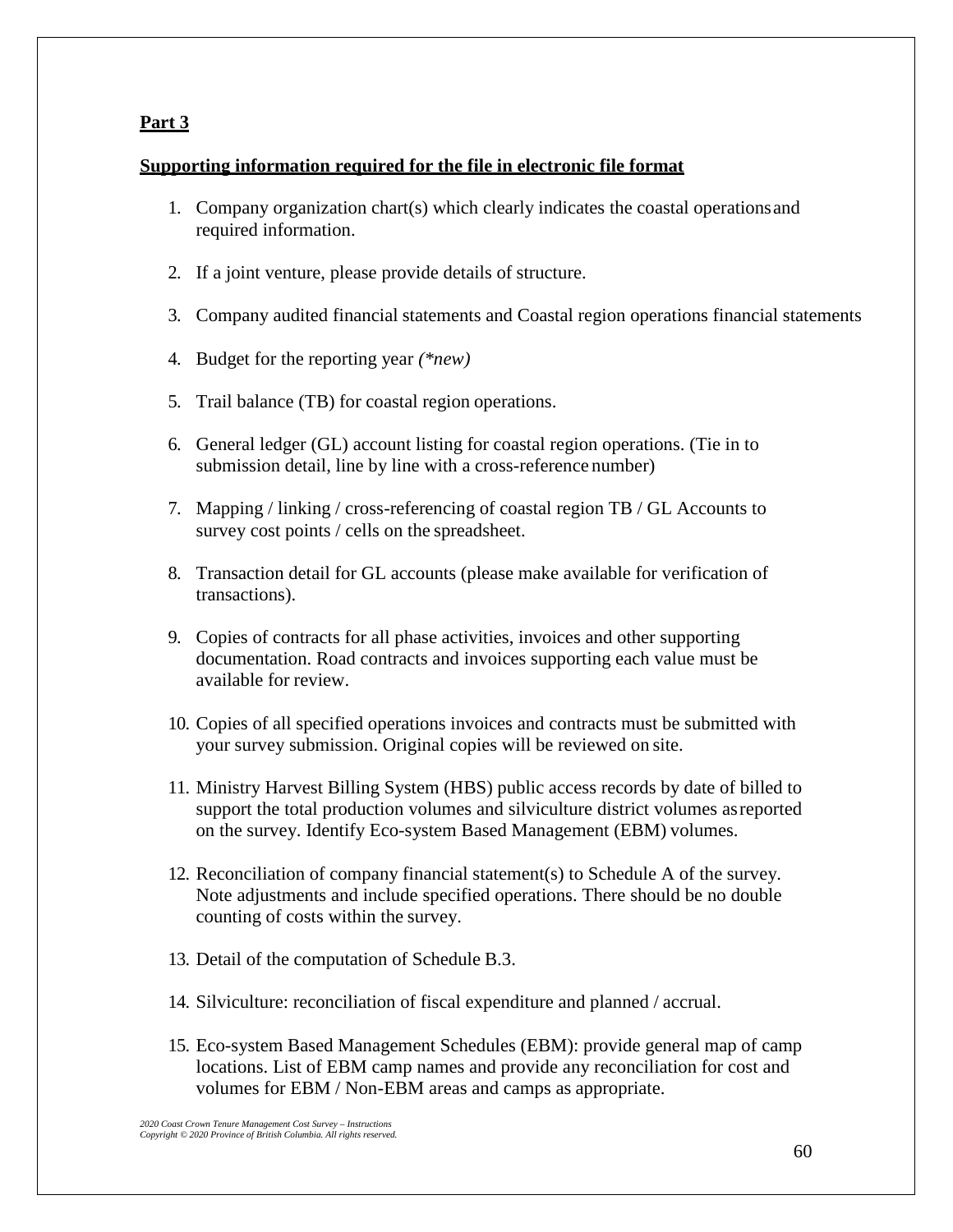# **Client variance analysis**

This section is to identify and then provide an explanation for significant variances to the costs and volume data provided for in the survey.

Review your submission and then compare it to the prior year's survey submission if your company made a submission or compare it to the relevant tenure obligation adjustments values provided for in the most current version of the Coast Appraisal Manual. The value for Forest Planning and Administration is the sum of allowable costs for the TOA Forestry and Engineering and the allowable costs for the TOA Corporate G&A values.

Note the percentage increase / decrease for each line of Schedule. A material change would be  $+/- 5\%$ .

- 1. Note any trends and anomalies (market disruption or changes, strikes, Corvid-19, etc.)
- 2. Make a list of errors that were made and not corrected for during survey preparation. Subsequent adjustments that need to be made.
- 3. Make a list of the significant variances and the possible reasons for these changes from a business perspective. Include issues for going-concern. List any accounting policy changes.
- 4. Any of the phases / activities reported for under the survey must be reportednet of any recoveries from the government. Make a list of these items.
- 5. Any of the phases / activities reported for under the survey must be reportednet of any recoveries from other sources. Make a list of these items.

#### **Site Visit / Data Reviews Schedule:**

Ministry data review work at client sites, by email or phone / virtual meeting and this is scheduled to take place immediately following the survey submission deadline. If your company staff are expected to be away during that period, then please contact the Senior Timber Pricing Accountant (Coast) by June 30<sup>th</sup> to make arrangements for an *earlier* data review date. Please also refer to the full Appendix III for further information regarding preparations for these activities.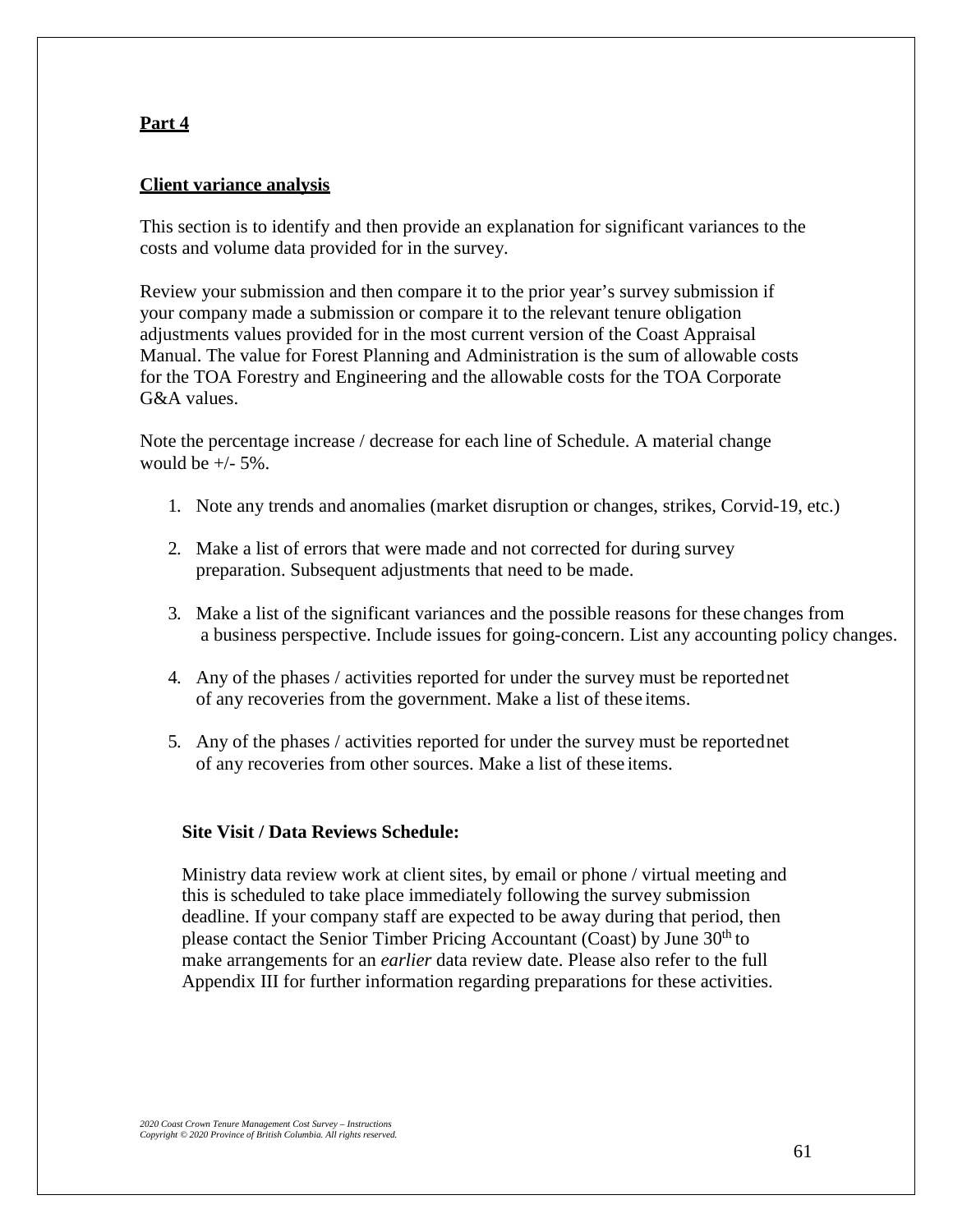# **Appendix IV: Survey Preparation Support Resources**

The program maintains a set of informal (draft) tip sheets to assist client accounting staff gain a general overview of the forest accounting concepts applied within the cost survey. Email the Senior Timber Pricing Accountant (Coast) for a copy.

- 1. What's It All About: a power point presentation
- 2. Tip Sheets:
	- *2.1. G&A and Organization Chart Framework*
	- *2.2. Forest and Engineering*
	- *2.3. Forest Management Reconciliation Sheet*
	- *2.4. Silviculture*
	- *2.5. Road Management*
	- *2.6. EBM*
	- *2.7. EBM and District*
	- *2.8. Preparing the short form Schedule A*
	- *2.9. Coast Logging Cost Survey Supporting Documentation*
	- *2.10. Tips For Quality Working Papers and Cross Referencing*

Clients are welcome to schedule an appointment with the Senior Timber Pricing Accountant (Coast) or Timber Pricing Forester (Coast) if they require assistance completing the survey work-book. Please email the relevant staff noted on page 7 of these instructions to schedule a time.

If your company would like to submit a draft survey for feedback, prior to making the final submission, then please forward your survey to the Senior Timber Pricing Accountant (Coast) by the end of May 15, 2020.

# **Please refer to the website for up-to-date notices regarding the survey as well as for the invitation to the Q&A sessions for 2020 at:**

https://www2.gov.bc.ca/gov/content/industry/forestry/competitive-forestindustry/timber-pricing/coast-timber-pricing/coast-crown-tenure-mgmt-costsurvey

# **Appendix V: Generating HBS Reports**

Please contact the ministry Harvest Billing System (HBS) help desk for any questions. Prepare the report by district, billed volume. Please reconcile the HBS volumes to your company production volumes. Highlight all HBS volumes not included within your survey submission but attributable to other entities within the company business arrangements. Add a descriptive note explaining the quantity and nature of these items to the back page of the survey template or to Schedule A.4.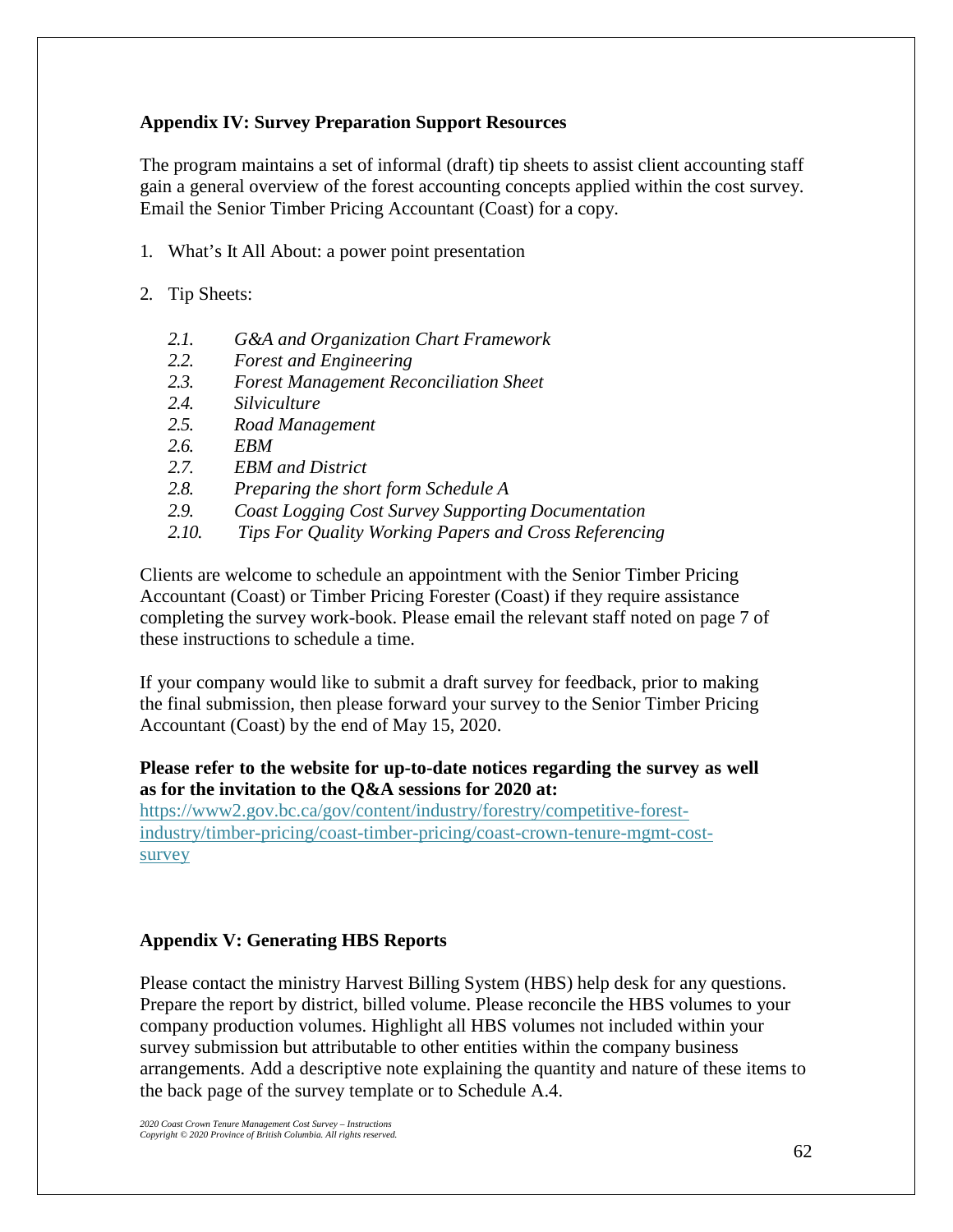# **Appendix VI: Other Information**

Additional data requests as a result of the data review process, when initiated, become a mandatory requirement, with a data return to the program within two weeks, of the date of request. This authority is conducted under Section 136 of the Forest Act.

Please retain the data submitted and used to support the submission in accordance with standard business data retention schedules.